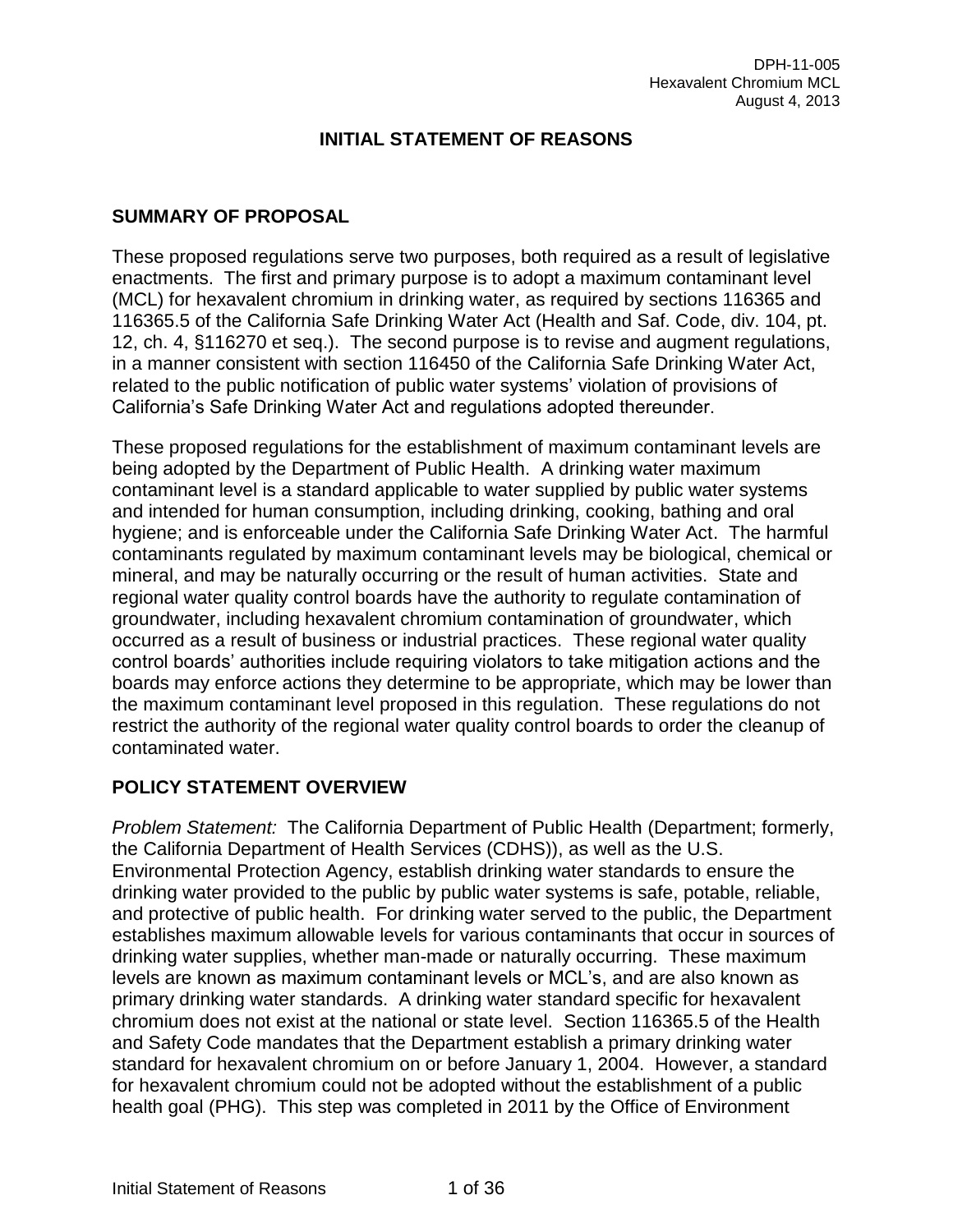Health Hazard Assessment, an office within California's Environmental Protection Agency. Section 116365 of the Health and Safety Code imposes requirements on the Department for adoption of primary drinking water standards for the protection of drinking water quality for the human environment. Additionally, in 2011, California Assembly Bill (AB) 938 was chaptered, revising section 116450 of the Health and Safety Code, establishing criteria specific to Tier 1 public notifications provided by a public water system that are more stringent than existing regulations. The regulations are amended to implement, interpret, or make specific the statutory provisions of sections 116365 and 116365.5 of the Health and Safety Code and AB 938.

*Objectives (Goals):* Broad objectives of this proposed regulatory action are to:

- Adopt a drinking water MCL for hexavalent chromium for the protection of public health and the environmental quality of drinking water, consistent with statutory requirements.
- Update existing drinking water public notification regulations, consistent with statutory bilingual notification requirements.

*Benefits:* Anticipated benefits from this proposed regulatory action are:

- Provide increased public health protection by reducing the potential risk of adverse health effects associated with hexavalent chromium.
- Increase the ease at which crucial public health information related to drinking water contamination is disseminated to non-English-speaking groups.

## **EVALUATION AS TO WHETHER THE PROPOSED REGULATIONS ARE INCONSISTENT OR INCOMPATIBLE WITH EXISTING STATE REGULATIONS**

The Department evaluated this proposal as to whether the proposed regulations are inconsistent or incompatible with existing state regulations. This evaluation included a review of the Department's existing general regulations and those regulations specific to hexavalent chromium and Tier 1 public notice bilingual requirements for drinking water. An internet search of other state agency regulations, including those of the State Water Resources Control Board, was also performed. State and Regional water quality control boards currently have the authority to regulate contamination of groundwater, including hexavalent chromium contamination of groundwater, which occurred as a result of business or industrial practices. These regional water quality control boards' authorities include requiring violators to take mitigation actions and the boards may enforce standards they determine to be appropriate, which may be lower than the maximum contaminant level proposed in this regulation. These regulations do not restrict the authority of the regional water quality control boards to order the cleanup of contaminated water. It was determined that no other state regulation addressed the same subject matter and that this proposal was not inconsistent or incompatible with other state regulations. Therefore, the Department has determined that this proposal, if adopted, would not be inconsistent or incompatible with existing state regulations.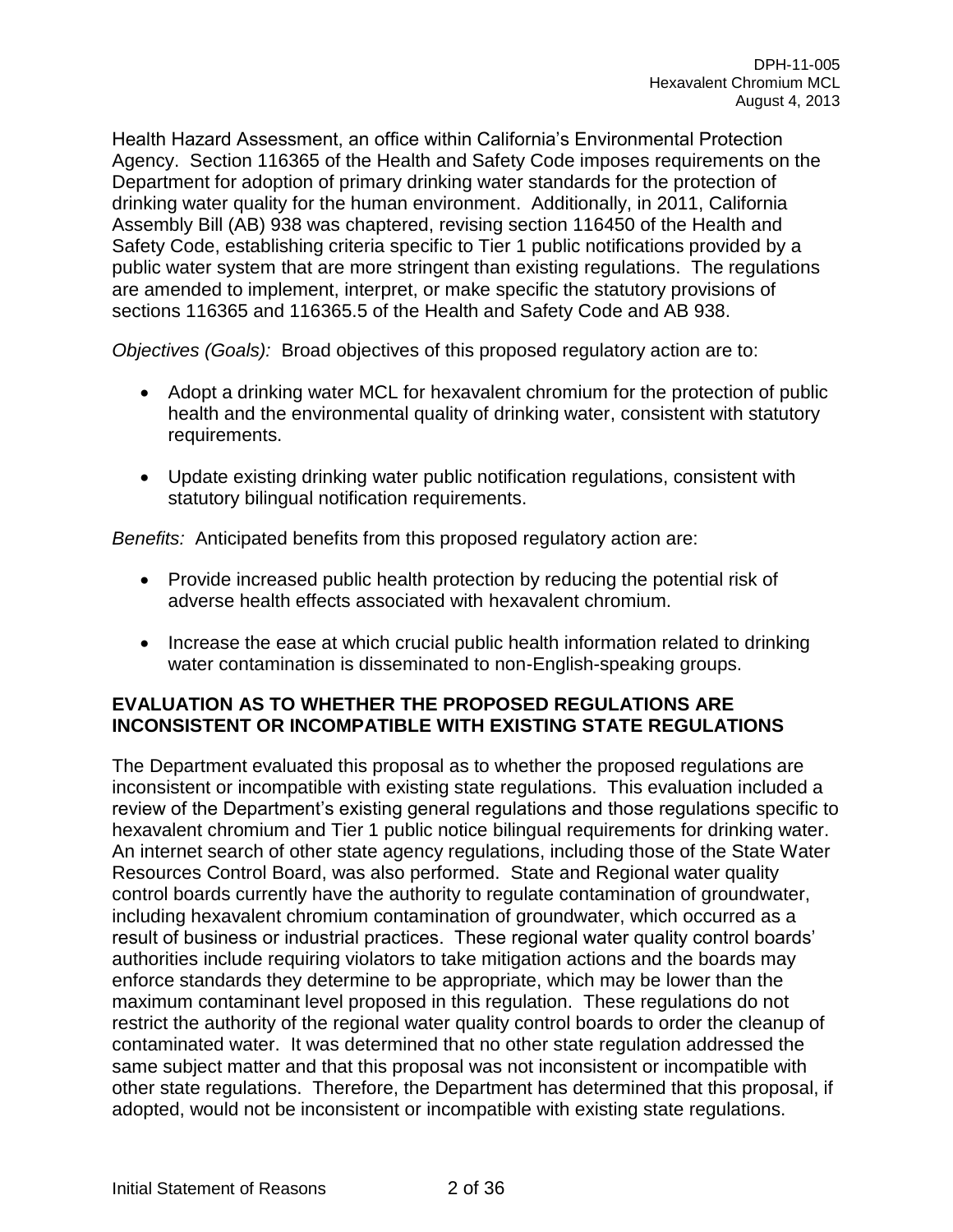# **BACKGROUND/AUTHORITY**

All suppliers of domestic water to the public are subject to regulations adopted by the U.S. Environmental Protection Agency (EPA) under the Safe Drinking Water Act of 1974, as amended (42 U.S.C. 300f et seq.), as well as by the Department under the California Safe Drinking Water Act (Health & Saf. Code, div. 104, pt. 12, ch. 4, § 116270 et seq.). California has been granted primary enforcement responsibility, ("primacy") by U.S. EPA for public water systems in California. California has no authority to enforce federal regulations, but only state regulations. Federal law and regulations require that California, in order to receive and maintain primacy, promulgate regulations that are no less stringent than the federal regulations. Currently, U.S. EPA has a drinking water standard for chromium, which includes hexavalent chromium as an element of chromium, but has no standard specifically for hexavalent chromium. Pursuant to Health and Safety Code sections 116350, 116375, 131052, and 131200, the Department has the responsibility and authority to adopt the subject regulations.

In accordance with federal regulations, California requires a public water system to sample their sources and have the samples analyzed for inorganic chemicals to determine compliance with drinking water standards, including MCL. Primary MCL are based on health protection, technical feasibility, and costs. The public water system must notify the Department and the public when noncompliant with a primary MCL and take appropriate action.

Section 116365.5 of the Health and Safety Code mandates that the Department establish a primary drinking water standard for hexavalent chromium on or before January 1, 2004. Section 116365 of the Health and Safety Code imposes requirements on the Department for adoption of primary drinking water standards. One of those requirements is that the Department set the MCL as close as possible to the public health goal (PHG) established by the California Environmental Protection Agency Office of Environmental Health Hazard Assessment (Cal/EPA OEHHA), to the extent technologically and economically feasible. OEHHA established the PHG for hexavalent chromium on July 27, 2011. OEHHA set the PHG at 0.02 micrograms per liter  $(\mu q/L)$ , equivalent to 0.00002 milligrams per liter (mg/L).

In 2011, California AB 938 was chaptered, which commencing July 1, 2012, requires the following when a written Tier 1 public notice is given by the public water system:

- It shall be provided in English, Spanish, and in the language spoken by any non-English-speaking group that exceeds 10 percent of persons served by the public water system, and shall contain a telephone number or address where residents may contact the public water system for assistance; and
- For each non-English-speaking group that speaks a language other than Spanish and that exceeds 1,000 residents but is less than 10 percent of the persons served by the public water system, the notice shall contain information regarding the importance of the notice and a telephone number or address where the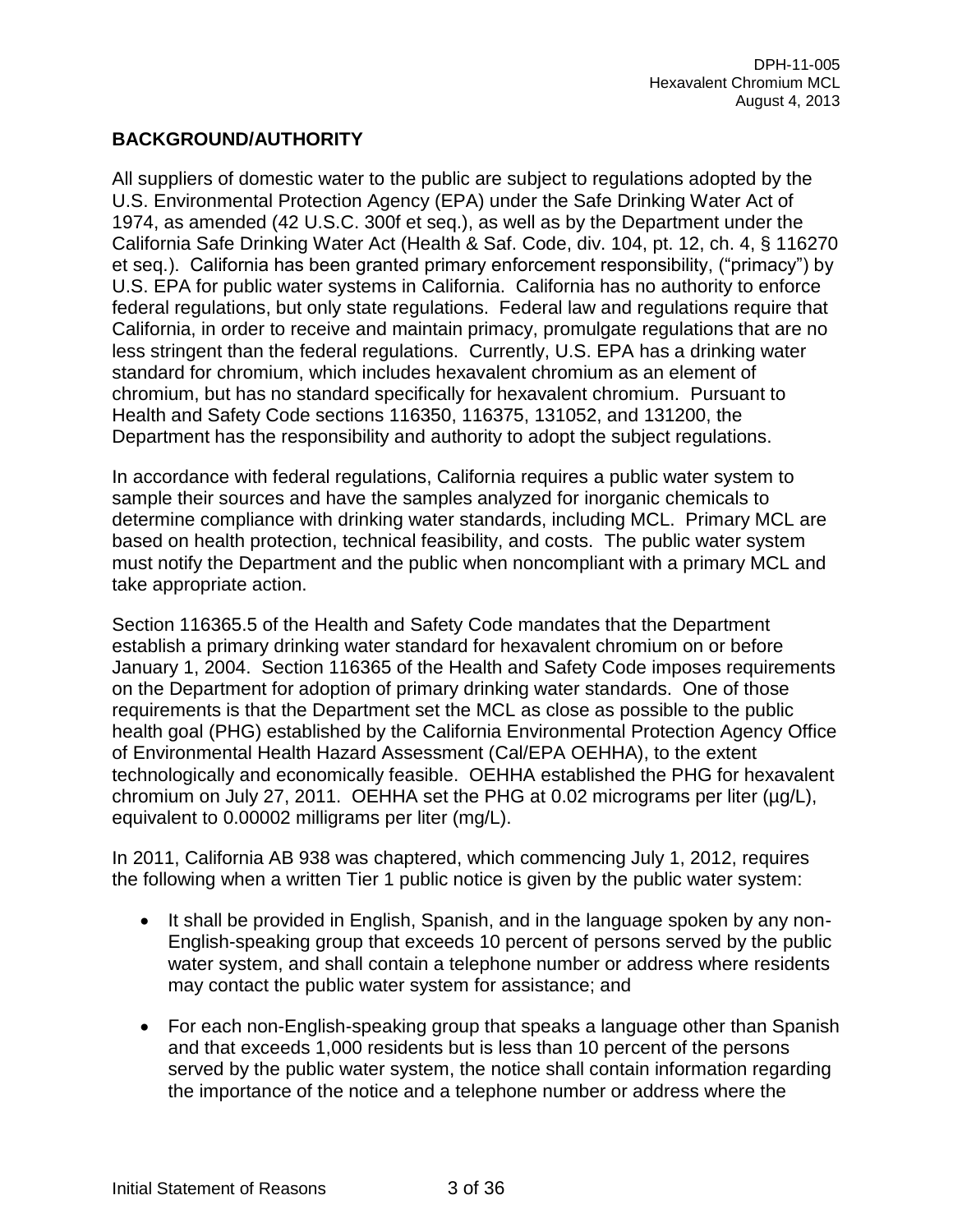public water system will provide either a translated copy of the notice or assistance in the appropriate language.

The Department also proposes a number of nonsubstantive changes, which will correct grammar, punctuation, spacing, spelling, typographical error, use of plural and upper/lower case, page numbers referenced in the *Federal Register*, and reference to sections, subsections, and paragraphs; include common alternative terminology; delete subsection and subparagraph designations; and delete redundant text and unnecessary punctuation and text.

Pursuant to federal primacy requirements and sections 116350, 116375, 131052, and 131200 of the Health and Safety Code, the Department proposes the below noted changes to title 22.

- Amend section 64213 (Chemical Quality Monitoring) to make section reference revisions and nonsubstantive changes.
- Amend section 64431 (Maximum Contaminant Levels Inorganic Chemicals) as follows:
	- o (a) to make nonsubstantive changes; and
	- o Table 64431-A to adopt a hexavalent chromium MCL.
- Amend section 64432 (Monitoring and Compliance Inorganic Chemicals) as follows:
	- $\circ$  (a) and (b) to make nonsubstantive changes;
	- $\circ$  (b)(1) to allow "grandfathering" of prior groundwater monitoring of inorganic chemicals when meeting specific criteria;
	- $\circ$  (b)(2) to allow screening for hexavalent chromium using chromium, under certain conditions;
	- $\circ$  (c) and (d) to make nonsubstantive changes;
	- o Table 64432-A to adopt a hexavalent chromium detection limit for purposes of reporting;
	- $\circ$  (h)(2)(A) and (B), (m), (n), (o), and (o)(1) and (2) to make nonsubstantive changes; and
	- $\circ$  (p) to establish a directive for a distribution system chromium speciation study.
- Amend section 64447.2 (Best Available Technologies (BAT) Inorganic Chemicals) as follows:
	- o First paragraph to make a nonsubstantive change; and
		- $\circ$  Table 64447.2-A to adopt best available technologies for hexavalent chromium, include common alternative terminology, and make nonsubstantive changes.
- Amend section 64463 (General Public Notification Requirements) as follows:
	- $\circ$  (b) to clarify that notices for Department review and approval are to be in English, consistent with AB 938; and
	- $\circ$  (d) and (e) to make nonsubstantive changes.
- Amend section 64465 (Public Notice Content and Format) as follows:
	- $\circ$  (a)(10) to make a nonsubstantive change;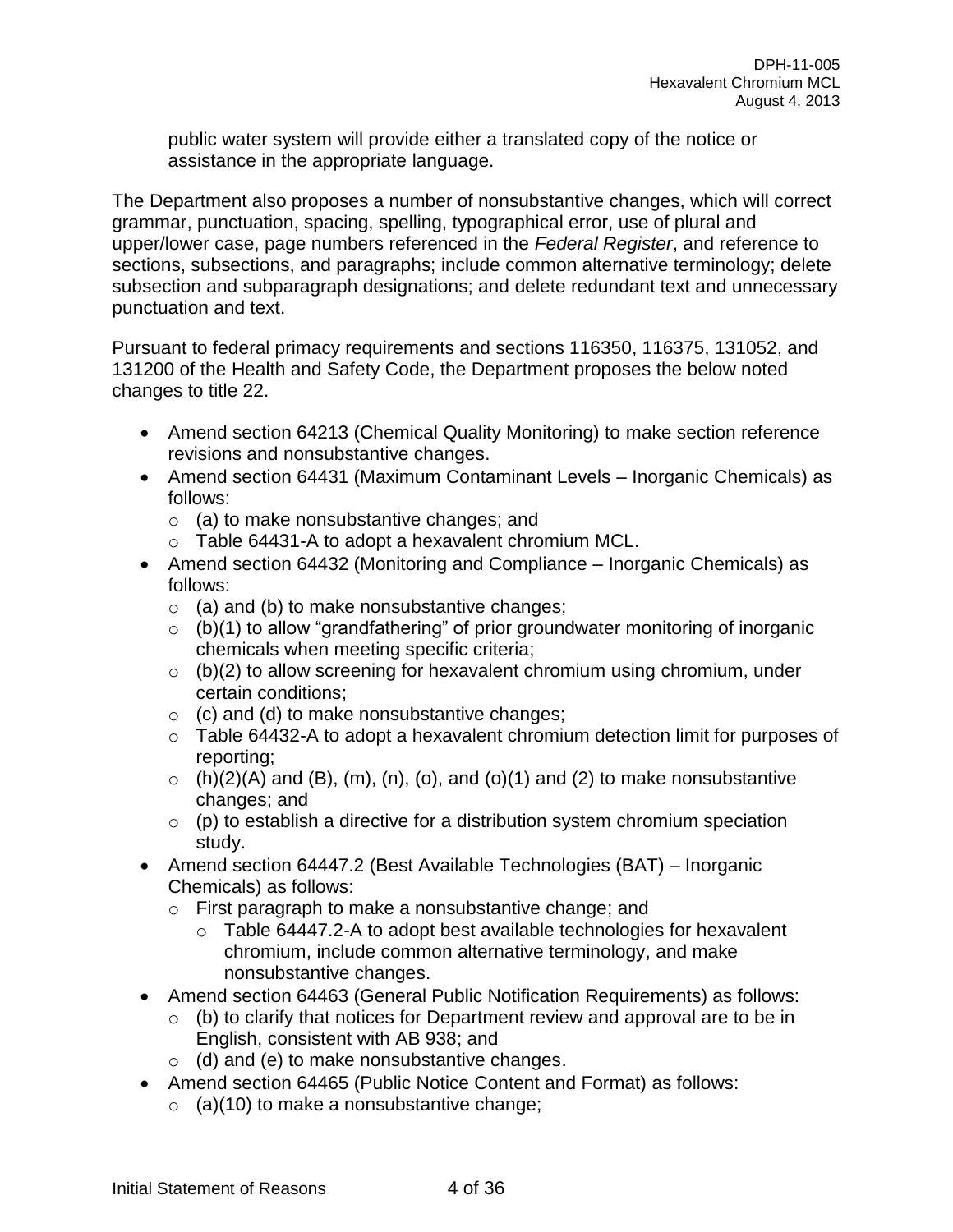- $\circ$  (c) to adopt Tier 1 public notice bilingual requirements consistent with AB 938, reorganize Tier 2 and 3 public notice bilingual requirements, and include a clarifying notice to specific public water systems subject to the Dymally-Alatorre Bilingual Services Act;
- o Appendices 64465-A and -B to make nonsubstantive changes;
- o Appendix 64465-C to adopt public notification (health effects) language for total radium;
- o Appendix 64465-D to adopt public notification (health effects) language for hexavalent chromium; and
- o Appendices 64465-E, -G, and -H to make nonsubstantive changes.
- Amend section 64481 (Content of the Consumer Confidence Report) as follows:
	- $\circ$  (d)(2)(D)3. to delete an obsolete Consumer Confidence Report reporting requirement;
	- $\circ$  (d)(2)(l) for consistency with appendix 64481-A;
	- $\circ$  (g)(2) to reference the current public notification (health effects) language for surface water treatment contaminants and delete obsolete public notification (health effects) language;
	- $\circ$  (I) for consistency with changes made to public notice bilingual requirements under section 64465(c); and
		- o Appendix 64481-A to adopt Consumer Confidence Report (major origins in drinking water) language for total radium and hexavalent chromium.
- Amend section 64530 (Applicability of This Chapter); (c) and Table 64530-A to make nonsubstantive changes.
- Amend section 64534 (General Monitoring Requirements); (a) to make nonsubstantive changes.
- Amend section 64534.2 (Disinfection Byproducts Monitoring) as follows:
	- $\circ$  (a)(2) to make a nonsubstantive change;
	- $\circ$  (c)(2) to delete an obsolete source water bromide monitoring requirement;
	- $\circ$  (c)(3) and (3)(A) to make nonsubstantive changes;
	- $\circ$  (c)(3)(B) to delete an obsolete criterion to resume routine bromate monitoring; and
	- $\circ$  (d)(2) to make a nonsubstantive change.
- Amend section 64534.8 (Monitoring Plans) as follows:
	- $\circ$  (b)(3) to make nonsubstantive changes; and
	- o (d)(1) and (2) to make nonsubstantive changes and update *Federal Register* citations.
- Amend section 64535.2 (Determining Disinfection Byproduct Compliance) as follows:
	- $\circ$  (a)(1), (2), and (3) to provide compliance determinations based on the MCL, not a multiple of the MCL; and
	- $\circ$  (b), (d), and (d)(2) and (3) to make nonsubstantive changes.
- Amend section 64535.4 (Determining Disinfectant Residuals Compliance); (a)(1), (2), and (3) to provide compliance determinations based on the Maximum Residual Disinfectant Levels, not a multiple of the Maximum Residual Disinfectant Levels.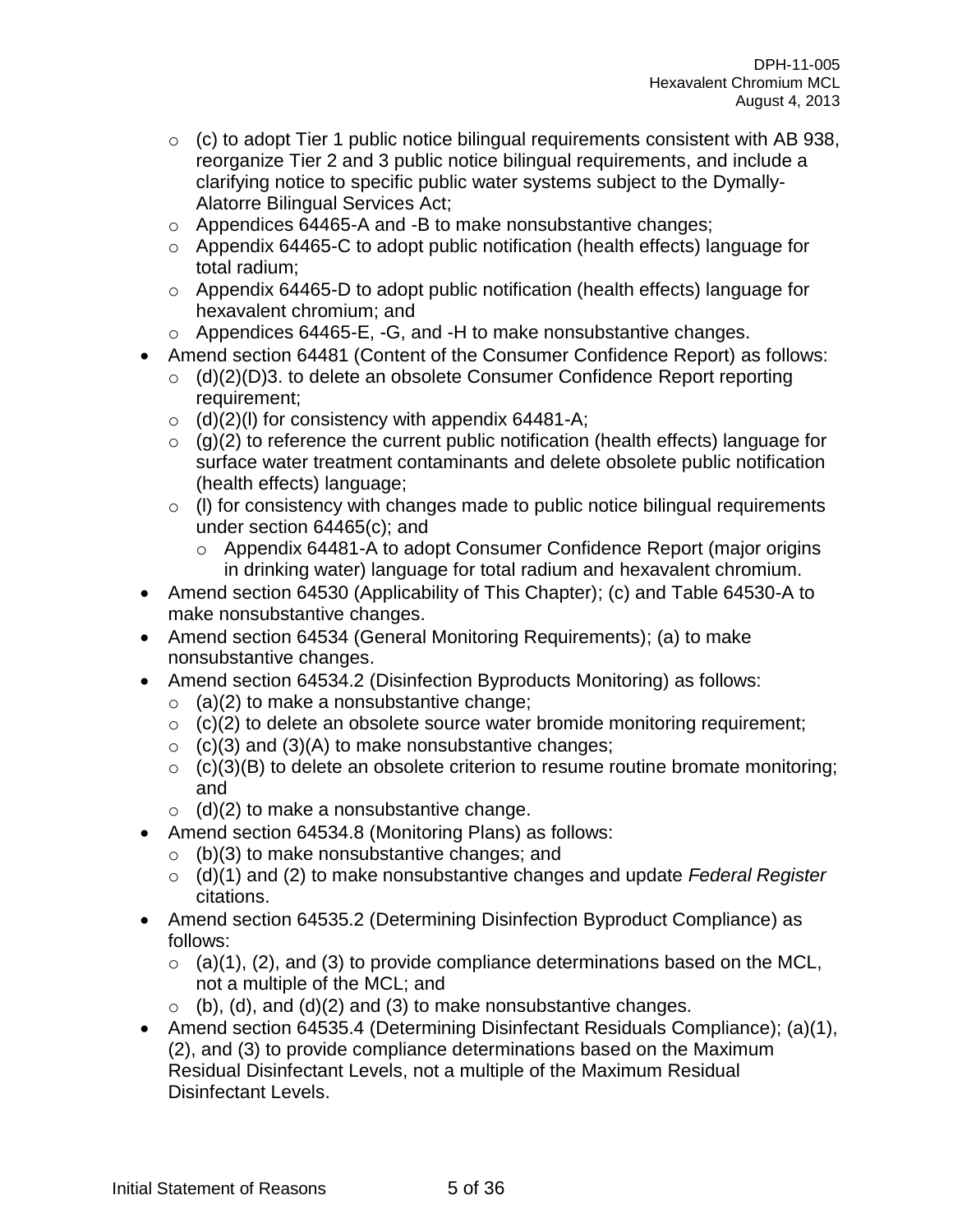• Amend section 64671.80 (Water Quality Parameter or WQP) to make a nonsubstantive change.

The net effects of the proposed regulations would be as follows:

- Community water systems and nontransient noncommunity water systems would be required to monitor for hexavalent chromium, comply with a hexavalent chromium MCL, and report results;
- Community water systems and nontransient noncommunity water systems would be allowed to "grandfather" prior groundwater monitoring for a newly adopted inorganic chemical MCL when meeting specific criteria;
- Community water systems and nontransient noncommunity water systems would be allowed to screen for hexavalent chromium using chromium, under certain conditions;
- Community water systems and nontransient noncommunity water systems would be required, if directed by the Department, to conduct a Department-approved distribution system chromium speciation study;
- The best available technologies would be specified for hexavalent chromium removal;
- The public notices public water systems submit to the Department for review and approval prior to distribution or posting would be required to be in English;
- Public water systems would be required to comply with Tier 1 public notice bilingual requirements consistent with AB 938;
- Nontransient noncommunity water systems that violate the total radium MCL would be required to use specific public notification (health effects) language;
- Community water systems and nontransient noncommunity water systems that violate the hexavalent chromium MCL would be required to use specific public notification (health effects) language.
- Nontransient noncommunity water systems that detect total radium would be required to use specific Consumer Confidence Report (major origins in drinking water) language;
- Community water systems and nontransient noncommunity water systems that detect hexavalent chromium would be required to use specific Consumer Confidence Report (major origins in drinking water) language; and
- Community water systems and nontransient noncommunity water systems would be required to make compliance determinations for disinfectant residuals and disinfection byproducts based on Maximum Residual Disinfectant Levels and MCL, not multiples of Maximum Residual Disinfectant Levels and MCL, respectively.

None of the proposed amendments would affect California's primacy status, because the net effect of these amendments is that the state's regulation would be more stringent than the federal regulation, consistent with section 116270(f) of the Health and Safety Code. The U.S. EPA has not yet proposed or adopted an MCL for hexavalent chromium.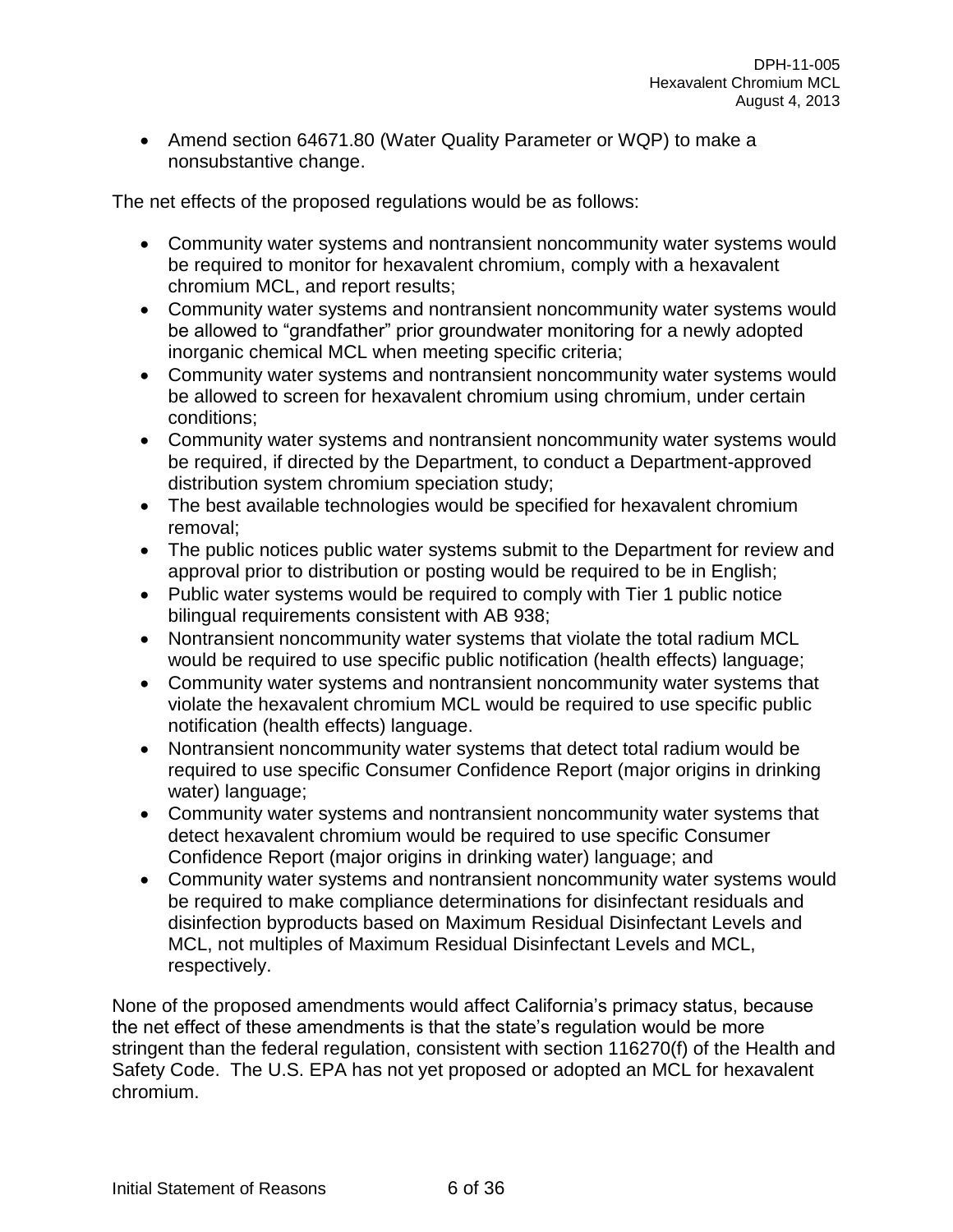# **SPECIFIC DISCUSSION OF PROPOSED REGULATIONS**

The proposed regulations are contained in title 22, division 4, chapters 14 (article 3), 15 (articles 4, 12, 18, and 20), 15.5 (articles 1, 3, and 4), and 17.5 (article 1), California Code of Regulations. The following provides a detailed discussion of the proposed changes.

## **Title 22, CCR, Division 4, Chapter 14, Article 3**

## **Section 64213, Chemical Quality Monitoring.**

Subsection (a) would be revised to correct use of upper/lower case and, as a result of revisions to section 64431(a), delete the unnecessary subsection designation.

Subsection (c) would be revised to correct use of upper/lower case and punctuation.

# **Title 22, CCR, Division 4, Chapter 15, Article 4**

**Section 64431, Maximum Contaminant Levels – Inorganic Chemicals.** The purpose of this section is to list the inorganic chemicals for which MCL have been established to protect the health of consumers of drinking water served by community water systems and nontransient noncommunity water systems and reduce the potential risk of adverse health effects. MCLs are established in units of milligrams per liter (mg/L), sometimes referred to as "parts per million" (ppm). At low concentrations, contaminant concentrations are sometimes referenced using units of micrograms per liter (µg/L), also known as "parts per billion" (ppb).

Subsection (a) would be revised to delete the unnecessary subsection designation and correct use of upper/lower case.

Table 64431-A would be revised to adopt a hexavalent chromium MCL. The rationale for the proposed MCL is provided below; it includes hexavalent chromium characteristics, history, occurrence in water, analytical methodology, health effects, and a cost-benefit analysis summary.

## **About Hexavalent Chromium**

Chromium is a heavy metal that occurs throughout the environment. The trivalent form, also commonly known as "chromium 3" or "chromium III," is a required nutrient and has very low toxicity. The hexavalent form, also commonly known as "chromium 6" or "chromium VI," is more toxic and has been known to cause cancer when inhaled. In recent scientific studies in laboratory animals, hexavalent chromium has also been linked to cancer when ingested.

The presence of hexavalent chromium found in drinking water sources is attributed to both its natural occurrence and industrial use. Naturally occurring hexavalent chromium may be present in groundwater at levels up to, and in some cases exceeding, 100 µg/L.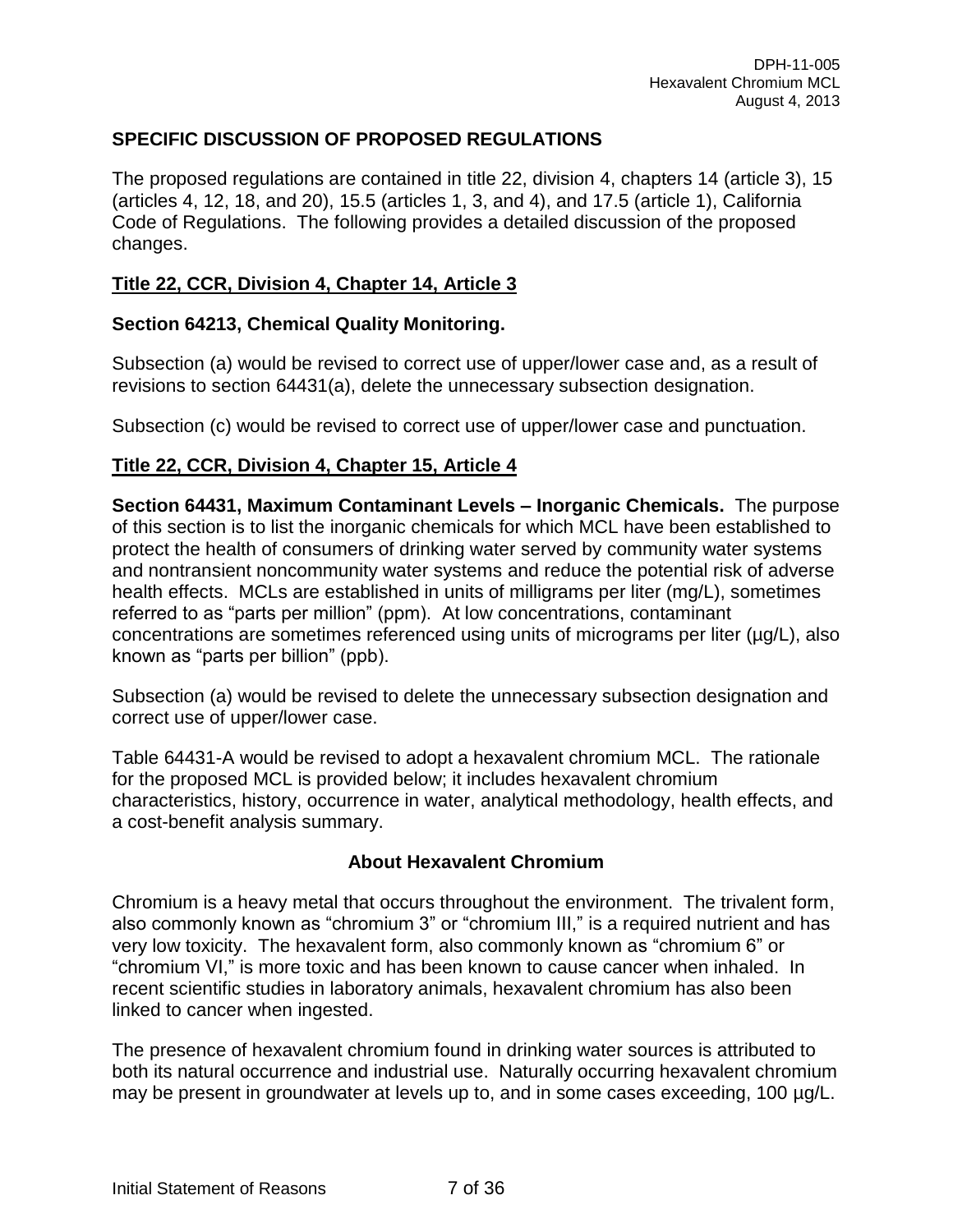Data gathered in California appears to validate these findings and provide further evidence that hexavalent chromium in groundwater and drinking water sources is naturally occurring due to its presence in geological formations throughout the state. Between 2000 – 2004, hexavalent chromium has been found, to some extent, in 51 of 58 counties in California and is principally in the counties of Fresno, Kern, Los Angeles, Monterey, Riverside, Sacramento, San Bernardino, San Joaquin, Santa Clara, Stanislaus, and Tulare; these counties have 100 or more sources with detectable levels of hexavalent chromium.

However, there are areas of contamination in California from industrial activities that used hexavalent chromium, such as the manufacturing of textile dyes, wood preservation, leather tanning, and anti-corrosion processes, where hexavalent chromium contaminated waste has migrated into the underlying groundwater. The presence and concentration of hexavalent chromium in surface water sources is less than that found in groundwater sources.

# **Current MCL for Chromium**

Hexavalent chromium is currently regulated under the 0.05 mg/L MCL for chromium. California's MCL for chromium was established in 1977, when the Department adopted what was then a "National Interim Drinking Water Standard" for chromium. The chromium MCL was established to address exposures to hexavalent chromium, which is the more toxic form of chromium. The U.S. EPA adopted the same standard, but in 1991 raised the federal MCL to 0.1 mg/L. California did not follow U.S. EPA's lead and stayed with its 0.05 mg/L MCL for chromium.

Community water systems and nontransient noncommunity water systems have monitored their drinking water sources for chromium since the 1970s, and the results of monitoring have been maintained in the Department's Water Quality Monitoring (WQM) database since 1984. Of the 11,785 sources sampled for chromium through 2001, detections were reported for 1,311 sources (1,227 groundwater and 84 surface water sources), which represents 11% of sources sampled. The detection limit for purposes of reporting for chromium is 0.01 mg/L.

## **Regulating Hexavalent Chromium Using a MCL vs. Treatment Technique**

The Department is required to establish a primary drinking water standard for hexavalent chromium under section 116365.5 of the Health and Safety Code. Primary drinking water standards are legally enforceable standards that apply to a public water system. Primary standards protect drinking water quality by limiting the level of specific contaminants that can adversely affect public health and are known or anticipated to occur in water. They take the form of a MCL, which is the maximum permissible level of a contaminant in water, or treatment technique, which may be used in lieu of establishing an MCL for a contaminant if it is not technologically or economically feasible to ascertain the level of the contaminant.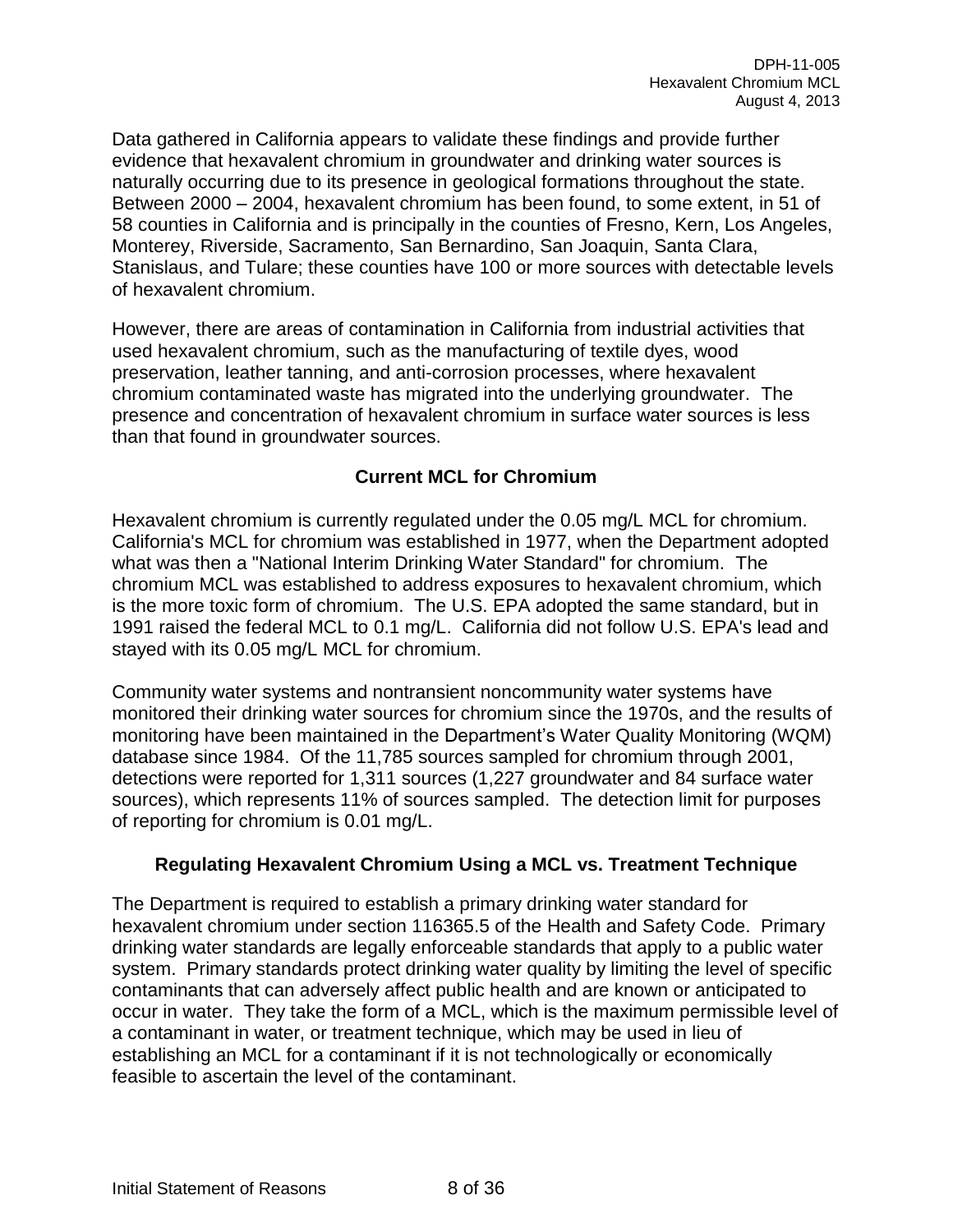Hexavalent chromium is currently regulated as an MCL under the chromium MCL of 0.05 mg/L. Analytical methods (EPA Methods 218.6 and 218.7) are available to determine the level of hexavalent chromium in drinking water; EPA Method 218.6 has been in use since 2001. The cost of hexavalent chromium analysis is approximately \$86/sample. Since hexavalent chromium is currently regulated as an MCL under the chromium MCL and it is technologically and economically feasible to ascertain the level of hexavalent chromium, the Department finds it is appropriate to regulate hexavalent chromium via an MCL instead of using the treatment technique alternative.

# **A Specific MCL for Hexavalent Chromium**

In the late 1980s, U.S. EPA found hexavalent chromium in groundwater at contaminated Comprehensive Environmental Response, Compensation, and Liability Act of 1980 sites, commonly known as Superfund sites, in the San Fernando Valley. An overview of activities associated with its cleanup, which is important to protect drinking water supplies, is available at [http://www.epa.gov/region9/superfund/chromium/index.html.](http://www.epa.gov/region9/superfund/chromium/index.html)

In the 1990s, the town of Hinkley in San Bernardino County had findings of hexavalent chromium in groundwater resulting from environmental releases of the chemical in the 1950s and 1960s from a nearby Pacific Gas and Electric Company facility. More information about hexavalent chromium and Hinkley is available at http://www.swrcb.ca.gov/rwgcb6/water\_issues/projects/pge/index.shtml.

In February 1999, as part of its activities associated with the development of PHG, Cal/EPA OEHHA established a PHG of 2.5 µg/L (0.0025 mg/L) for chromium, reflecting a view that hexavalent chromium, a component of chromium, poses a cancer risk when ingested. In March 1999, following OEHHA's PHG for chromium, as part of the process of reviewing MCL in response to PHG, the CDHS identified the chromium MCL as one for review. In particular, the CDHS sought to determine if an MCL that is specific for hexavalent chromium would be appropriate.

As little information was available about the presence of hexavalent chromium in drinking water supplies, CDHS performed limited analyses from 1997 - 2000 to determine the fraction of chromium that is hexavalent chromium. For the 29 groundwater sources sampled, chromium concentrations ranged from 0.0034 - 0.054 mg/L, hexavalent chromium concentrations ranged from not detected - 0.035 mg/L, and the fraction of chromium that is hexavalent chromium ranged from 8 - 100%. For the one surface water source sampled four times, chromium concentrations ranged from 0.0005 - 0.0089 mg/L and hexavalent chromium concentration was not detected. For these samples, not detected indicates hexavalent chromium at <0.0005 mg/L.

In March 2000, the film "Erin Brockovich" was released. Subsequent press and political attention raised public awareness and concern about hexavalent chromium. In September 2000, the Governor signed SB 2127 (Schiff) (Chapter 868, Statutes of 2000) into law. It required CDHS to determine the levels of hexavalent chromium in drinking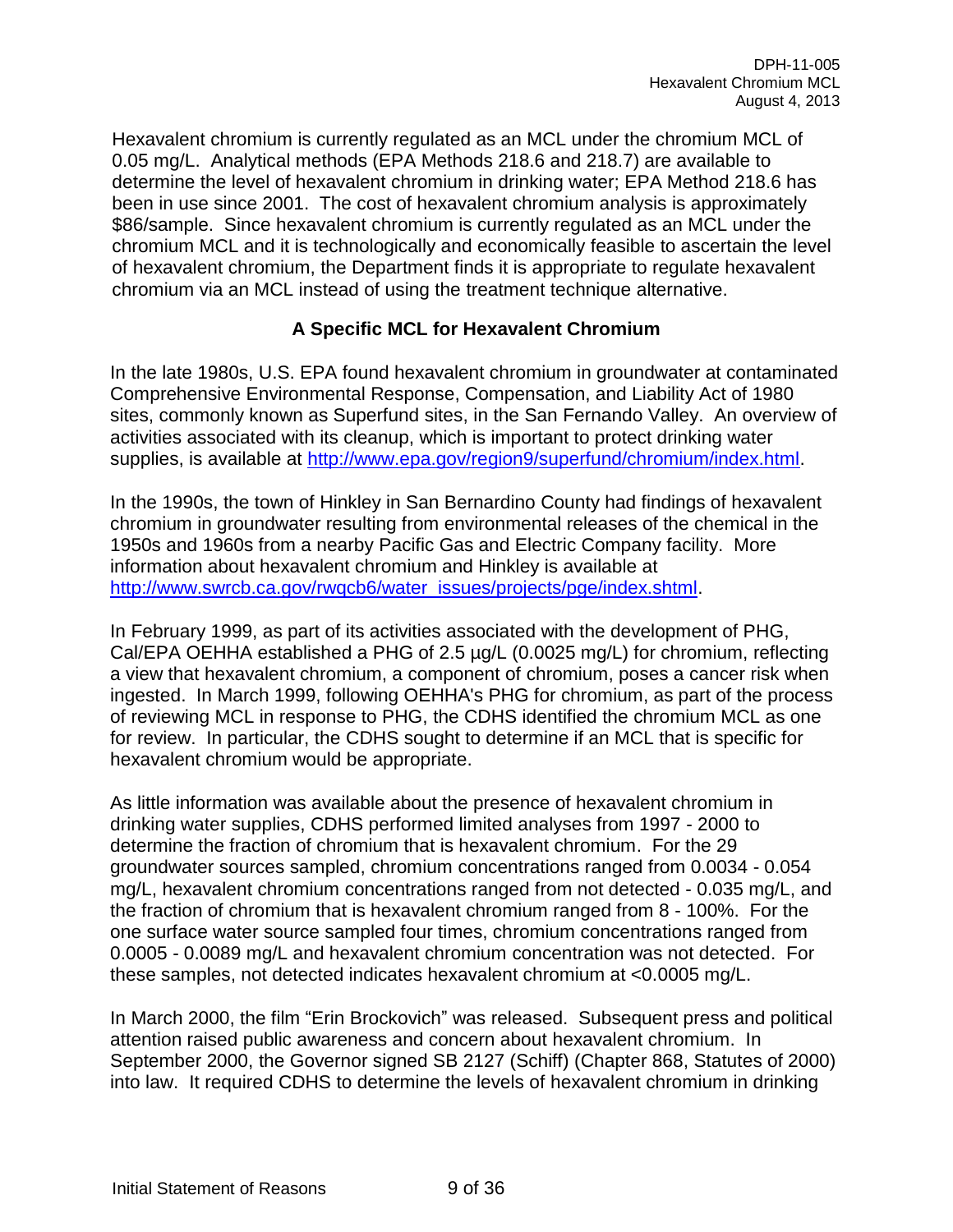water supplied by public water systems in the San Fernando Basin aquifer, and, in consultation with OEHHA, assess the associated exposures and risks to the public.

In January 2001, the CDHS adopted a regulation requiring monitoring of hexavalent chromium as an unregulated chemical to document the occurrence of hexavalent chromium in drinking water supplies. Hexavalent chromium analysis was performed using U.S. EPA Method 218.6, "Determination of Dissolved Hexavalent Chromium in Drinking Water, Groundwater, and Industrial Wastewater Effluents by Ion Chromatography" (Rev. 3.3, 1994), along with the CDHS' 2001 Unregulated Contaminant Monitoring Regulations (UCMR) Guidance on hexavalent chromium sample filtration, pH adjustment, and sample transportation and storage. The CDHS' Sanitation and Radiation Laboratory (now Drinking Water and Radiation Laboratory) established a recommended reporting limit for hexavalent chromium of 0.001 mg/L. Results of Unregulated Contaminant Monitoring Regulations monitoring from over 7,000 drinking water sources showed that about one-third of the sources had hexavalent chromium at or above the 0.001 mg/L recommended reporting limit. The sampling results showed that hexavalent chromium occurs at very low levels throughout the state.

In March 2001, Cal/EPA asked the University of California (UC) to convene an expert panel to address the carcinogenicity of ingested hexavalent chromium, and CDHS requested OEHHA to prepare a PHG for hexavalent chromium. A PHG is a contaminant concentration in drinking water that does not pose a significant risk to health, and is needed for the development of a hexavalent chromium MCL. The PHG is established by OEHHA pursuant to section 116365(c) of the Health and Safety Code, which requires OEHHA to assess the risks to public health posed by a contaminant for which the Department proposes a primary drinking water standard. OEHHA's risk assessment is required to contain "an estimate of the level of the contaminant in drinking water that is not anticipated to cause or contribute to adverse health effects, or that does not pose any significant risk to health. This level shall be known as the public health goal for the contaminant."

In May 2001, the National Toxicology Program announced it would conduct long-term rodent bioassays to evaluate the potential carcinogenicity of ingested hexavalent chromium. In July 2001, the UC expert panel met regarding carcinogenicity of ingested hexavalent chromium. In August 2001, the UC expert panel's report was released. Among its findings, the panel considered the mouse study providing the basis for the PHG's 0.2 µg/L (0.0002 mg/L) *de minimis* cancer risk for ingested hexavalent chromium to be unsuitable for such use. The UC expert panel also concluded that the current chromium MCL (0.05 mg/L) provides adequate public health protection, pending the completion of the National Toxicology Program studies. In October 2001, the Governor signed SB 351 (Ortiz) (Health and Saf. Code, § 116365.5, Chapter 602, Statutes of 2001) into law, which required CDHS to establish a hexavalent chromium MCL on or before January 1, 2004. In November 2001, OEHHA announced its withdrawal of the chromium PHG, and that a hexavalent chromium PHG would be developed by Spring 2003.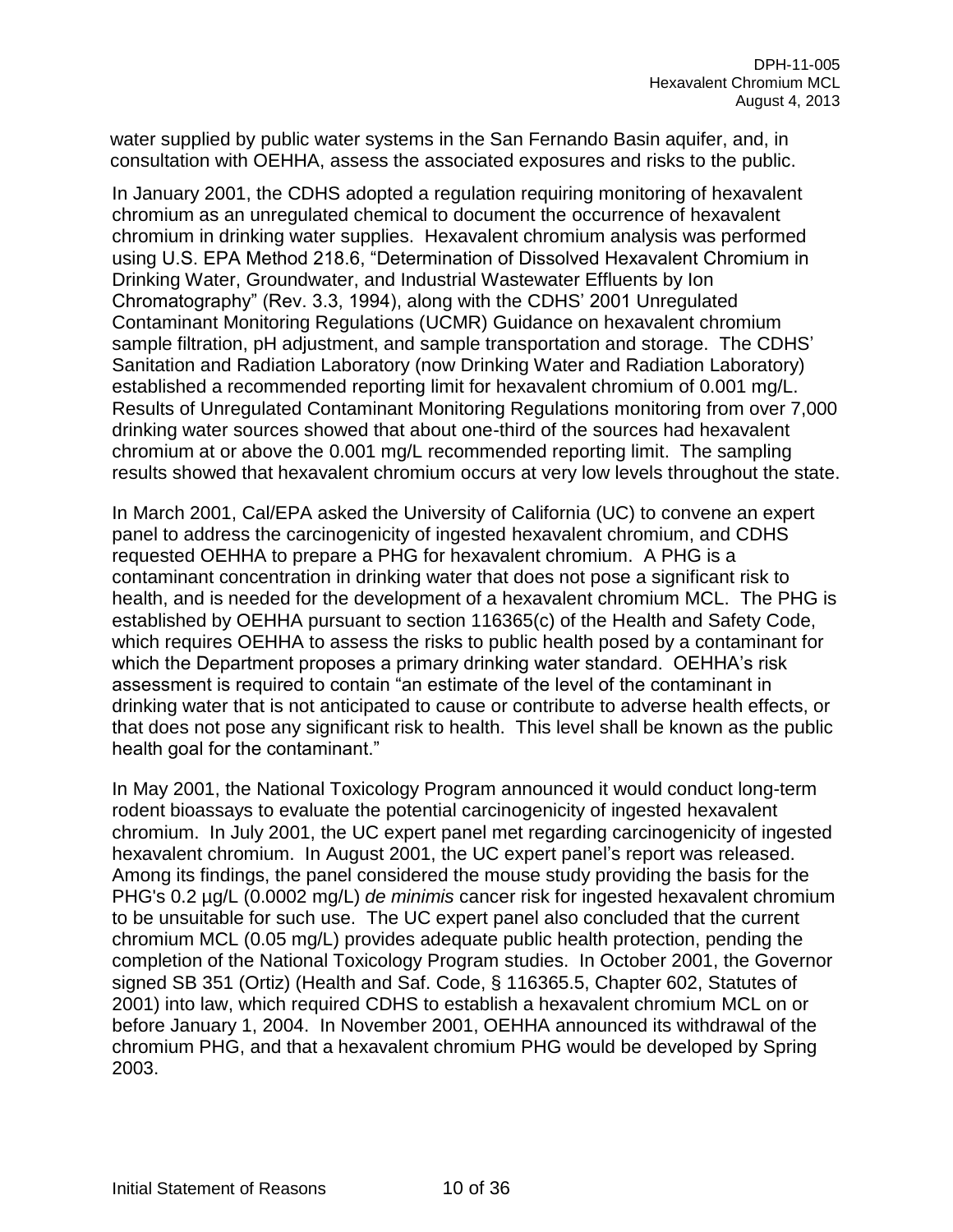In April 2003, at a legislative hearing in Sacramento on April 2, Cal/EPA announced it would not use the UC expert panel's report in the hexavalent chromium PHG, citing concerns about panelists' possible conflicts of interest, and OEHHA indicated the draft PHG would not be available until later that year.

In August 2005, OEHHA released comments of peer reviewers of a "pre-release" draft PHG for hexavalent chromium.

In May 2007, National Toxicology Program's reports on studies on the carcinogenesis of hexavalent chromium (dichromate dihydrate) in drinking water, which found there to be sufficient evidence of carcinogenicity in rodents, were reviewed and approved by the Board of Scientific Counselors Technical Reports Review Subcommittee.

In August 2009, OEHHA released a draft PHG for hexavalent chromium at 0.06 µg/L (0.00006 mg/L).

In September 2010, OEHHA released comments of peer reviewers of the August 2009 draft PHG, and U.S. EPA's Integrated Risk Information System released its Toxicological Review of Hexavalent Chromium (External Review Draft). In December 2010, OEHHA released a revised draft PHG for hexavalent chromium at 0.02 µg/L (0.00002 mg/L).

In January 2011, U.S. EPA released its recommendations for enhanced hexavalent chromium monitoring for public water systems. In July 2011, OEHHA released its final PHG report titled "Public Health Goal for Hexavalent Chromium (Cr VI) in Drinking Water", which established a PHG of 0.02  $\mu$ g/L (0.00002 mg/L). This PHG represents a *de minimis* lifetime cancer risk from exposure to hexavalent chromium in drinking water, based on studies in laboratory animals.

With the availability of a final PHG for hexavalent chromium, the Department was able to proceed with setting a primary drinking water standard for hexavalent chromium. Pursuant to sections 116365(a) and (b) of the Health and Safety Code, the Department is to adopt an MCL that is as close as feasible to the corresponding PHG and "that, to the extent technologically and economically feasible" avoids any significant risk to public health. In addition, the Department must consider any national primary drinking water standard that may exist, and the "technological and economic feasibility of compliance with the proposed primary drinking water standard." The feasibility determination is to address "the costs of compliance to public water systems, customers, and other affected parties with the proposed primary drinking water standard, including the cost per customer and aggregate cost of compliance, using best available technology."

To determine the proposed primary MCL for hexavalent chromium, the Department first established that there was no existing national primary standard, nor one soon to be developed or promulgated to be used as an additional point of reference. Next, the Department evaluated feasibility in terms of available analytical methods for detecting hexavalent chromium, monitoring costs, available treatment technologies for removal to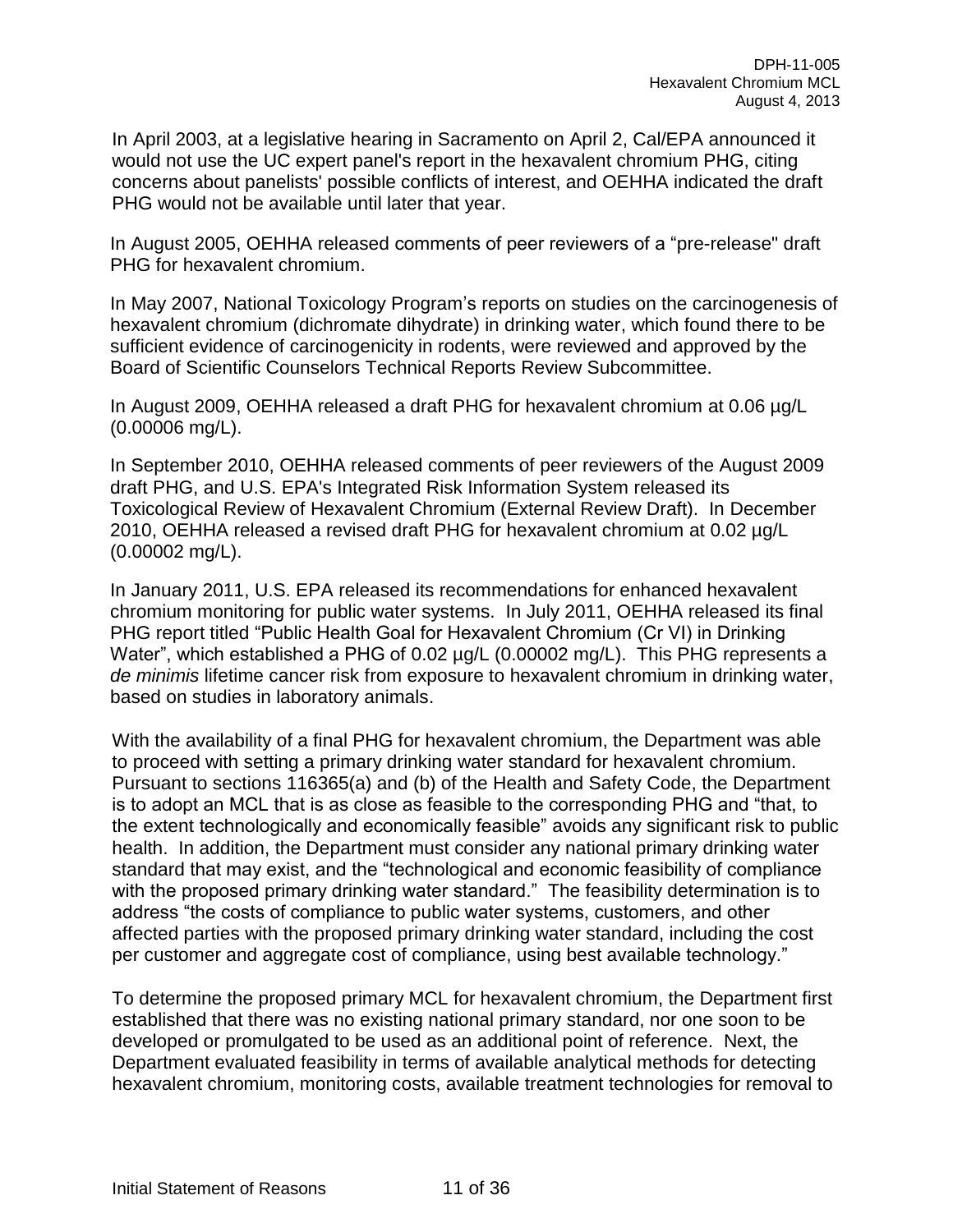the proposed MCL level, and the estimated fiscal impact on California drinking water utilities to comply with the proposed standard.

### **Feasibility of Compliance with the Proposed MCL: Cost-Benefit Analysis**

Section 116365.5(c) of the Health and Safety Code mandates that the Department establish a drinking water standard for hexavalent chromium. Section 116365 mandates that the MCL be set as close as possible to the PHG, while considering cost and technical feasibility.

Health and Safety Code section 116365's reference to considering cost and feasibility leads the Department to review:

- The availability and costs of analytical methods for determining the presence of hexavalent chromium;
- The availability and costs of appropriate technologies for mitigating its presence;
- The estimated costs to the regulated water systems for contaminant monitoring; and
- The estimated costs for treatment to the regulated water systems with sources that violate the MCL and must be treated to come into compliance.

Consequently, the Department reviewed analytical method availability, best available technologies, and conducted a comprehensive cost-benefit analysis using the monitoring data in the Department's WQM database. The Department estimated costs and benefits associated with seven possible MCL [0.001, 0.005, 0.010, 0.015, 0.020, 0.025, and 0.030 mg/L], using the identified analytical method and the best available technology weak base anion exchange (the full-scale demonstrated treatment at the time). Since the Unregulated Contaminant Monitoring Regulations recommended reporting limit for hexavalent chromium was 0.001 mg/L, it is not feasible to consider an MCL below 0.001 mg/L. Therefore, 0.001 mg/L was set as the lower boundary of the analysis. The upper boundary of the analysis was set at 0.030 mg/L, based on a review of the available information.

Based on the results of the analysis, the Department proposes to adopt an MCL at 0.010 mg/L. The cost-benefit analysis and the Department's rationale for the proposed MCL are presented below.

**Monitoring Feasibility.** The Department reviewed monitoring feasibility in terms of methods available, analytical detection levels, and regulated water system costs.

### *Analytical Method Availability and Detection Limit for Purposes of*

*Reporting.* U.S. EPA Method 218.6, "Determination of Dissolved Hexavalent Chromium in Drinking Water, Groundwater, and Industrial Wastewater Effluents by Ion Chromatography" (Rev. 3.3, 1994) is approved for hexavalent chromium analysis by the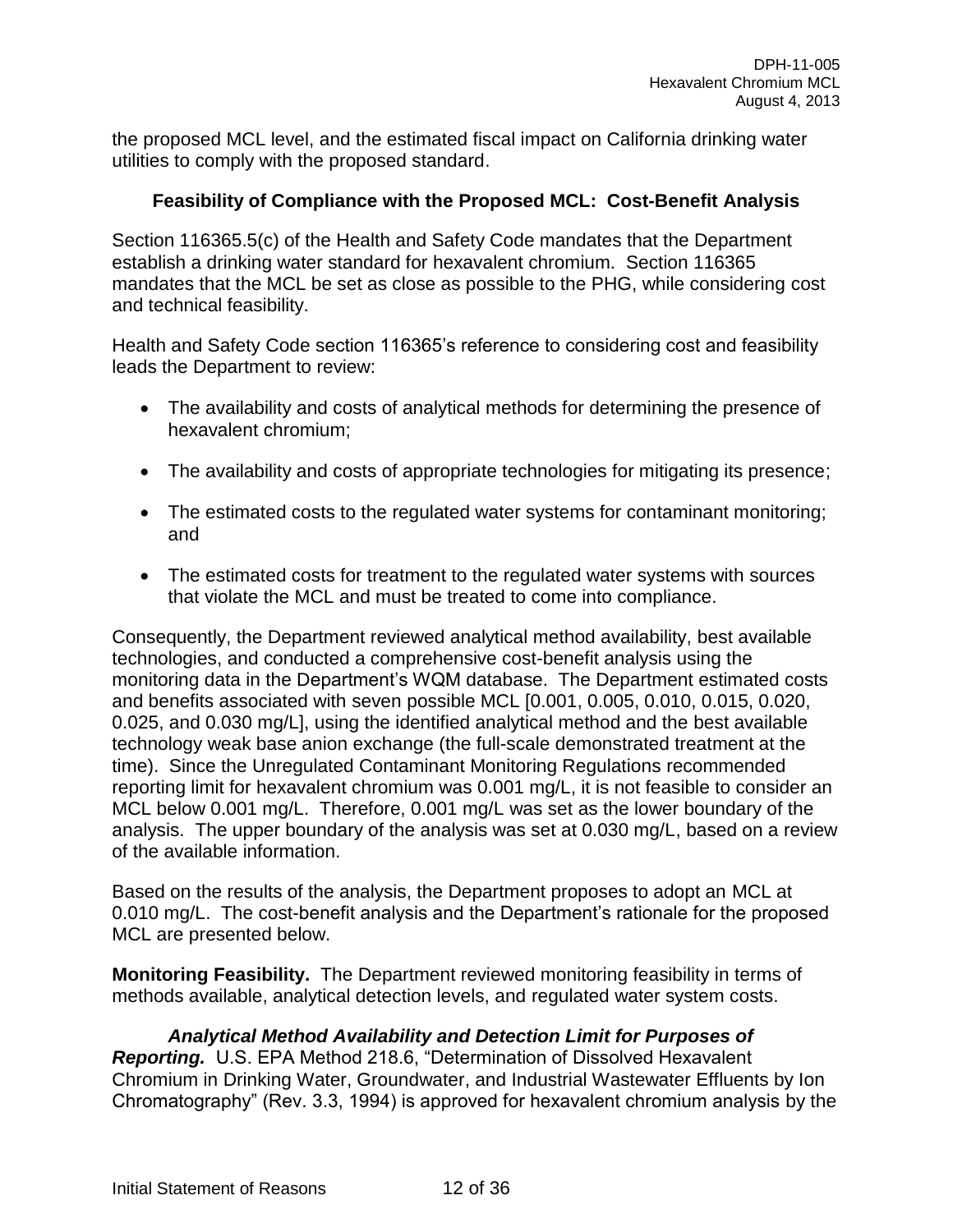Department's Environmental Laboratory Accreditation Program under Field of Testing 103, subgroup code 103.310. For 2001 - 2002 Unregulated Contaminant Monitoring Regulations monitoring of hexavalent chromium in drinking water, this method was used along with the CDHS' 2001 Unregulated Contaminant Monitoring Regulations Guidance on hexavalent chromium sample filtration, pH adjustment, and sample transportation and storage. In 2010 and 2011, the Department proposed alternate buffers for the preservation of water samples to be analyzed for hexavalent chromium.

The CDHS' Sanitation and Radiation Laboratory (now Drinking Water and Radiation Laboratory) established a recommended reporting limit for hexavalent chromium of 0.001 mg/L. This recommended reporting limit has been used for hexavalent chromium monitoring for several years and is being proposed as a regulatory detection limit for purposes of reporting in this regulation package.

The Department is evaluating U.S. EPA 218.7, "Determination of Hexavalent Chromium in Drinking Water by Ion Chromatography with Post-Column Derivatization and UV-Visible Spectroscopic Detection" (Ver 1.0, 2011) for use in California. This method is based on a modified version of EPA Method 218.6 and has a reporting limit of 0.00003 mg/L.

*Data for Cost Estimate.* The Department used the hexavalent chromium detections for active sources from the Department's WQM database for the period January 1, 2001, through December 31, 2009. Hexavalent chromium sampling data from January 3, 2001, through December 31, 2002, came from required monitoring of vulnerable sources under the Unregulated Contaminant Monitoring Regulations, which was repealed in October 2007. However, some water systems have continued to monitor their sources and submit their findings to the Department.

Note that in terms of a comprehensive identification of all possibly affected sources in California, the dataset cannot be assumed to be complete at the time of the download (October 1, 2010) for the following reasons:

- Under the Unregulated Contaminant Monitoring Regulations, only water sources identified by the CDHS as vulnerable were required to monitor. However, in the CDHS 2001 Unregulated Contaminant Monitoring Regulations Guidance, the CDHS indicated that "…all sources are considered vulnerable to hexavalent chromium unless a screening using chromium analysis indicates by a nondetect that a source is not vulnerable." Screening for hexavalent chromium using chromium analysis required a chromium reporting limit of 0.001 mg/L or better.
- Under the Unregulated Contaminant Monitoring Regulations, small water systems with fewer than 150 service connections may have applied for and received an exemption from the monitoring requirement.
- In the past, the local primacy agencies were not required to submit hard copies of data to the Department for small water systems (<200 service connections). This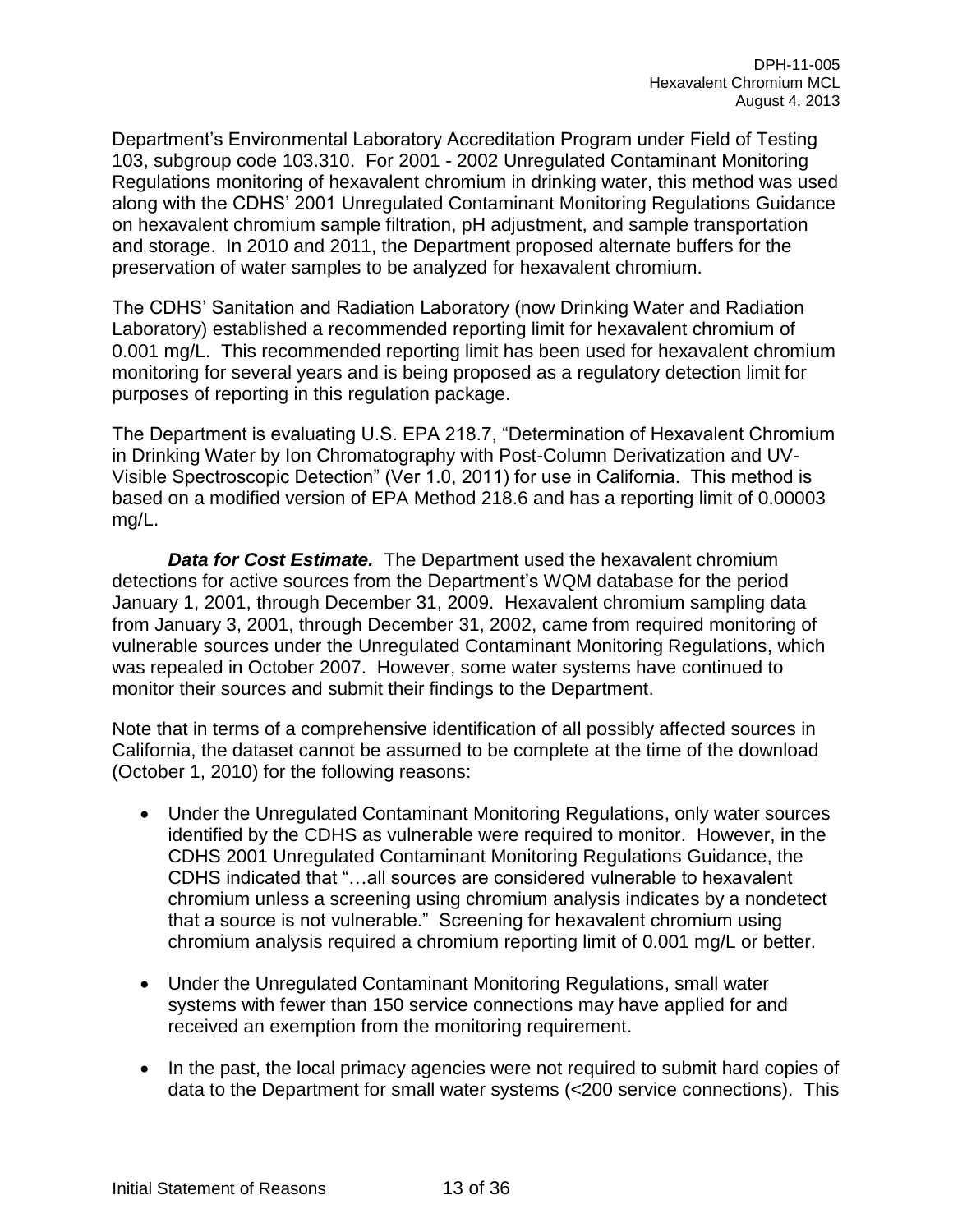data did not start entering the WQM database until electronic data transmission of the results by the laboratory was required under new reporting regulations that took effect June 14, 2001.

Therefore, some sources may be found to be contaminated during routine monitoring required under the new regulations. Depending on the level of contamination, additional monitoring and treatment may be required, which would increase the cost of compliance.

The monitoring results in the downloaded WQM data were evaluated to obtain an average level of contamination for each affected active source. The averages were then compared to the evaluated MCL to estimate the number of sources that would be in violation of each MCL. The number of affected water systems was also estimated. The water systems (and their sources) were grouped on the basis of water system size:  $\leq$  200, 200 -  $\leq$  1,000, 1,000 -  $\leq$  10,000, and  $\geq$  10,000 service connections. The population served by each source was estimated using information obtained from the Department's Permits, Inspections, Compliance, Monitoring and Enforcement (PICME) database. The number of groundwater and surface sources used by water system size was also obtained from the PICME database.

*Monitoring Costs (routine, increased, and treated) for All Evaluated MCL.*  The procedure for estimating routine, increased, and treated water monitoring costs for all evaluated MCL is as follows.

*Monitoring Status of Sources.* Under the Unregulated Contaminant Monitoring Regulations, community water systems and nontransient noncommunity water systems with sources designated vulnerable to hexavalent chromium contamination were required to conduct monitoring consisting of two samples in one year from January 3, 2001, through December 31, 2002. Results of Unregulated Contaminant Monitoring Regulations monitoring from over 7,000 drinking water sources showed hexavalent chromium at or above the 0.001 mg/L recommended reporting limit in about one-third of the sources.

## *Proposed Monitoring Frequencies*.

*Routine.* A water system with drinking water sources previously not monitored or with sources showing hexavalent chromium equal to or below the proposed MCL would be required to monitor those sources once every three years (groundwater) and once every year (surface water).

*Increased.* A water system with one or more drinking water sources showing hexavalent chromium above the proposed MCL would be required to monitor those sources quarterly, until two consecutive quarters of data (for groundwater) or four consecutive quarters of data (for surface water) are below the proposed MCL.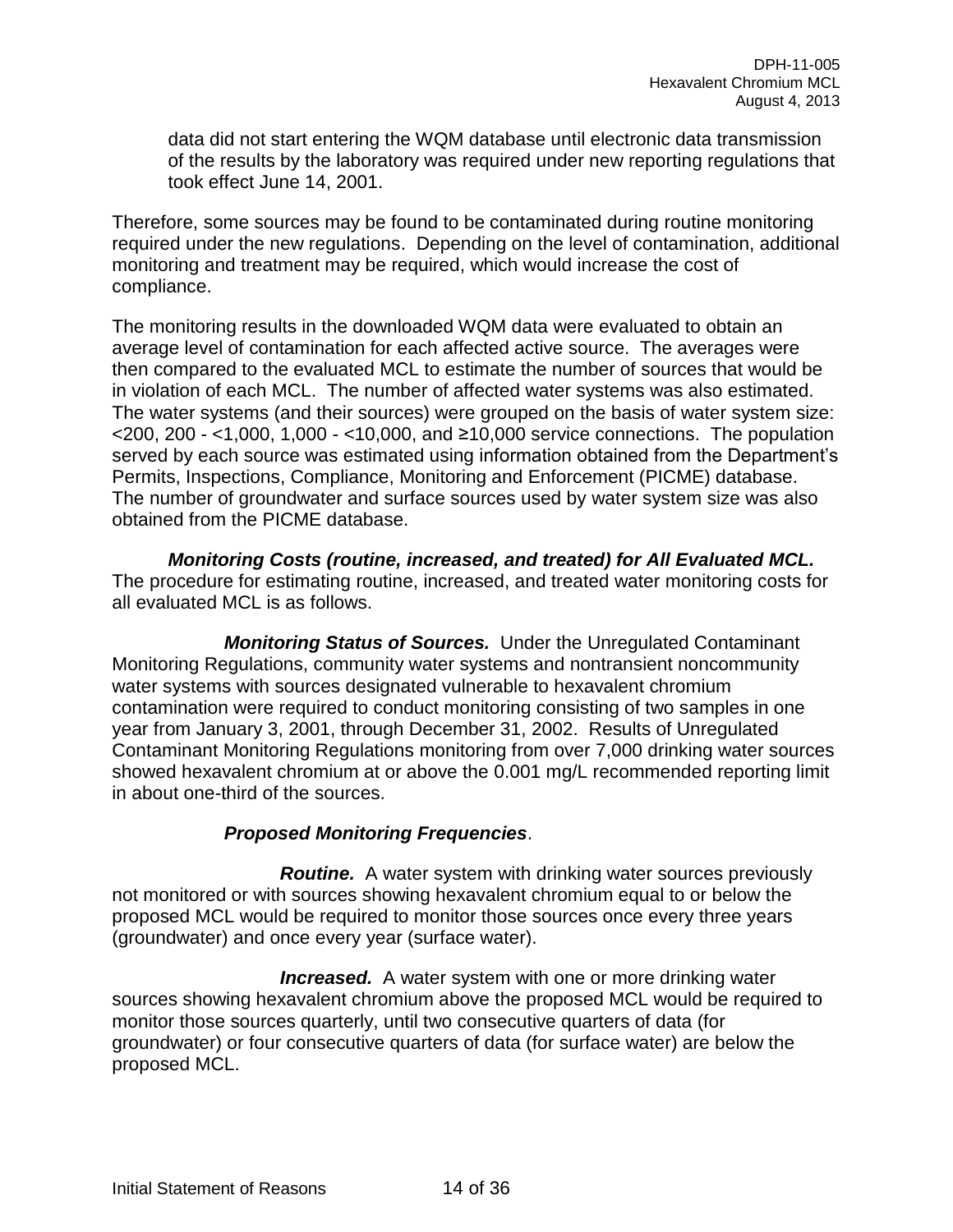*Treated.* A water system treating a drinking water source for hexavalent chromium to comply with the proposed MCL would be required to monitor the treated water (i.e., treatment effluent) monthly.

*Analytical Costs.* To obtain analytical costs, in July 2012, the Department surveyed 15 commercial laboratories accredited by the Environmental Laboratory Accreditation Program for analyzing hexavalent chromium in drinking water. The average cost per sample was \$86, with the results ranging from \$30 to \$200. The average value of \$86 was used to estimate monitoring costs. The same 15 laboratories were also surveyed for the cost of analyzing chromium in drinking water. The average cost per sample was \$24, with the results ranging from \$15 to \$50.

*Monitoring Costs.* As of September 2012, the number of groundwater and surface water sources, by water system size, are shown in table 1. Sources previously not monitored or sources showing hexavalent chromium equal to or below the proposed MCL will need to perform routine monitoring. Sources in violation of the proposed MCL will need to perform increased monitoring, install treatment, and perform treated water monitoring.

| Number of Sources in PICME by Water System Size<br>(In Terms of Service Connection Group) |       |               |                  |               |  |  |  |  |  |  |  |  |
|-------------------------------------------------------------------------------------------|-------|---------------|------------------|---------------|--|--|--|--|--|--|--|--|
| <b>Source Type</b>                                                                        | $200$ | $200 - 1,000$ | $1,000 - 10,000$ | $\geq 10,000$ |  |  |  |  |  |  |  |  |
| Groundwater                                                                               | 4,608 | 1.014         | 1,960            | 3,375         |  |  |  |  |  |  |  |  |
| Surface Water                                                                             | 385   | 151           | 150              | 184           |  |  |  |  |  |  |  |  |
| Subtotal                                                                                  | 4,993 | 1,165         | 2,110            | 3,559         |  |  |  |  |  |  |  |  |
| Total                                                                                     |       |               |                  |               |  |  |  |  |  |  |  |  |

**Table 1**

Total 11,827 *Routine and Increased.* The estimated source monitoring costs, by water system size, are shown in table 2; the costs differ with each evaluated MCL, since the number of affected sources would vary. For the proposed MCL of 0.010 mg/L, the annualized cost for routine monitoring is approximately \$163,000, \$41,700, \$66,800, and \$108,200 for water systems serving <200, 200 - <1,000, 1,000 - <10,000, and ≥10,000 service connections, respectively. The annual cost for increased monitoring is approximately \$22,300, \$4,500, \$27,900, and \$52,300 for water systems serving <200, 200 - <1,000, 1,000 - <10,000, and ≥10,000 service connections, respectively. The routine and increased monitoring costs start during year 1 and are expected to continue in years 2 and 3. Increased monitoring costs may increase depending on the results of

[Continue on Next Page.]

routine monitoring.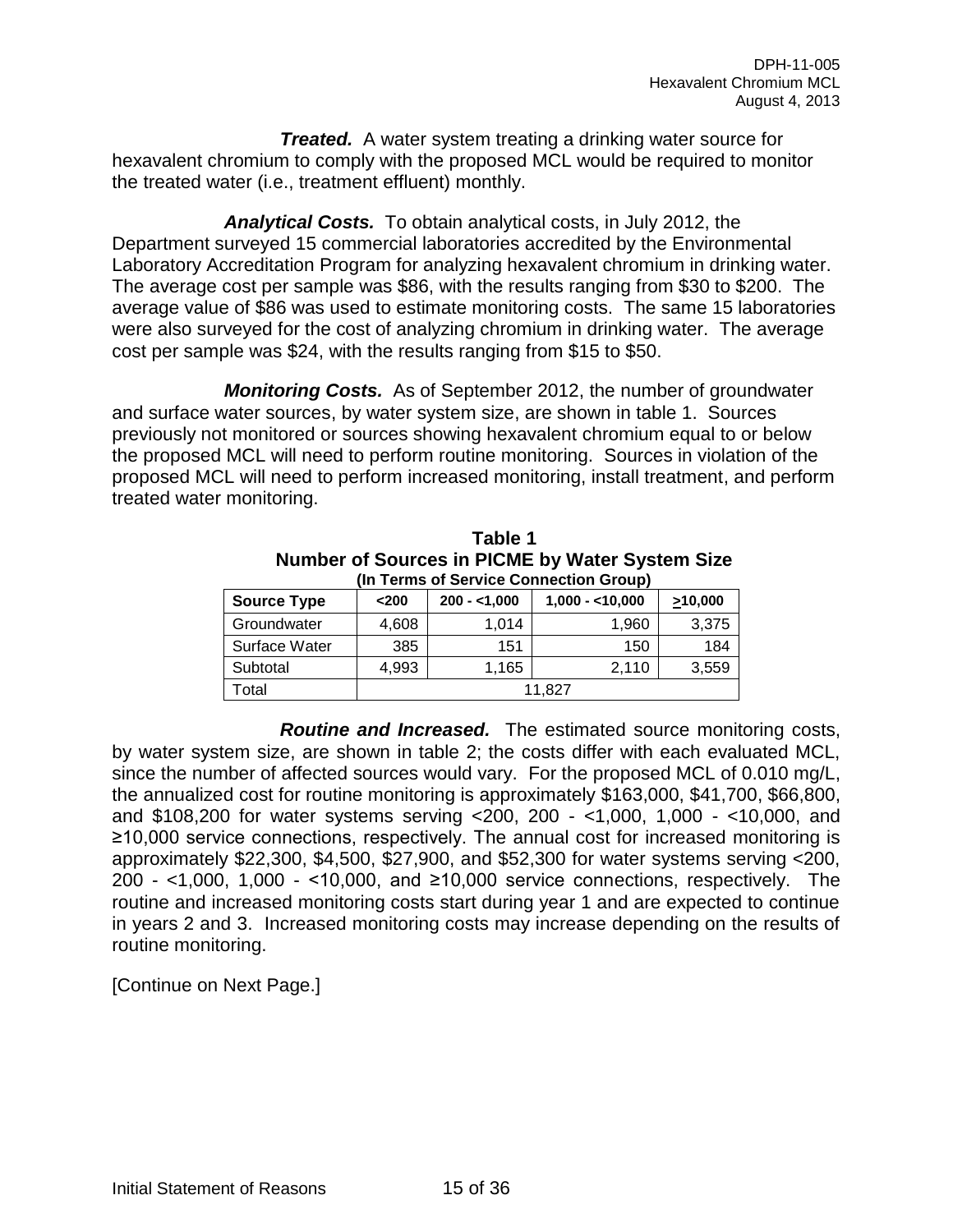#### **Table 2 Estimated Source Monitoring Costs for Evaluated Hexavalent Chromium MCL by Water System Size (in Terms of Service Connection Group)**

| <b>MCL</b>                                                                    |                         |                  | <b>No. of Affected Sources</b> |                  | <b>Monitoring Cost (\$)</b><br>(for Year $1+$ ) |                                                                               |                        |                        |  |
|-------------------------------------------------------------------------------|-------------------------|------------------|--------------------------------|------------------|-------------------------------------------------|-------------------------------------------------------------------------------|------------------------|------------------------|--|
| (mg/L)                                                                        | $200$                   | $200 -$<br>1,000 | $1,000 -$<br>$<$ 10,000        | ≥10,000          | $200$                                           | $200 - 1,000$                                                                 | $1,000 -$<br>$10,000$  | ≥10,000                |  |
|                                                                               |                         |                  |                                |                  |                                                 | Routine Monitoring (GW = 1 sample/3 years; SW - 1 sample/year) <sup>(a)</sup> |                        |                        |  |
| <b>Groundwater</b>                                                            |                         |                  |                                |                  |                                                 |                                                                               |                        |                        |  |
| 0.001                                                                         | 4,188                   | 889              | 1,400                          | 2,005            | 120,000<br>(annualized)                         | 25,500<br>(annualized)                                                        | 40,100<br>(annualized) | 57,500<br>(annualized) |  |
| 0.005                                                                         | 4,454                   | 966              | 1,768                          | 2,954            | 128,000<br>(annualized)                         | 27,700<br>(annualized)                                                        | 50,700<br>(annualized) | 84,700<br>(annualized) |  |
| 0.010                                                                         | 4,544                   | 1,001            | 1,879                          | 3,223            | 130,000<br>(annualized)                         | 28,700<br>(annualized)                                                        | 53,900<br>(annualized) | 92,400<br>(annualized) |  |
| 0.015                                                                         | 4,574                   | 1,009            | 1,920                          | 3,310            | 131,000<br>(annualized)                         | 28,900<br>(annualized)                                                        | 55,000<br>(annualized) | 94,900<br>(annualized) |  |
| 0.020                                                                         | 4,594                   | 1,013            | 1,941                          | 3,342            | 132,000<br>(annualized)                         | 29,000<br>(annualized)                                                        | 55.600<br>(annualized) | 95,800<br>(annualized) |  |
| 0.025                                                                         | 4,605                   | 1,014            | 1,951                          | 3,356            | 132,000<br>(annualized)                         | 29,100<br>(annualized)                                                        | 55,900<br>(annualized) | 96,200<br>(annualized) |  |
| 0.030                                                                         | 4,606                   | 1,014            | 1,955                          | 3,366            | 132,000<br>(annualized)                         | 29,100<br>(annualized)                                                        | 56,000<br>(annualized) | 96,500<br>(annualized) |  |
| <b>Surface Water</b>                                                          |                         |                  |                                |                  |                                                 |                                                                               |                        |                        |  |
| 0.001                                                                         | 381                     | 146              | 149                            | 182              | 32,800                                          | 12,600                                                                        | 12,800                 | 15,700                 |  |
| 0.005                                                                         | 383                     | 150              | 150                            | 184              | 32,900                                          | 12,900                                                                        | 12,900                 | 15,800                 |  |
| 0.010                                                                         | 384                     | 151              | 150                            | 184              | 33,000                                          | 13,000                                                                        | 12,900                 | 15,800                 |  |
| 0.015                                                                         | 384                     | 151              | 150                            | 184              | 33,000                                          | 13,000                                                                        | 12,900                 | 15,800                 |  |
| 0.020                                                                         | 385                     | 151              | 150                            | 184              | 33,100                                          | 13,000                                                                        | 12,900                 | 15,800                 |  |
| 0.025                                                                         | 385                     | 151              | 150                            | 184              | 33,100                                          | 13,000                                                                        | 12,900                 | 15,800                 |  |
| 0.030                                                                         | 385                     | 151              | 150                            | 184              | 33,100                                          | 13,000                                                                        | 12,900                 | 15,800                 |  |
|                                                                               |                         |                  |                                |                  |                                                 | Increased Monitoring (4 samples/year for sources >MCL)                        |                        |                        |  |
| <b>Groundwater</b>                                                            |                         |                  |                                |                  |                                                 |                                                                               |                        |                        |  |
| 0.001                                                                         | 420                     | 125              | 560                            | 1,370            | 144,000                                         | 43,000                                                                        | 193,000                | 471,000                |  |
| 0.005                                                                         | 154                     | 48               | 192                            | 421              | 53,000                                          | 16,500                                                                        | 66,000                 | 145,000                |  |
| 0.010                                                                         | 64                      | 13               | 81                             | 152              | 22,000                                          | 4,500                                                                         | 27,900                 | 52,300                 |  |
| 0.015                                                                         | 34                      | $\overline{5}$   | 40                             | 65               | 11,700                                          | 1,700                                                                         | 13,800                 | 22,400                 |  |
| 0.020                                                                         | 14                      | 1                | 19                             | 33               | 4,800                                           | 300                                                                           | 6,500                  | 11,400                 |  |
| 0.025                                                                         | 3                       | $\mathbf 0$      | 9                              | 19               | 1,000                                           |                                                                               | 3,100                  | 6,500                  |  |
| 0.030                                                                         | $\overline{2}$          | $\overline{0}$   | $\overline{5}$                 | $\boldsymbol{9}$ | 700                                             | ---                                                                           | 1,700                  | 3,100                  |  |
| <b>Surface Water</b>                                                          |                         |                  |                                |                  |                                                 |                                                                               |                        |                        |  |
| 0.001                                                                         | $\overline{\mathbf{4}}$ | $\overline{5}$   | $\mathbf{1}$                   | $\overline{2}$   | 1,400                                           | 1,700                                                                         | 300                    | 700                    |  |
| 0.005                                                                         | 2                       | 1                | 0                              | $\mathbf 0$      | 700                                             | 300                                                                           |                        |                        |  |
| 0.010                                                                         | 1                       | $\overline{0}$   | 0                              | 0                | 300                                             | ---                                                                           | $---$                  | ---                    |  |
| 0.015                                                                         | 1                       | $\mathbf 0$      | $\boldsymbol{0}$               | $\boldsymbol{0}$ | 300                                             | ---                                                                           | ---                    | ---                    |  |
| 0.020                                                                         | $\mathbf 0$             | $\mathbf 0$      | $\boldsymbol{0}$               | $\mathbf 0$      | ---                                             | ---                                                                           | ---                    | ---                    |  |
| 0.025                                                                         | $\mathbf 0$             | 0                | $\boldsymbol{0}$               | $\boldsymbol{0}$ | $---$                                           | ---                                                                           | ---                    | ---                    |  |
| 0.030<br>(a) Monitoring costs for CM sources were appualized over three years | $\Omega$                | 0                | 0                              | 0                | ---                                             | ---                                                                           | ---                    | ---                    |  |

(a) Monitoring costs for GW sources were annualized over three years.

*Treated Water.* The estimated treated water monitoring cost, by water system size, is shown in table 3; the cost differs with each evaluated MCL, since the number of affected sources would vary. For the proposed MCL of 0.010 mg/L, the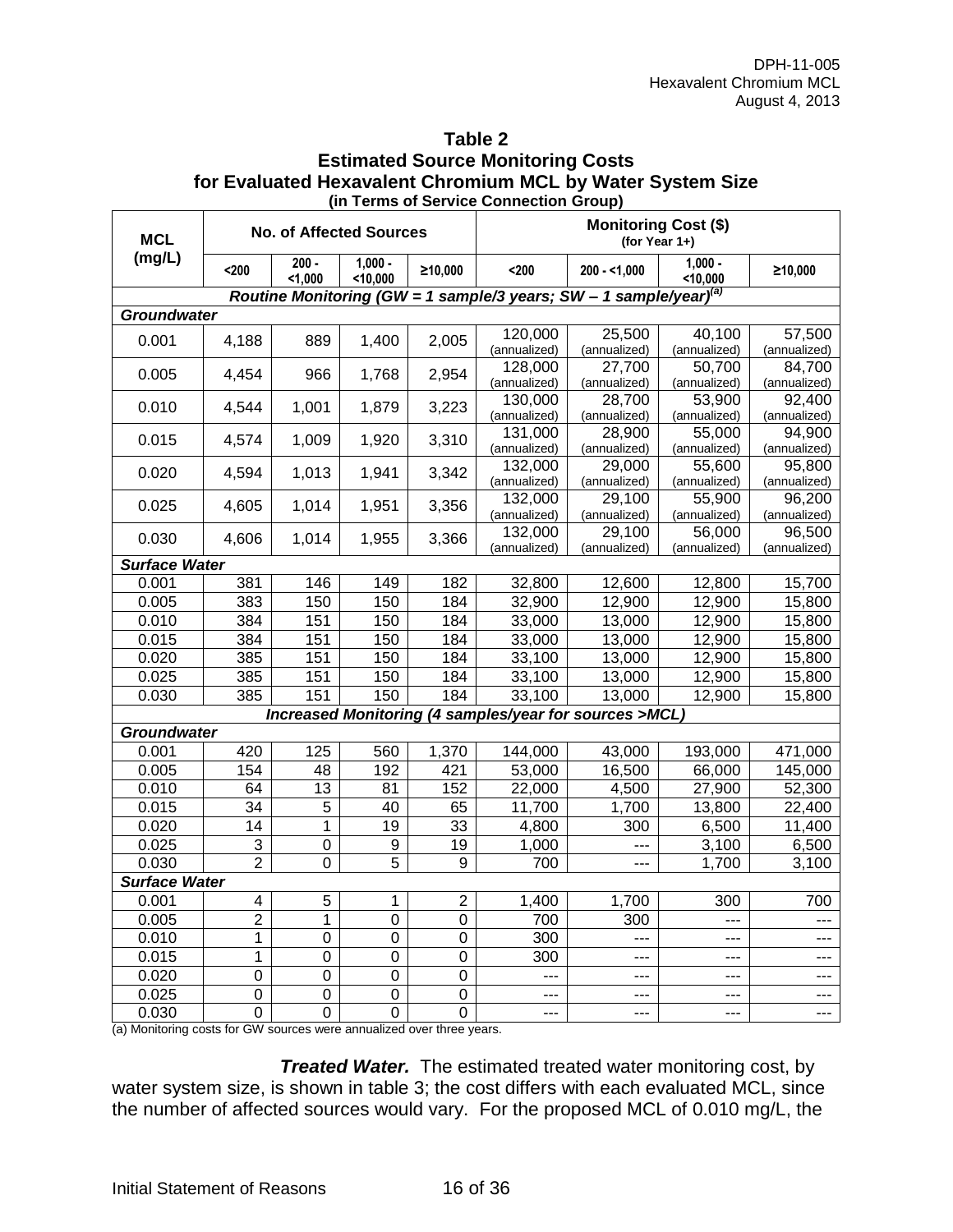annual cost for treated water monitoring is approximately \$67,000, \$13,400, \$83,600, and \$157,000 for water systems serving <200, 200 - <1,000, 1,000 - <10,000, and ≥10,000 service connections, respectively. The treated water monitoring cost starts during year 1 and is expected to continue in years 2 and 3. Treated water monitoring cost may increase depending on the results of increased monitoring.

Table 3 also shows that if the total number of sources affected at 0.010 mg/L is used as a base, the number of sources affected is approximately 2.6 and 8 times higher as the MCL becomes more stringent.

|                      | (In Terms of Service Connection Group) |                         |                       |         |                                                 |                                                             |                       |           |  |  |  |  |  |
|----------------------|----------------------------------------|-------------------------|-----------------------|---------|-------------------------------------------------|-------------------------------------------------------------|-----------------------|-----------|--|--|--|--|--|
| <b>MCL</b>           |                                        | No. of Affected Sources |                       |         | <b>Monitoring Cost (\$)</b><br>(for Year $1+$ ) |                                                             |                       |           |  |  |  |  |  |
| (mg/L)               | $200$                                  | $200 -$<br>1,000        | $1,000 -$<br>< 10,000 | ≥10,000 | $200$                                           | $200 - 1,000$                                               | $1,000 -$<br>$10,000$ | ≥10,000   |  |  |  |  |  |
|                      |                                        |                         |                       |         |                                                 | Treated Water Monitoring (12 samples/year for sources >MCL) |                       |           |  |  |  |  |  |
| <b>Groundwater</b>   |                                        |                         |                       |         |                                                 |                                                             |                       |           |  |  |  |  |  |
| 0.001                | 420                                    | 125                     | 560                   | 1,370   | 433,000                                         | 129,000                                                     | 578,000               | 1,414,000 |  |  |  |  |  |
| 0.005                | 154                                    | 48                      | 192                   | 421     | 159,000                                         | 49,500                                                      | 198,000               | 434,000   |  |  |  |  |  |
| 0.010                | 64                                     | 13                      | 81                    | 152     | 66,000                                          | 13,400                                                      | 83,600                | 157,000   |  |  |  |  |  |
| 0.015                | 34                                     | 5                       | 40                    | 65      | 35,100                                          | 5,200                                                       | 41,300                | 67,100    |  |  |  |  |  |
| 0.020                | 14                                     | 1                       | 19                    | 33      | 14,400                                          | 1,000                                                       | 19,600                | 34,100    |  |  |  |  |  |
| 0.025                | 3                                      | 0                       | 9                     | 19      | 3,100                                           | ---                                                         | 9,300                 | 19,600    |  |  |  |  |  |
| 0.030                | $\overline{2}$                         | 0                       | 5                     | 9       | 2,100                                           | ---                                                         | 5,200                 | 9,300     |  |  |  |  |  |
| <b>Surface Water</b> |                                        |                         |                       |         |                                                 |                                                             |                       |           |  |  |  |  |  |
| 0.001                | 4                                      | 5                       | 1                     | 2       | 4,100                                           | 5,200                                                       | 1,000                 | 2,100     |  |  |  |  |  |
| 0.005                | $\overline{2}$                         | 1                       | 0                     | 0       | 2,100                                           | 1,000                                                       | ---                   | ---       |  |  |  |  |  |
| 0.010                |                                        | 0                       | 0                     | 0       | 1,000                                           | ---                                                         | ---                   | ---       |  |  |  |  |  |
| 0.015                | 1                                      | 0                       | 0                     | 0       | 1,000                                           | ---                                                         | ---                   | ---       |  |  |  |  |  |
| 0.020                | $\overline{0}$                         | 0                       | 0                     | 0       | ---                                             | ---                                                         | ---                   | ---       |  |  |  |  |  |
| 0.025                | 0                                      | 0                       | 0                     | 0       | ---                                             | ---                                                         | ---                   | ---       |  |  |  |  |  |
| 0.030                | $\Omega$                               | 0                       | 0                     | 0       | ---                                             | ---                                                         | ---                   | ---       |  |  |  |  |  |

| Table 3                                                    |
|------------------------------------------------------------|
| <b>Estimated Treated Water Monitoring Cost</b>             |
| for Evaluated Hexavalent Chromium MCL by Water System Size |
| (In Terms of Service Connection Group)                     |

**Treatment Feasibility.** The Department reviewed treatment feasibility in terms of treatment technology availability and treatment costs for regulated water systems.

**Treatment Technology Availability.** Pursuant to section 116370 of the Health and Safety Code, the Department has determined three treatment technologies as best available technologies: reduction/coagulation/filtration, ion exchange, and reverse osmosis (see discussion under section 64447.2). The Department used weak base anion exchange treatment with disposable resin as the basis for its estimate of costs associated with treating sources in violation of the MCL, because it was the only fullscale demonstrated treatment at the time.

*Treatment Costs.* A water system with a drinking water source in violation of the hexavalent chromium MCL would be required to treat the source to come into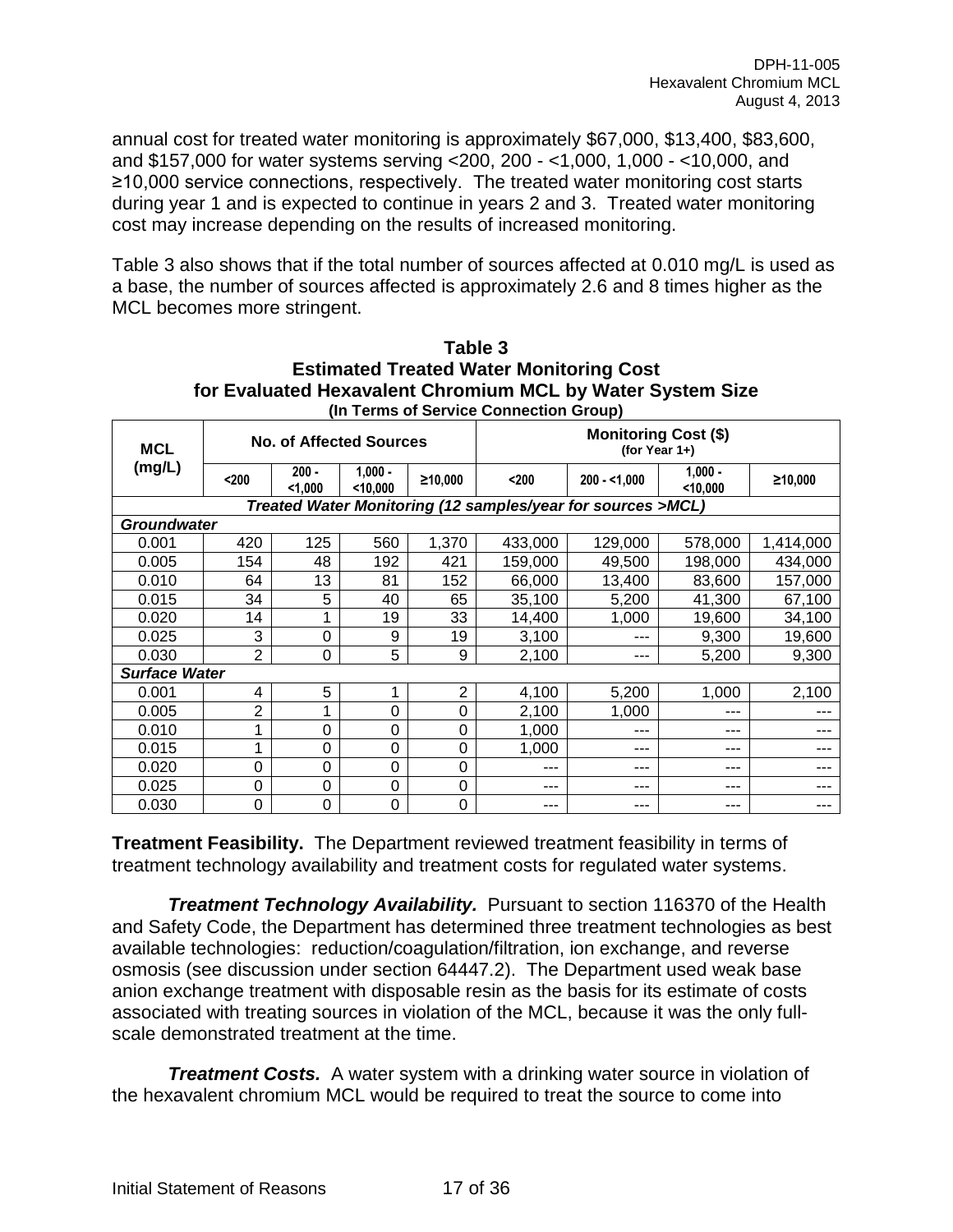compliance and would incur both capital and operation and maintenance costs. The following assumptions were used in the cost analysis:

- Water quality data from the Department's WQM database provides a sufficient starting basis for a cost analysis for the proposed regulations;
- Each affected source requiring treatment will have its own treatment plant;
- All sources are disinfected; water systems are monitoring in accordance with the U.S. EPA Stage 1 and Stage 2 Disinfectants and Disinfection Byproducts Rules;
- Average day demand = 150 gallons/person/day; peaking factor for maximum day demand  $= 1.5$ ; and
- Water systems that need to install treatment to comply with the proposed hexavalent chromium MCL will install weak base anion exchange with disposable resin.

*Capital and Operation and Maintenance (O&M) Costs.* To estimate capital and O&M costs, the Department used the approach developed for the City of Glendale by ARCADIS, U.S., for weak base anion exchange treatment with disposable resin to remove hexavalent chromium, with the following changes made:

- Design raw water quality was assumed to have no volatile organic chemicals (VOC);
- Capital and O&M costs excluded off-gas treatment of VOC using vapor phase granular activated carbon;
- O&M costs excluded compliance monitoring from O&M analytical costs, as the cost of compliance monitoring is determined separately; and
- After reducing O&M costs as described above, O&M costs were then multiplied by an adjustment factor of 0.8 to reflect (a) a utilization rate based on average flow instead of design flow (peaking factor  $= 1.5$ ) and (b) a lower resin changeout trigger (i.e., use 80% of proposed hexavalent chromium MCL instead of exceeding the proposed hexavalent chromium MCL, which increases costs by 20%; trigger level factor = 1.2); adjustment factor =  $1.2/1.5 = 0.8$ .

It should be noted that pH adjustment to 6.0 is a critical component for weak base anion operation (weak base anion resin used = Dow, Amberlite<sup>TM</sup> PWA7); pH adjustment in the finished water is also needed for corrosion control. These additional costs, as well as the cost of residual disposal, are included in the capital and O&M costs.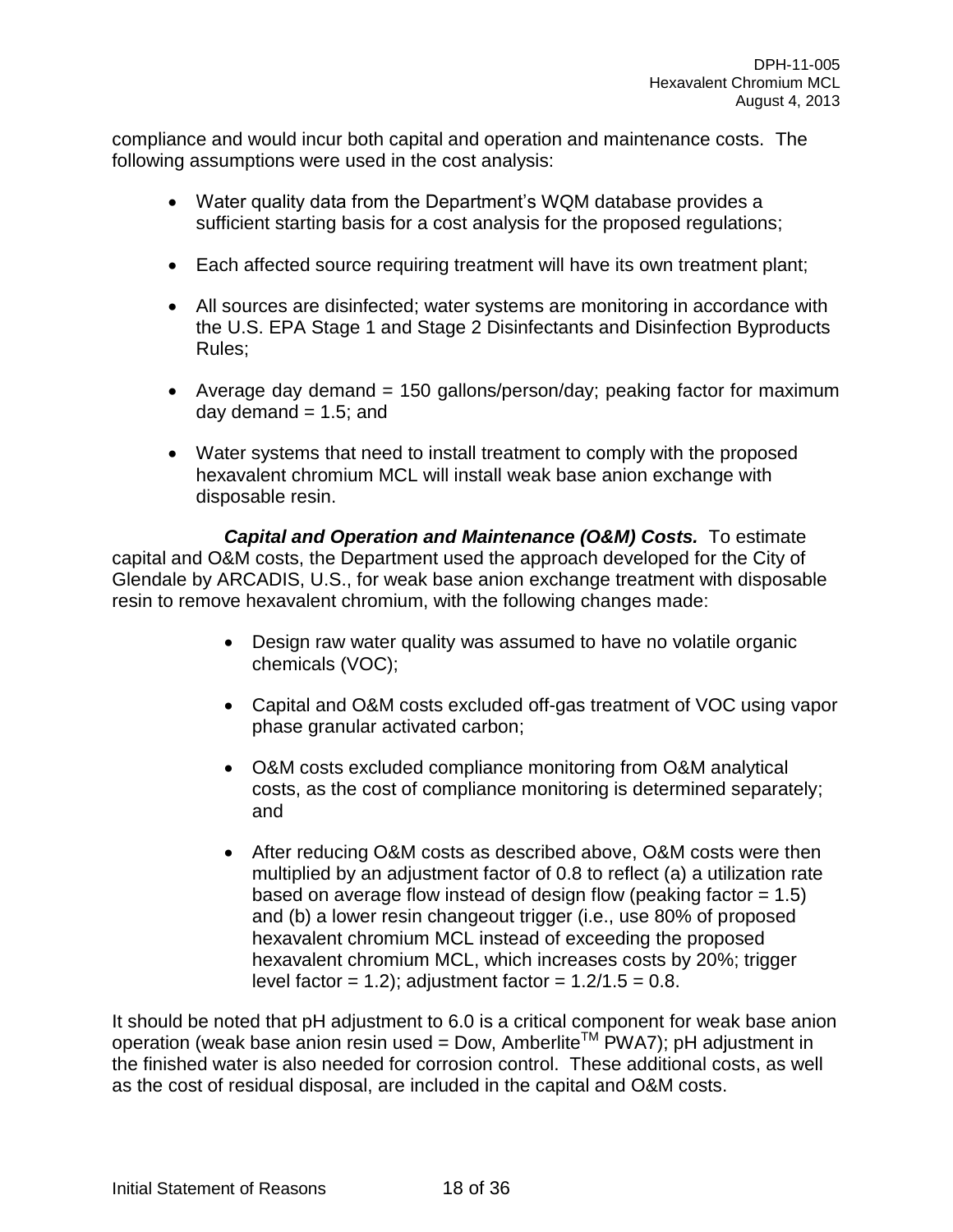To amortize the total capital costs and determine the estimated annualized capital costs to install treatment, the Department used the capital recovery method with an interest rate (i in decimal format) of 7% (i.e., 0.07) and an amortization period (n) of 20 years, where annualized capital  $cost = (initial capital cost) x (amortization factor)$ .

Amortization factor =

\n
$$
\frac{i \times (1 + i)^n}{[(1 + i)^n - 1]} = 0.0944
$$

The estimated total capital costs, annualized capital costs, and annual O&M costs (including residual disposal and operational monitoring), by water system size, are shown in table 4. For the proposed MCL of 0.010 mg/L, the Department estimates that 65, 13, 81, and 152 sources for water systems serving <200, 200 - <1,000, 1,000 - <10,000, and ≥10,000 service connections, respectively, would need to be treated for compliance with the proposed MCL. Some of these water systems may be able to meet the MCL by blending their drinking water supplies as already occurs during drinking water distribution, at minimal cost. However, if these sources were to be treated using weak base anion exchange with disposable resin, the annualized treatment (capital and O&M) costs are approximately \$13.5 million, \$3.8 million, \$36.9 million, and \$101.2 million for water systems serving <200, 200 - <1,000, 1,000 - <10,000, and ≥10,000 service connections, respectively. The treatment costs start during year 1 and are expected to continue in years 2 and 3.

It should be noted that treatment costs incurred by a given water system will vary depending on many site-specific parameters, such as the level of hexavalent chromium in the source, physical qualities of the water and any other regulated chemicals present, type and method of residual disposal, availability of land, and cost of construction labor and water treatment plant operating staff.

[Continue on Next Page.]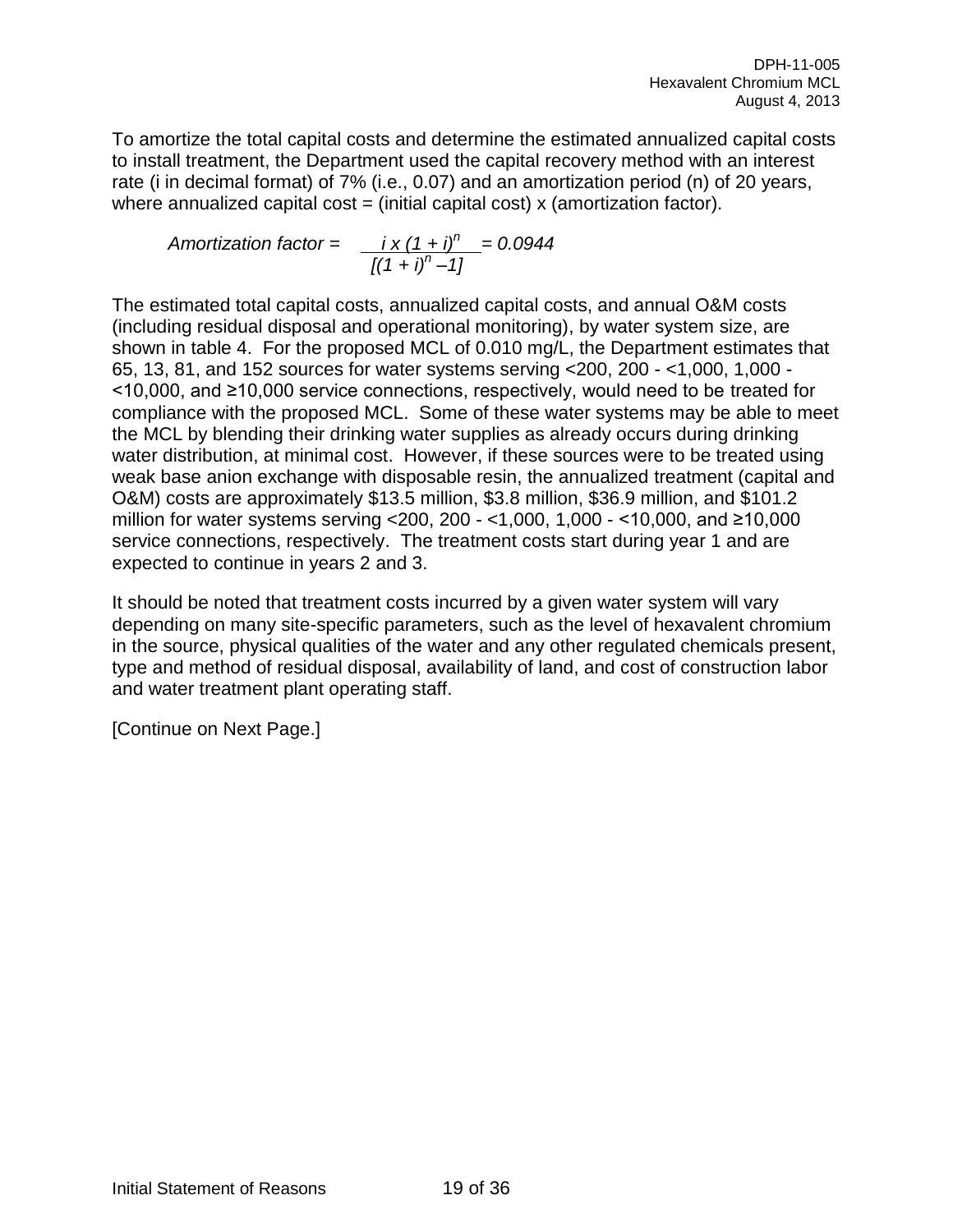### **Table 4 Estimated Treatment Costs for Sources >MCL for Evaluated Hexavalent Chromium MCL by Water System Size (In Terms of Service Connection Group)**

| <b>MCL</b><br>(mg/L) | No. of Affected<br><b>Sources</b> |                    |                       |          | <b>Total Capital Costs (\$M)</b> |                    |                       |         | <b>Annualized Capital</b><br>Costs (\$M) |                    |                     | <b>Annual O&amp;M Costs</b><br>(\$M) |       |                        |                       | <b>Total Annualized</b><br><b>Treatment Costs for</b><br>Sources > MCL (\$M)<br>(for Year $1+$ ) <sup>(a)</sup> |       |                    |                       |         |
|----------------------|-----------------------------------|--------------------|-----------------------|----------|----------------------------------|--------------------|-----------------------|---------|------------------------------------------|--------------------|---------------------|--------------------------------------|-------|------------------------|-----------------------|-----------------------------------------------------------------------------------------------------------------|-------|--------------------|-----------------------|---------|
|                      | $200$                             | $200 -$<br>< 1.000 | $1.000 -$<br>< 10.000 | ≥10,000  | $200$                            | $200 -$<br>< 1.000 | $1.000 -$<br>< 10.000 | ≥10.000 | $200$                                    | $200 -$<br>< 1.000 | $1,000 -$<br>10.000 | ≥10.000                              | $200$ | $200 -$<br>< 1.000     | $1.000 -$<br>< 10.000 | ≥10.000                                                                                                         | $200$ | $200 -$<br>< 1.000 | $1.000 -$<br>< 10.000 | ≥10.000 |
| <b>Groundwater</b>   |                                   |                    |                       |          |                                  |                    |                       |         |                                          |                    |                     |                                      |       |                        |                       |                                                                                                                 |       |                    |                       |         |
| 0.001                | 420                               | 125                | 560                   | 1,370    | 437.4                            | 176.2              | ,484.5                | 5,667.1 | 41.3                                     | 16.6               | 140.1               | 535.0                                | 51.9  | 17.9                   | 159.5                 | 712.2                                                                                                           | 93.2  | 34.5               | 299.7                 | .247.2  |
| 0.005                | 154                               | 48                 | 192                   | 421      | 154.2                            | 65.0               | 501.3                 | 1.607.5 | 14.6                                     | 6.1                | 47.3                | 151.7                                | 18.4  | 6.3                    | 46.2                  | 164.4                                                                                                           | 32.9  | 12.4               | 93.6                  | 316.1   |
| 0.010                | 64                                | 13                 | 81                    | 152      | 64.8                             | 21.4               | 213.4                 | 570.8   | 6.1                                      | 2.0                | 20.1                | 53.9                                 | 7.4   | 1.8                    | 16.7                  | 47.3                                                                                                            | 13.5  | 3.8                | 36.9                  | 101.2   |
| 0.015                | 34                                | 5                  | 40                    | 65       | 32.9                             | 8.3                | 114.9                 | 246.2   | 3.1                                      | 0.8                | 10.8                | 23.2                                 | 3.8   | 0.7                    | 8.8                   | 19.5                                                                                                            | 7.0   | 1.4                | 19.7                  | 42.8    |
| 0.020                | 14                                | $\mathbf 1$        | 19                    | 33       | 14.1                             | 1.3                | 54.5                  | 129.8   | 1.3                                      | 0.1                | 5.1                 | 12.3                                 | 1.6   | 0.1                    | 4.0                   | 9.9                                                                                                             | 2.9   | 0.2                | 9.1                   | 22.2    |
| 0.025                | 3                                 | 0                  | 9                     | 19       | 2.7                              | ---                | 24.9                  | 86.8    | 0.3                                      | ---                | 2.4                 | 8.2                                  | 0.3   | $\qquad \qquad \cdots$ | 1.8                   | 6.4                                                                                                             | 0.6   | ---                | 4.1                   | 14.6    |
| 0.030                | $\mathfrak{p}$                    | 0                  | 5                     | 9        | 1.8                              | $---$              | 16.6                  | 54.3    | 0.2                                      | ---                | 1.6                 | 5.1                                  | 0.2   | $\qquad \qquad \cdots$ | 1.1                   | 3.9                                                                                                             | 0.4   | ---                | 2.6                   | 9.0     |
| <b>Surface Water</b> |                                   |                    |                       |          |                                  |                    |                       |         |                                          |                    |                     |                                      |       |                        |                       |                                                                                                                 |       |                    |                       |         |
| 0.001                | 4                                 | 5                  |                       | 2        | 4.1                              | 9.1                | 3.7                   | 16.6    | 0.4                                      | 0.8                | 0.3                 | 1.6                                  | 0.5   | 1.0                    | 0.4                   | 2.4                                                                                                             | 0.9   | 1.8                | 0.8                   | 4.0     |
| 0.005                | $\overline{2}$                    |                    | 0                     | $\Omega$ | 1.8                              | 0.9                | ---                   | $---$   | 0.2                                      | 0.09               | $---$               | ---                                  | 0.2   | 0.1                    | ---                   | ---                                                                                                             | 0.4   | 0.2                | $---$                 | ---     |
| 0.010                |                                   | 0                  | 0                     | $\Omega$ | 0.9                              | $---$              | $---$                 | $---$   | 0.08                                     | $---$              | $---$               | ---                                  | 0.1   | $---$                  | ---                   | ---                                                                                                             | 0.2   | ---                | $---$                 | ---     |
| 0.015                |                                   | 0                  | 0                     | $\Omega$ | 0.9                              | $---$              | ---                   | ---     | 0.08                                     | ---                | $---$               | ---                                  | 0.1   | $---$                  | ---                   | ---                                                                                                             | 0.2   | ---                | $---$                 | ---     |
| 0.020                | 0                                 | 0                  | 0                     | $\Omega$ | ---                              | $- - -$            | $---$                 | $---$   | ---                                      | ---                | $---$               | ---                                  | ---   | $---$                  | ---                   | ---                                                                                                             | $---$ | ---                | $---$                 | ---     |
| 0.025                | 0                                 | 0                  | $\mathbf{0}$          | 0        | ---                              | $---$              | ---                   | $---$   | ---                                      | ---                | $---$               | $---$                                | ---   | $---$                  | ---                   | ---                                                                                                             | $--$  | ---                | $---$                 | ---     |
| 0.030                | 0                                 | 0                  | 0                     | 0        | $---$                            | $- - -$            | ---                   | ---     | ---                                      | ---                | $---$               | $---$                                | ---   | $---$                  | ---                   | ---                                                                                                             | $---$ | ---                | $---$                 | ---     |

(a) Totals may not add due to rounding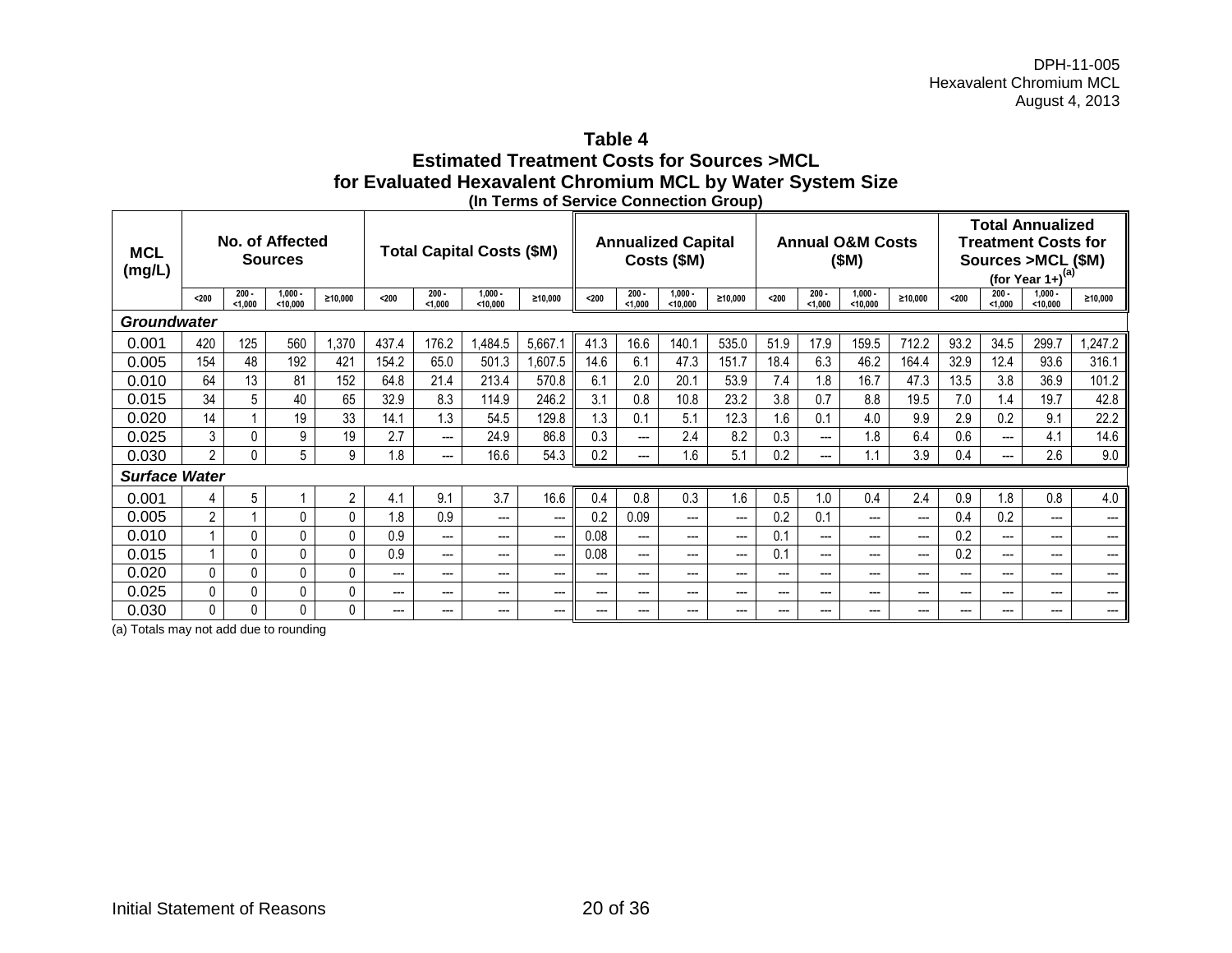*Estimated Total Annualized Costs (Monitoring and Treatment).*The estimated total annualized monitoring and treatment costs, by water system size, are shown in table 5. For the proposed MCL of 0.010 mg/L, the total annualized costs are approximately \$13.8 million, \$3.8 million, \$37 million, and \$101.4 million for water systems serving <200, 200 - <1,000, 1,000 - <10,000, and ≥10,000 service connections, respectively. The total annualized costs to California's drinking water systems at 0.005 mg/L are approximately 3 times higher than those at 0.010 mg/L, while those at 0.001 mg/L are approximately 11 times higher. The total annualized costs start during year 1 and are expected to continue in years 2 and 3.

As previously noted, the set of monitored sources consists mainly of those designated vulnerable to hexavalent chromium contamination or those from water systems that did not receive a monitoring exemption. Any additional monitoring costs due to hexavalent chromium detected during routine monitoring of sources that did not perform Unregulated Contaminant Monitoring Regulations monitoring would be relatively insignificant; treatment costs would be more significant, but difficult to estimate given the lack of data.

The hexavalent chromium monitoring data gap is primarily from small water systems (i.e., those with less than 200 service connections). A review of the small water system monitoring data shows that approximately 60% of the sources have not been monitored for hexavalent chromium. For sources previously not monitored, the rate of detection may be comparable to that for sources previously monitored. The number of sources exceeding an evaluated MCL may increase, with the impact increasing as the MCL becomes more stringent.

Treatment costs for small water systems are significantly higher than those for large water systems (see following discussion under Economic Feasibility). Applying a similar rate of expected noncompliance as those that did monitor for hexavalent chromium, the treatment costs would be no less than what is presented and may, in fact, have an even greater impact on water systems, particularly small water systems.

[Continue on Next Page.]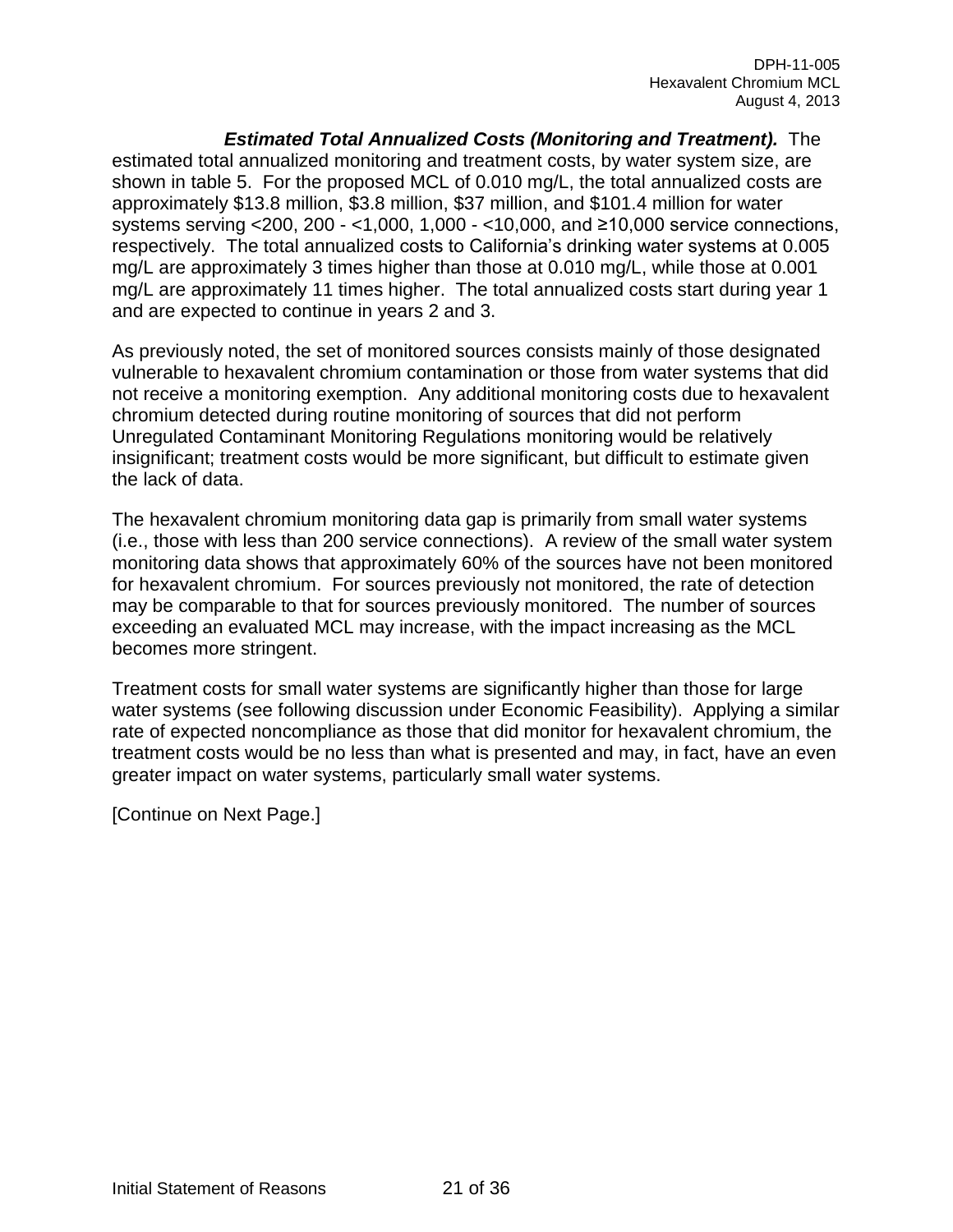**Table 5**

#### **Estimated Total Annualized Treatment and Monitoring Costs for Sources >MCL for Evaluated Hexavalent Chromium MCL by Water System Size (In Terms of Service Connection Group)**

| No. of Affected      |                |                    |                 |                |                           |                    |                         |         |                             |                    |                       |                          |                                    |                    |                               |                          |       |                    |                       |         |
|----------------------|----------------|--------------------|-----------------|----------------|---------------------------|--------------------|-------------------------|---------|-----------------------------|--------------------|-----------------------|--------------------------|------------------------------------|--------------------|-------------------------------|--------------------------|-------|--------------------|-----------------------|---------|
| <b>MCL</b>           |                |                    |                 |                | <b>Annualized Capital</b> |                    |                         |         | <b>Annual O&amp;M Costs</b> |                    |                       | <b>Annual Monitoring</b> |                                    |                    | <b>Total Annualized Costs</b> |                          |       |                    |                       |         |
|                      | <b>Sources</b> |                    |                 | Costs (\$M)    |                           |                    | (SM)                    |         |                             | Costs $(SM)^{(a)}$ |                       |                          | $$M)$ (for Year 1+) <sup>(b)</sup> |                    |                               |                          |       |                    |                       |         |
| (mg/L)               | $200$          | $200 -$<br>< 1.000 | 1,000<br>10,000 | ≥10.000        | $200$                     | $200 -$<br>< 1.000 | $1.000 \cdot$<br>10,000 | ≥10.000 | $200$                       | $200 -$<br>1,000   | $1.000 -$<br>< 10,000 | ≥10,000                  | $200$                              | $200 -$<br>< 1.000 | $1.000 -$<br>< 10,000         | ≥10.000                  | $200$ | $200 -$<br>< 1.000 | $1.000 -$<br>< 10.000 | ≥10.000 |
| <b>Groundwater</b>   |                |                    |                 |                |                           |                    |                         |         |                             |                    |                       |                          |                                    |                    |                               |                          |       |                    |                       |         |
| 0.001                | 420            | 125                | 560             | ,370           | 41.3                      | 16.6               | 140.7                   | 535.0   | 51.9                        | 17.9               | 159.5                 | 712.2                    | 0.6                                | 0.2                | 0.8                           | 1.9                      | 93.8  | 34.7               | 300.4                 | ,249.1  |
| 0.005                | 154            | 48                 | 192             | 421            | 14.6                      | 6.1                | 47.3                    | 151.7   | 18.4                        | 6.3                | 46.2                  | 164.4                    | 0.2                                | 0.07               | 0.3                           | 0.6                      | 33.1  | 12.5               | 93.8                  | 316.7   |
| 0.010                | 64             | 13                 | 81              | 152            | 6.1                       | 2.0                | 20.1                    | 53.9    | 7.4                         | 1.8                | 16.7                  | 47.3                     | 0.09                               | 0.02               | 0.1                           | 0.2                      | 13.6  | 3.8                | 37.0                  | 101.4   |
| 0.015                | 34             | 5.                 | 40              | 65             | 3.1                       | 0.8                | 10.8                    | 23.2    | 3.8                         | 0.7                | 8.8                   | 19.5                     | 0.05                               | 0.007              | 0.06                          | 0.09                     | 7.0   | 1.4                | 19.7                  | 42.9    |
| 0.020                | 14             |                    | 19              | 33             | 1.3                       | 0.1                | 5.1                     | 12.3    | 1.6                         | 0.1                | 4.0                   | 9.9                      | 0.02                               | 0.001              | 0.03                          | 0.05                     | 2.9   | 0.2                | 9.2                   | 22.2    |
| 0.025                | 3              | 0                  | 9               | 19             | 0.3                       | $---$              | 2.4                     | 8.2     | 0.3                         | ---                | 1.8                   | 6.4                      | 0.004                              | ---                | 0.01                          | 0.03                     | 0.6   | ---                | 4.1                   | 14.6    |
| 0.030                | $\overline{2}$ |                    | 5               | 9              | 0.2                       | ---                | 1.6                     | 5.1     | 0.2                         | ---                | 1.1                   | 3.9                      | 0.003                              | ---                | 0.007                         | 0.01                     | 0.4   | ---                | 2.7                   | 9.0     |
| <b>Surface Water</b> |                |                    |                 |                |                           |                    |                         |         |                             |                    |                       |                          |                                    |                    |                               |                          |       |                    |                       |         |
| 0.001                | 4              | 5                  |                 | $\overline{2}$ | 0.4                       | 0.9                | 0.3                     | 1.6     | 0.5                         | 0.1                | 0.4                   | 2.4                      | 0.006                              | 0.007              | 0.001                         | 0.003                    | 0.9   | 1.8                | 0.8                   | 4.0     |
| 0.005                | $\overline{2}$ |                    | 0               | $\mathbf{0}$   | 0.2                       | 0.09               | $--$                    | $---$   | 0.2                         | 0.1                | $---$                 | ---                      | 0.003                              | 0.001              | $\hspace{0.05cm} \ldots$      | $--$                     | 0.4   | 0.2                | $---$                 |         |
| 0.010                |                | 0                  | 0               | $\Omega$       | 0.08                      | ---                | $---$                   | ---     | 0.1                         | ---                | $---$                 | ---                      | 0.001                              | ---                | ---                           | ---                      | 0.2   | ---                | ---                   | ---     |
| 0.015                |                | 0                  | 0               | $\mathbf{0}$   | 0.08                      | ---                | $--$                    | $---$   | 0.1                         | ---                | $---$                 | ---                      | 0.001                              | ---                | ---                           | $\overline{\phantom{a}}$ | 0.2   | ---                | ---                   | ---     |
| 0.020                | 0              | 0                  | $\Omega$        | $\mathbf{0}$   | ---                       | ---                | $- - -$                 | $---$   | ---                         | $---$              | $---$                 | $---$                    | $---$                              | $---$              | $---$                         | ---                      | $---$ | ---                | $---$                 | ---     |
| 0.025                | 0              | $\Omega$           | $\Omega$        | $\mathbf{0}$   | ---                       | $---$              | $--$                    | $--$    | $---$                       | ---                | $---$                 | ---                      | ---                                | ---                | $--$                          | $--$                     | $---$ | ---                | $---$                 | ---     |
| 0.030                | 0              | 0                  | 0               | $\mathbf 0$    | ---                       |                    | ---                     | ---     | ---                         | ---                | $---$                 | ---                      | ---                                | ---                | ---                           | ---                      | ---   | ---                | ---                   | ---     |

(a) Consists of increased source water monitoring and treated water monitoring.

(b) Totals may not add due to rounding.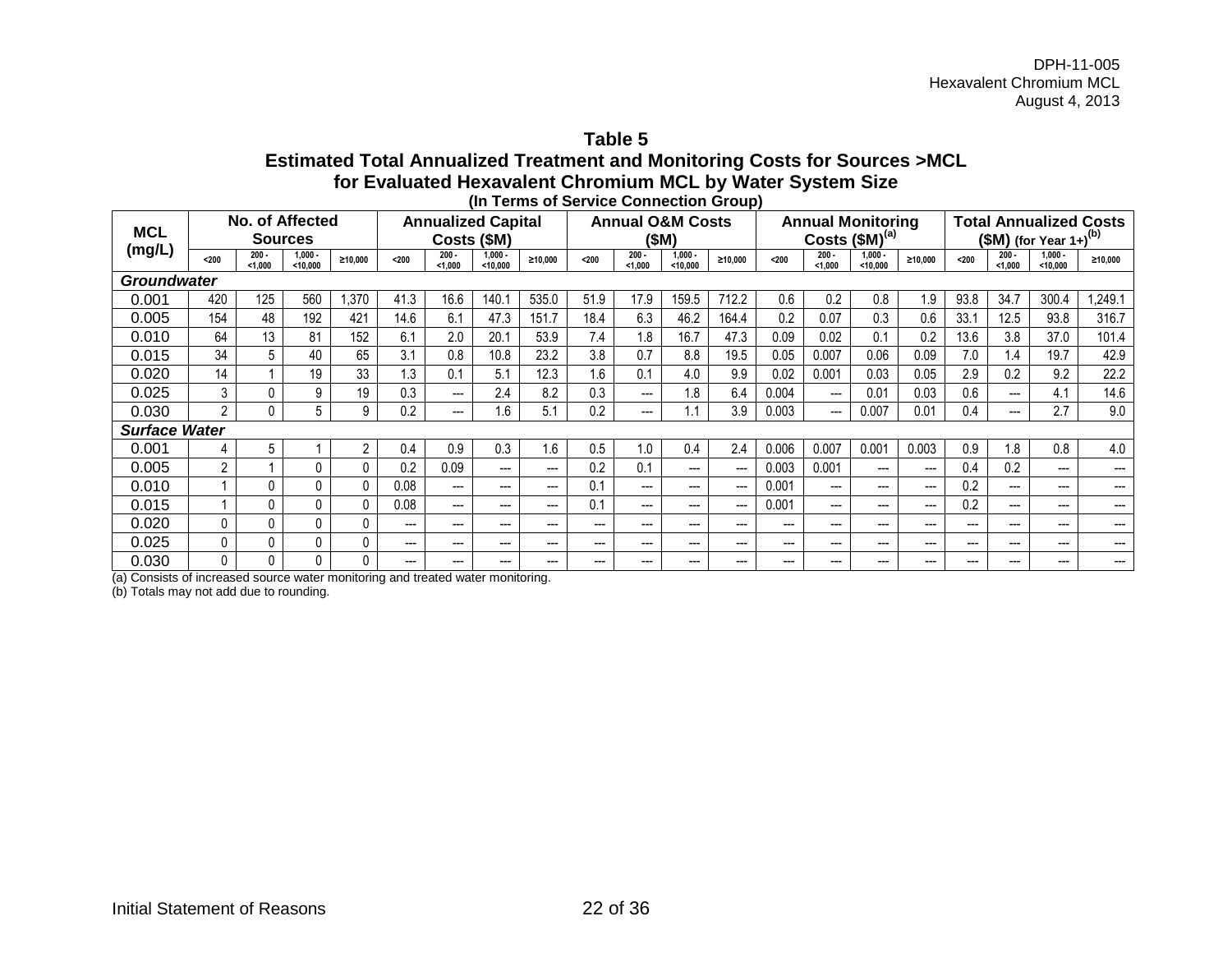**Economic Feasibility.** The Department reviewed economic feasibility for the regulated water systems in terms of estimated annual cost per system, source, service connection, and theoretical excess cancer cases reduced.

*Estimated Annual Cost per System***.** The estimated annual cost per system, by water system size, is shown in table 6. For the proposed MCL of 0.010 mg/L, the cost per system is approximately \$251,000, \$378,000, \$1,276,000, and \$2,983,000 for water systems serving <200, 200 - <1,000, 1,000 - <10,000, and ≥10,000 service connections, respectively. At 0.001 mg/L, the total number of water systems that would be impacted is approximately more than 5 times as many as would be at 0.010 mg/L; for the water systems serving <200, 200 - <1,000, 1,000 - <10,000, and ≥10,000 service connections, approximately 6.2, 7.2, 5.5, and 3.6 times as many water systems would be impacted, respectively. Generally, larger water system costs are greater due to volume of flow and amount of residual disposed.

| Table 6                                                    |
|------------------------------------------------------------|
| <b>Estimated Annual Cost per System</b>                    |
| for Evaluated Hexavalent Chromium MCL by Water System Size |
| (In Terms of Service Connection Group)                     |

| <b>MCL</b> |       | <b>No. of Affected Systems</b> |                         |         | Annual Cost Per System (\$) |                    |                         |            |  |  |
|------------|-------|--------------------------------|-------------------------|---------|-----------------------------|--------------------|-------------------------|------------|--|--|
| (mg/L)     | $200$ | $200 -$<br>< 1,000             | $1.000 -$<br>$<$ 10.000 | ≥10.000 | $200$                       | $200 -$<br>< 1.000 | $1.000 -$<br>$<$ 10.000 | ≥10.000    |  |  |
| 0.001      | 340   | 72                             | 160                     | 122     | 278,000                     | 507,000            | 1,883,000               | 10,271,000 |  |  |
| 0.005      | 130   | 31                             | 60                      | 64      | 258,000                     | 409,000            | 1,564,000               | 4,949,000  |  |  |
| 0.010      | 55    | 10                             | 29                      | 34      | 251,000                     | 378,000            | 1,276,000               | 2,983,000  |  |  |
| 0.015      | 28    | 4                              | 18                      | 20      | 257,000                     | 362,000            | 1,095,000               | 2,143,000  |  |  |
| 0.020      | 13    |                                | 13                      | 12      | 225,000                     | 241,000            | 706,000                 | 1,850,000  |  |  |
| 0.025      | 3     |                                | 6                       | 10      | 198,000                     | $- - -$            | 686,000                 | 1,461,000  |  |  |
| 0.030      | ⌒     |                                | 3                       |         | 197,000                     | ---                | 885,000                 | 1,292,000  |  |  |

*Estimated Annual Cost per Source***.** The estimated annual cost per source, by water system size, is shown in table 7. For the proposed MCL of 0.010 mg/L, the cost per source is approximately \$212,000, \$291,000, \$457,000, and \$667,000 for water systems serving <200, 200 - <1,000, 1,000 - <10,000, and ≥10,000 service connections, respectively. The range is somewhat broad, reflecting a number of variables (e.g., level of contamination, volume of treated flow, and type and volume of waste produced). Again, larger water system costs are generally greater due to volume of flow and amount of residual disposed.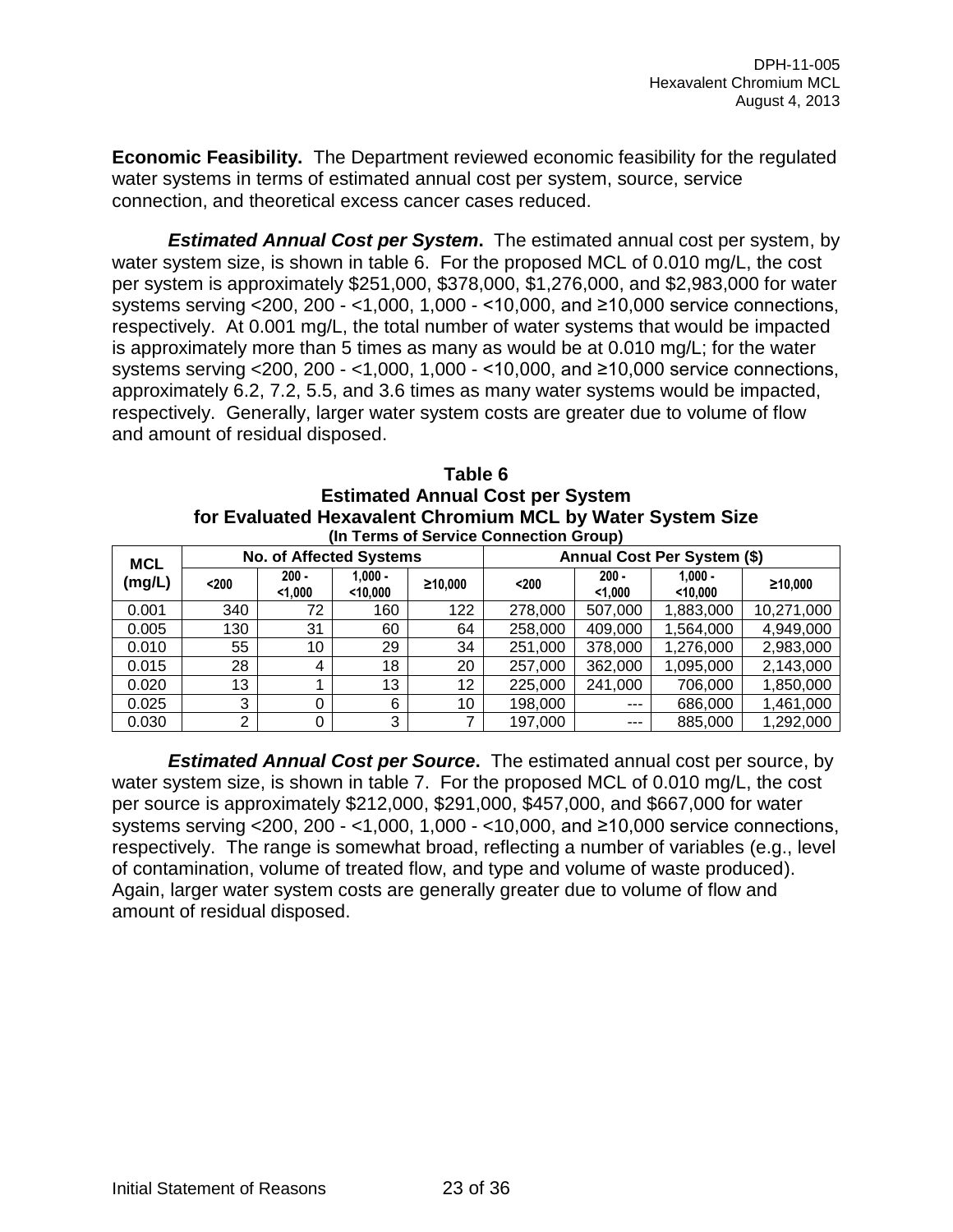|            | $\blacksquare$                         |                                |                       |         |         |                    |                                    |           |  |  |  |  |  |  |
|------------|----------------------------------------|--------------------------------|-----------------------|---------|---------|--------------------|------------------------------------|-----------|--|--|--|--|--|--|
|            | (In Terms of Service Connection Group) |                                |                       |         |         |                    |                                    |           |  |  |  |  |  |  |
| <b>MCL</b> |                                        | <b>No. of Affected Sources</b> |                       |         |         |                    | <b>Annual Cost Per Source (\$)</b> |           |  |  |  |  |  |  |
| (mg/L)     | $200$                                  | $200 -$<br>< 1,000             | $1.000 -$<br>< 10,000 | ≥10.000 | $200$   | $200 -$<br>< 1.000 | $1.000 -$<br>< 10,000              | ≥10,000   |  |  |  |  |  |  |
| 0.001      | 424                                    | 130                            | 561                   | 1,372   | 223,000 | 281,000            | 537,000                            | 913,000   |  |  |  |  |  |  |
| 0.005      | 156                                    | 49                             | 192                   | 421     | 215,000 | 259,000            | 489,000                            | 752,000   |  |  |  |  |  |  |
| 0.010      | 65                                     | 13                             | 81                    | 152     | 212,000 | 291,000            | 457,000                            | 667,000   |  |  |  |  |  |  |
| 0.015      | 35                                     | 5                              | 40                    | 65      | 206,000 | 289,000            | 493,000                            | 660,000   |  |  |  |  |  |  |
| 0.020      | 14                                     |                                | 19                    | 33      | 209,000 | 241,000            | 483,000                            | 673,000   |  |  |  |  |  |  |
| 0.025      | 3                                      | 0                              | 9                     | 19      | 198,000 | $---$              | 457,000                            | 769,000   |  |  |  |  |  |  |
| 0.030      | ⌒                                      | 0                              | 5                     | 9       | 197,000 | $---$              | 531,000                            | 1,005,000 |  |  |  |  |  |  |
|            |                                        |                                |                       |         |         |                    |                                    |           |  |  |  |  |  |  |

# **Table 7 Estimated Annual Cost per Source for Evaluated Hexavalent Chromium MCL by Water System Size**

*Estimated Annual Cost per Service Connection***.** The estimated annual cost per service connection, by system size, is shown in table 8. For the proposed MCL of 0.010 mg/L, the cost per service connection is approximately \$5,630, \$857, \$326, and \$64 for water systems serving <200, 200 - <1,000, 1,000 - <10,000, and ≥10,000 service connections, respectively, with the cost for compliance with the proposed MCL estimated to be \$5,630 a year for the smallest water system. The table shows the impact that the proposed regulation will have on the smaller water systems and their customers, relative to large water systems. Costs for smaller water systems are greater due to a lack of economy of scale.

#### **Table 8 Estimated Annual Cost per Service Connection for Evaluated Hexavalent Chromium MCL by Water System Size (In Terms of Service Connection Group)**

| <b>MCL</b> |        |                    | <b>No. of Service Connections</b> |           | <b>Annual Cost Per Service Connection (\$)</b> |               |                       |         |  |  |  |
|------------|--------|--------------------|-----------------------------------|-----------|------------------------------------------------|---------------|-----------------------|---------|--|--|--|
| (mg/L)     | $200$  | $200 -$<br>$1,000$ | $1.000 -$<br>$<$ 10,000           | ≥10.000   | $200$                                          | $200 - 1.000$ | $1,000 -$<br>< 10,000 | ≥10,000 |  |  |  |
| 0.001      | 13,225 | 29,979             | 623,016                           | 4,181,888 | 7,160                                          | 1,220         | 483                   | 300     |  |  |  |
| 0.005      | 5,023  | 11,683             | 235,700                           | 2,696,321 | 6,680                                          | 1,090         | 398                   | 117     |  |  |  |
| 0.010      | 2,453  | 4,418              | 113,550                           | 1,595,790 | 5,630                                          | 857           | 326                   | 64      |  |  |  |
| 0.015      | 1,227  | 1,101              | 70,351                            | 1,148,896 | 5,870                                          | 1,310         | 280                   | 37      |  |  |  |
| 0.020      | 535    | 232                | 48,165                            | 904.159   | 5,470                                          | 1,040         | 190                   | 25      |  |  |  |
| 0.025      | 140    | 0                  | 22,354                            | 862,913   | 4,240                                          | $--$          | 184                   | 17      |  |  |  |
| 0.030      | 95     | 0                  | 13,269                            | 796,447   | 4,140                                          | ---           | 200                   | 11      |  |  |  |

*Estimated Annual Cost per Theoretical Excess Cancer Cases Reduced***.** For the proposed MCL of 0.010 mg/L, the estimated annual cost per theoretical excess cancer cases reduced is approximately \$122 million, \$38 million, \$17 million, and \$11 million for water systems serving <200, 200 - <1,000, 1,000 - <10,000, and ≥10,000 service connections, respectively. This shows the impact that the proposed regulation will have on the smaller water systems and their customers, relative to large water systems - costs for smaller water systems in relation to the public health benefit they would achieve by reductions in the MCL are greater than for large systems. The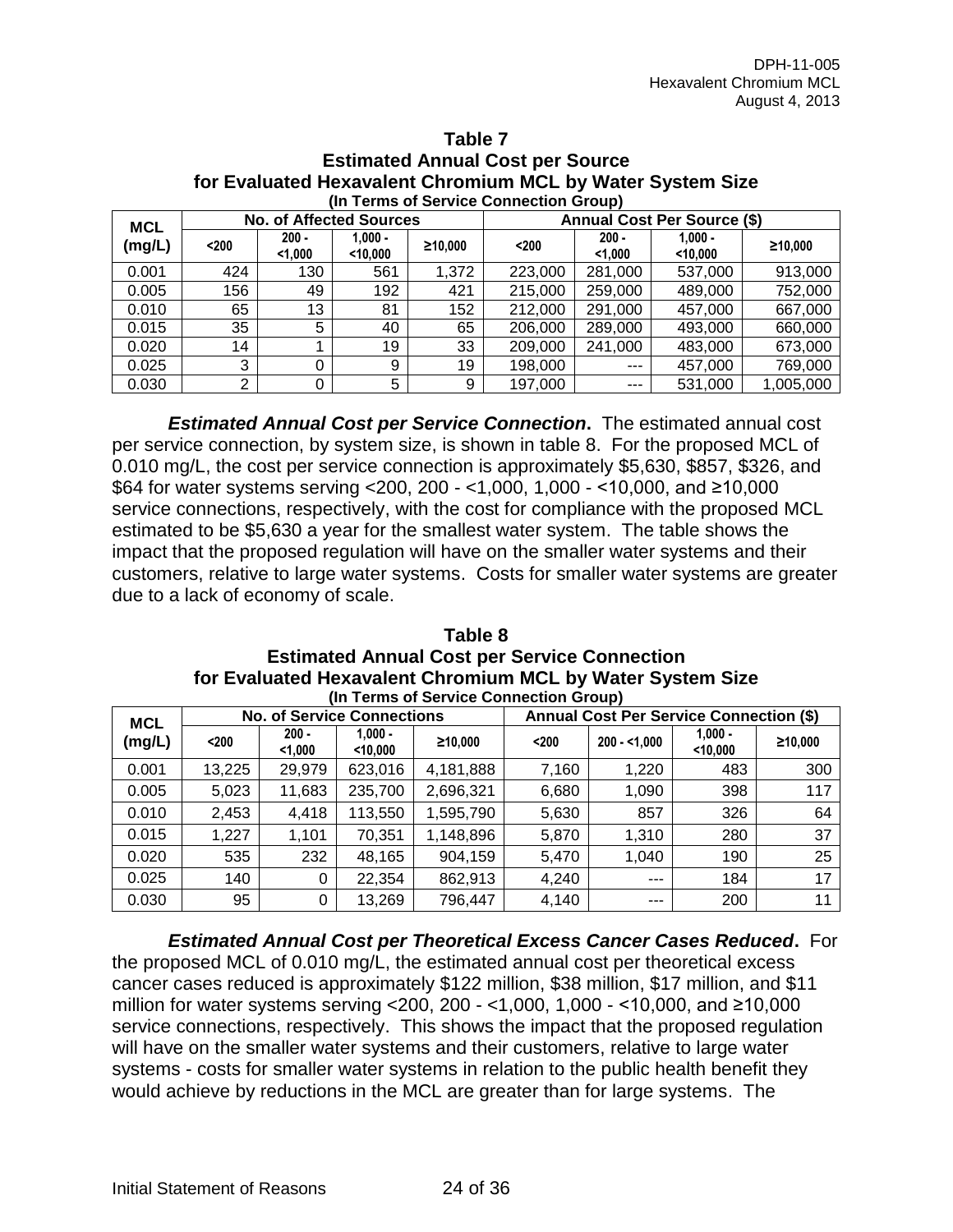Department's estimate of benefits (i.e. theoretical excess cancer cases avoided as a function of the evaluated hexavalent chromium MCLs) found that for the smaller water systems, no more than 0.3 cases might be avoided for any of the seven evaluated MCLs. However, the estimated reduction in population exposed to a hexavalent chromium concentration exceeding the proposed MCL of 0.010 mg/L would lead to an estimated total of approximately 12 theoretical cancer cases avoided per year statewide.

Pursuant to section 116365 of the Health and Safety Code and its mandate to place primary emphasis on the protection of public health, the Department is proposing an MCL of 0.010 mg/L be adopted for hexavalent chromium.

**Section 64432, Monitoring and Compliance – Inorganic Chemicals.** The purpose of this section is to establish the monitoring and compliance requirements for inorganic chemicals in drinking water, applicability to regulated water systems, and to define the detection limit for purposes of reporting for all chemicals with MCL.

Subsections (a) and (b) would be revised to correct use of upper/lower case.

Subsection (b)(1) would be added to allow groundwater monitoring for an inorganic chemical (other than asbestos, nitrate/nitrite, and perchlorate), performed in accordance with section 64432 and no more than two years prior to the effective date of the MCL, to be used to satisfy the monitoring required within six months following the effective date of the MCL. The Department proposes to allow "grandfathering" of groundwater monitoring to help reduce sampling and analytical costs and allow a water system to remain on the same monitoring year within the 3-year compliance period. "Grandfathering" of surface water monitoring is not necessary because surface water sources are monitored once a year as a minimum for inorganic chemicals.

Subsection (b)(2) would be added to allow screening for hexavalent chromium using chromium provided the water system has completed initial or "grandfathered" hexavalent chromium monitoring under subsection (b) or (b)(1), respectively, and routine monitoring of chromium under subsection (c) shows that the chromium result is less than the chromium detection limit for purposes of reporting. The Department proposes to allow screening of hexavalent chromium using chromium to help reduce analytical costs; chromium analysis is less costly (\$24/sample for chromium vs. \$86/sample for hexavalent chromium; average cost based on a July 2012 telephone survey of commercial laboratories) and not subject to the short holding time constraints of the hexavalent chromium methods.

Subsection (c) would be revised to correct punctuation and use of upper/lower case.

Subsection (d) would be revised to correct use of upper/lower case.

Table 64432-A would be revised to adopt a detection limit for purposes of reporting for hexavalent chromium. A standardized detection limit for purposes of reporting would ensure that reported analytical results for hexavalent chromium would all be based on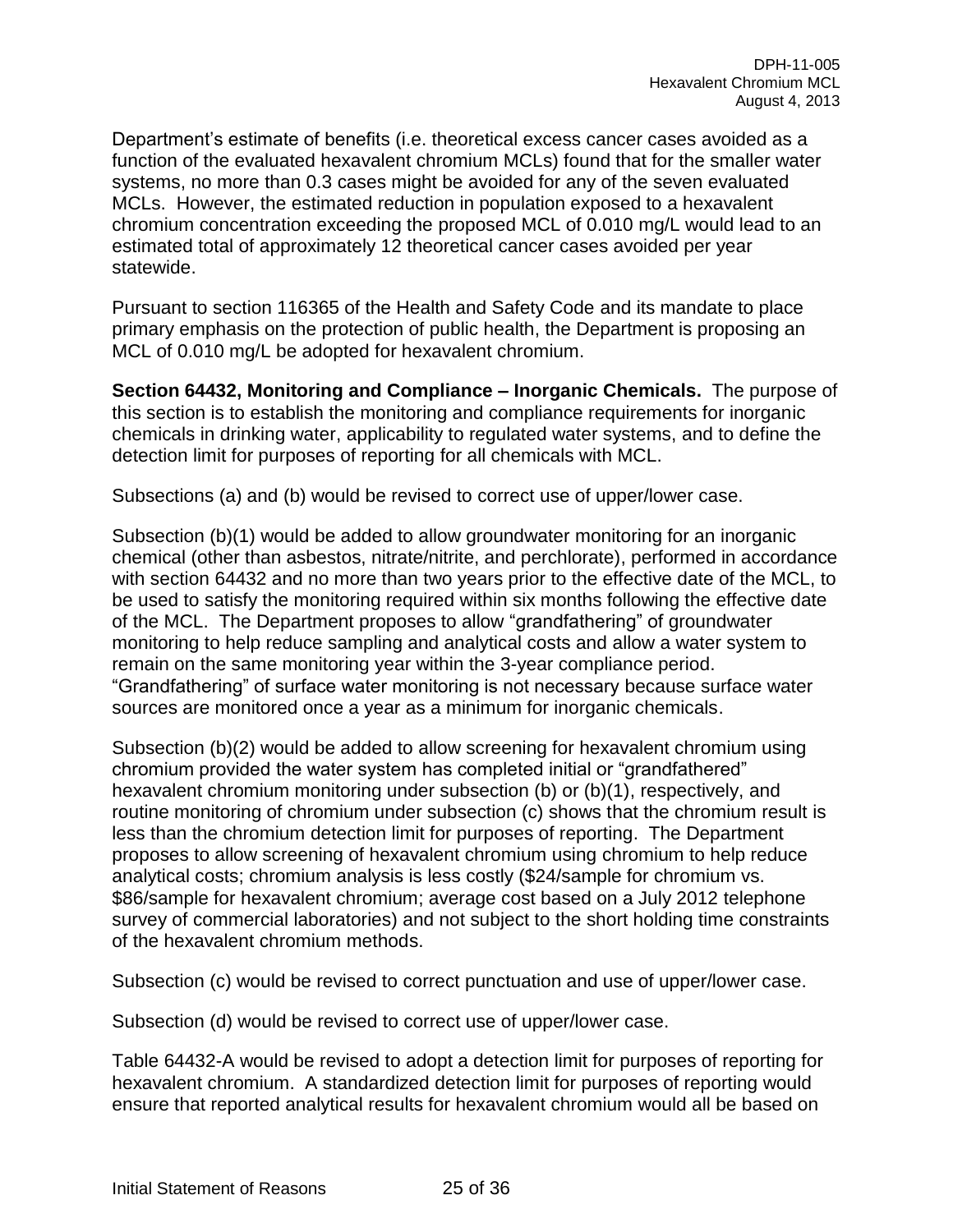the same detection level (i.e., all non-detected results would have the same meaning). The Department proposes to add hexavalent chromium with its detection limit for purposes of reporting of 0.001 mg/L. The detection limit for purposes of reporting should be achievable within suitable limits of precision and accuracy by at least 75% of the commercial laboratories in the state. All inorganic chemicals with MCL have regulatory detection limit for purposes of reporting. The proposed hexavalent chromium detection limit for purposes of reporting of 0.001 mg/L is based on input from the Department's Drinking Water and Radiation Laboratory (previous discussion under Analytical Method Availability and Detection Limit for Purposes of Reporting) and the Department's experience with Unregulated Contaminant Monitoring Regulations monitoring for hexavalent chromium as an unregulated chemical. This is the same recommended reporting limit that has been used since 2001 for unregulated chemical monitoring. A detection limit for purposes of reporting of 0.001 mg/L is adequate for determining, with confidence, the presence of hexavalent chromium and compliance with the proposed hexavalent chromium MCL of 0.010 mg/L. Analytical results at concentrations below the detection limit for purposes of reporting of 0.001 mg/L may be submitted to the Department when the laboratory has associated quality assurance data for their results.

Under the U.S. EPA Unregulated Contaminant Monitoring Regulations3, occurrence data will be collected for hexavalent chromium. Public water systems serving more than 10,000 persons and a representative sample of 800 public water systems serving 10,000 or fewer persons will be required to monitor for hexavalent chromium during a 12-month period between January 2013 through December 2015. Analysis is to be performed using U.S. EPA 218.7, which is based on a modified version of EPA Method 218.6. EPA Method 218.7 has a reporting limit of 0.00003 mg/L. The Department is evaluating EPA Method 218.7 for use in California. The occurrence data collected for hexavalent chromium under the U.S. EPA Unregulated Contaminant Monitoring Regulations3 will be considered during the Department's review of its MCL, which is required to be conducted every five years under section 116365(g) of the Health and Safety Code.

Subsection (h)(2)(A) would be revised to correct use of upper/lower case and punctuation.

Subsection (h)(2)(B) would be revised to correct use of upper/lower case.

Subsections (m) and (n) would be revised to correct reference to a subsection and delete redundant text.

Subsection (o) would be revised to correct use of upper/lower case.

Subsection (o)(1) would be revised to correct grammar.

Subsection (o)(2) would be revised to correct punctuation.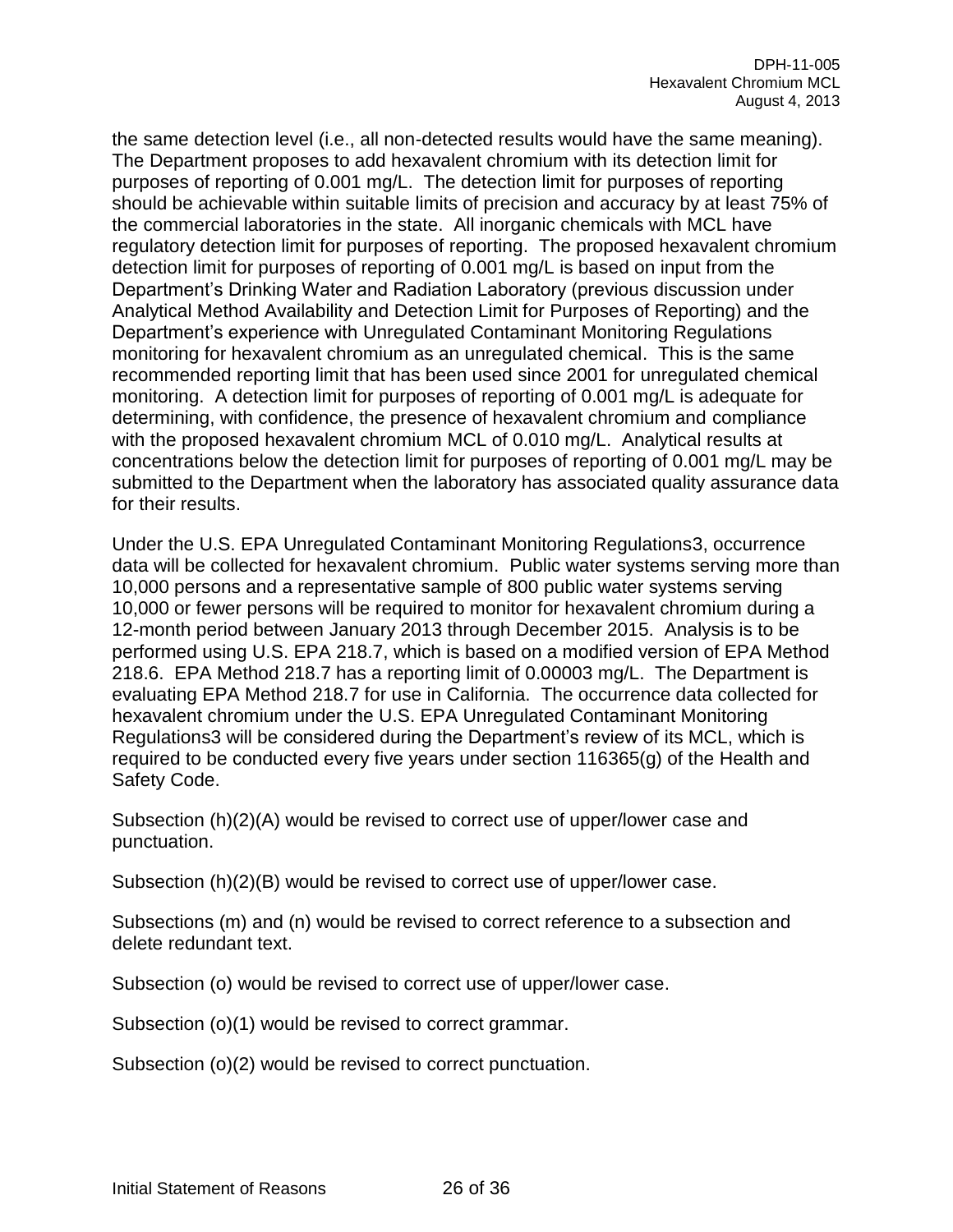Subsection (p) would be added to establish a directive for a distribution system chromium speciation study. Chromium in drinking water occurs in two primary valence states: trivalent chromium and hexavalent chromium. Trivalent chromium may be converted to hexavalent chromium by oxidation with a disinfectant. Without further studies on distribution system speciation conversion and considering the fact that the degree to which such a conversion may occur appears to be dependent on a number of water-system-specific factors, the Department believes that prescriptive criteria could not be developed at this time without further information. Water systems may need to investigate the potential for re-oxidation of trivalent chromium to hexavalent chromium due to post-treatment disinfection or disinfection boosting in the distribution system and the information gathered would be useful in developing future distribution system regulatory criteria, if necessary.

# **Title 22, CCR, Division 4, Chapter 15, Article 12**

**Section 64447.2, Best Available Technologies (BAT) – Inorganic Chemicals.** The purpose of this section is to identify the best available technologies for reducing the level of inorganic chemicals in drinking water to comply with the MCL, pursuant to section 116370 of the Health and Safety Code.

The first paragraph of section 64447.2 would be revised to correct use of upper/lower case.

Table 64447.2-A would be revised to adopt reduction/coagulation/filtration, ion exchange, and reverse osmosis as best available technologies for hexavalent chromium, include common alternative terminology, and correct use of upper/lower case. The rationale for the hexavalent chromium best available technologies is provided below.

The current best available technologies established by U.S. EPA for chromium (trivalent chromium and hexavalent chromium) and adopted by the Department under section 64447.2 are coagulation/filtration, ion exchange, and reverse osmosis. Studies evaluating the performance of the current best available technologies with respect to chromium or hexavalent chromium show that coagulation/filtration (preceded by a reduction step), ion exchange, and reverse osmosis are capable of reducing hexavalent chromium levels to below the proposed hexavalent chromium MCL of 0.010 mg/L. Based on the Department's review, the following technologies are proposed as the best available technologies for hexavalent chromium: reduction/coagulation/filtration, ion exchange, and reverse osmosis.

The Department recognizes that there are other potential treatment technologies being investigated. However, it should be noted that this does not preclude a water system from receiving an amended domestic water supply permit that allows the use of the treatment technology.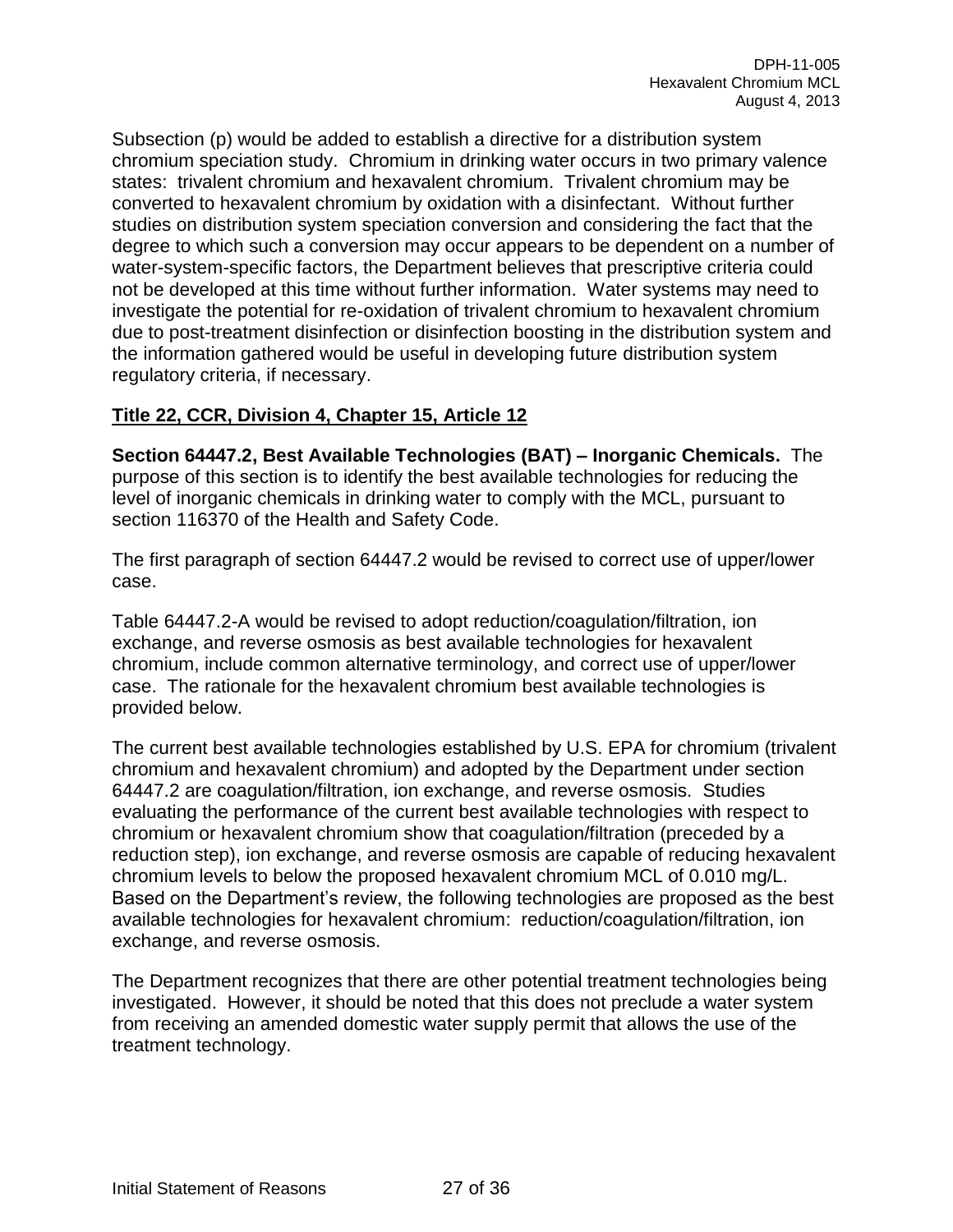# **Title 22, CCR, Division 4, Chapter 15, Article 18**

**Section 64463, General Public Notification Requirements.** The purpose of this section is to establish which public water systems must comply with the public notification requirements; require submission of notices to the Department for approval prior to distribution; establish wholesaler and retailer responsibility for public notice distribution; allow public notice distribution to a portion of the distribution system that is physically or hydraulically isolated; and establish public notification requirements for new customers.

Subsection (b) would be revised to clarify that notices for Department review and approval are to be in English, consistent with AB 938. AB 938, which established section 116450(h)(5) of the Health and Safety Code, specifies that the Department is not required to review or approve notices in any language other than English.

Subsection (d) would be revised to correct reference to a section, use of plural, and punctuation.

Subsection (e) would be revised to correct reference to a section.

**Section 64465, Public Notice Content and Format.** The purpose of this section is to establish the primary content (information and language) and format requirements of a public notice when a MCL, Maximum Residual Disinfectant Levels, regulatory action level, or treatment technique for a contaminant has been violated; the language is intended to inform the public about the possible health effects associated with the contaminant.

Subsection (a)(10) would be revised to correct punctuation.

Subsection (c) would be revised to reorganize existing bilingual requirements as Tier 2 and 3 public notice bilingual requirements under new paragraphs (2)(A) through (2)(B)2. The reorganization was necessary as a result of the requirements, unique to Tier 1 public notices, established via AB 938.

Subsection (c)(1)(A) through (B) would be added to adopt Tier 1 public notice bilingual requirements consistent with AB 938. AB 938 established section 116450(h)(5) of the Health and Safety Code, most significantly requiring the entire Tier 1 public notice be provided in Spanish and the language of any non-English-speaking group that exceeds 10 percent of the persons served by the public water system, thereby increasing the ease at which crucial public health information related to drinking water contamination is disseminated to non-English-speaking groups.

Subsection (c)(3) would be added to ensure that those public water systems subject to the Dymally-Alatorre Bilingual Services Act are aware that complying with the Department's Tier 1, 2, and 3 public notices does not ensure compliance with the requirements of the Dymally-Alatore Bilingual Services Act, if applicable.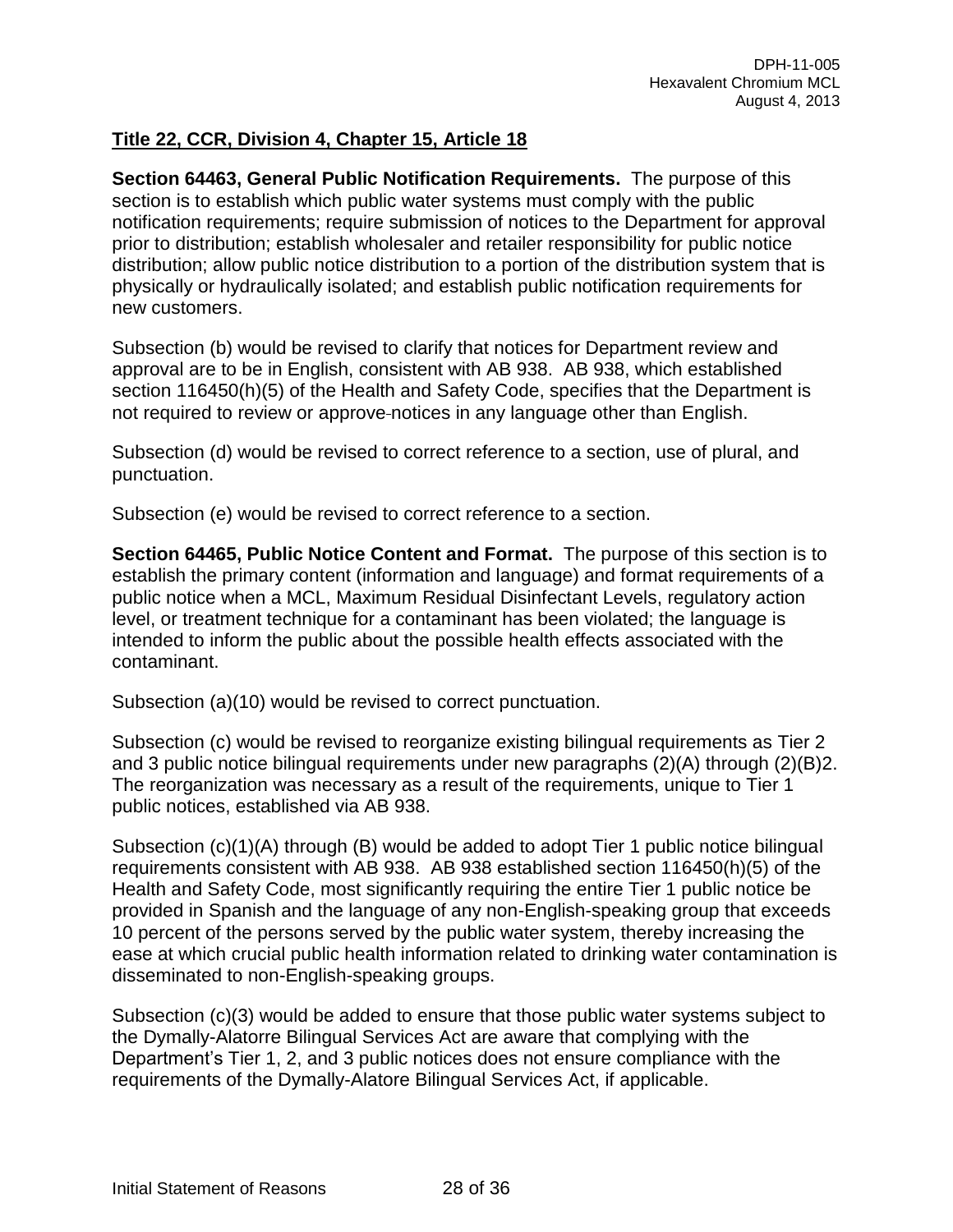Appendix 64465-A would be revised to correct use of upper/lower case in the column heading and correct the spelling of "*E. coli*".

Appendix 64465-B would be revised to correct use of upper/lower case in the column heading.

Appendix 64465-C would be revised to adopt public notification (health effects) language for a total radium MCL violation. The language is proposed for conformance with the language for other chemicals with primary MCL to be included in the notice sent to the public if the water system violates the MCL. The U.S. EPA initiated this specific language requirement in regulations for primary MCL in 1991; as mandated, the Department has adopted language for all federal MCL and, for consistency, has adopted language for state mandated MCL as well. In 2006, the Department revised its regulations pertaining to radionuclides, which included a requirement that nontransient noncommunity water systems monitor for compliance with the combined radium MCL via total radium monitoring. However, the Department inadvertently did not include public notification (health effects) language for total radium.

Appendix 64465-D would be revised to adopt public notification (health effects) language for a hexavalent chromium MCL violation. The language is proposed for conformance with the language for other chemicals with primary MCL to be included in the notice sent to the public if the water system violates the MCL. The U.S. EPA initiated this specific language requirement in regulations for primary MCL in 1991; as mandated, the Department has adopted language for all federal MCL and, for consistency, has adopted language for state mandated MCL as well.

Appendix 64465-E would be revised to delete the extra space after the hyphen in the public notification (health effects) language for 1,2-dichloroethane.

Appendix 64465-F would be revised to correct spelling and use of plural in the public notification (health effects) language for Bentazon.

Appendix 64465-G would be revised to correct use of upper/lower case in the column heading and delete unnecessary punctuation for chlorine dioxide (distribution system samples).

Appendix 64465-H would be revised to correct use of upper/lower case in the column heading.

# **Title 22, CCR, Division 4, Chapter 15, Article 20**

**Section 64481, Content of the Consumer Confidence Report.** The purpose of this section is to establish the primary content and format requirements of the Consumer Confidence Report, including the language to be communicated to the public when a contaminant has been detected. The language is intended to inform the public of the major origins, or source, of the contaminant.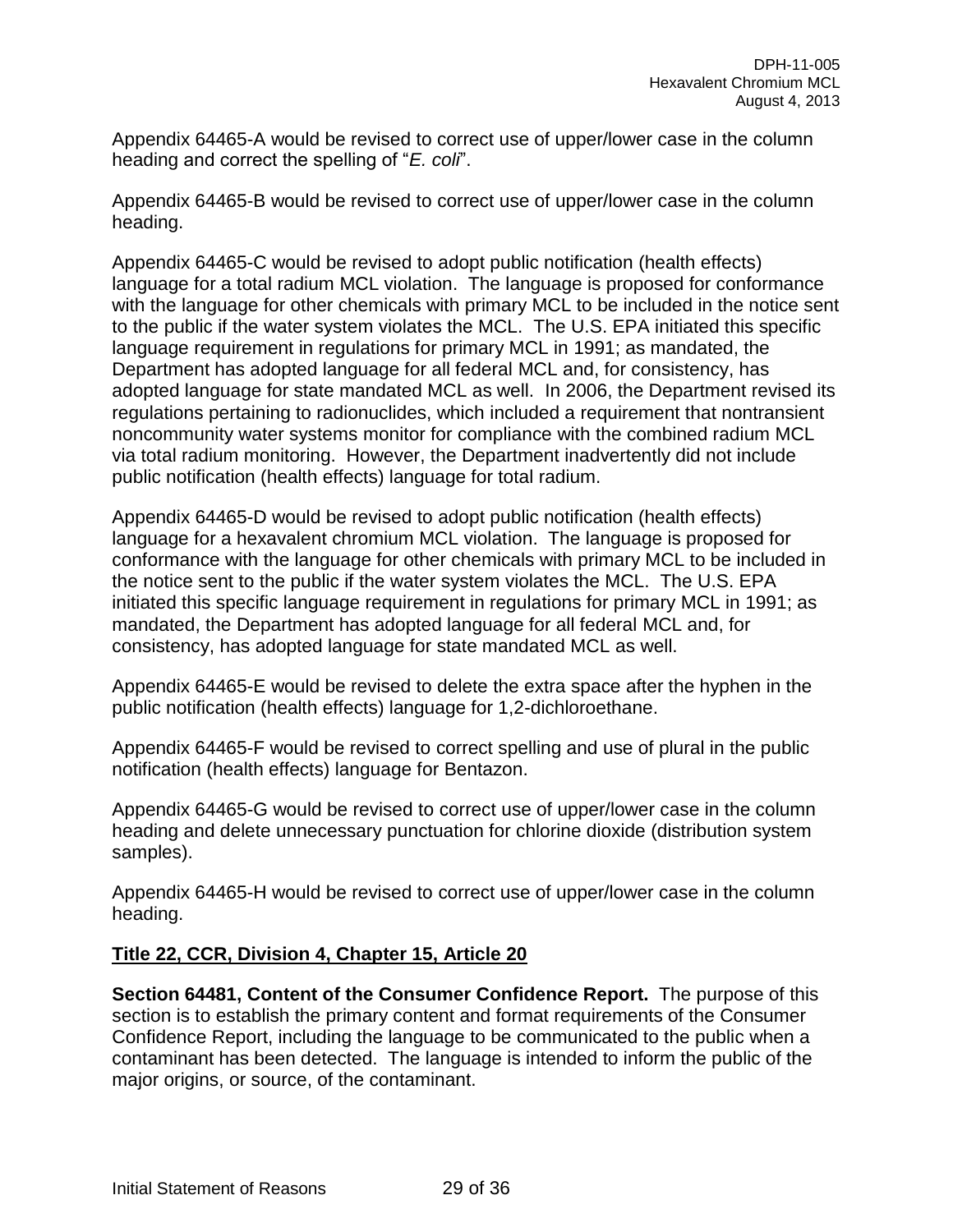Subsection (d)(2)(D)3. would be revised to delete an obsolete Consumer Confidence Report reporting requirement. Under the federal Stage 2 Disinfectants and Disinfection Byproducts Rule, Individual Distribution System Evaluation (IDSE) samples for total trihalomethanes (TTHM) and haloacetic acids (five) (HAA5) standard monitoring were required to be collected in 2008, 2009, or 2010, depending on size of water system population served [40 CFR part 141.601]. The Consumer Confidence Report required the results to be included in the Consumer Confidence Report when determining the range of TTHM and HAA5 results reported for the calendar year the IDSE samples were taken. Since IDSE sampling is no longer required, the Consumer Confidence Report reporting requirement to include IDSE sample results is obsolete.

Subsection (d)(2)(I) would be revised for consistency with the types of contaminants referenced in appendix 64481-A.

Subsection (g)(2) would be revised to reference where the current public notification (health effects) language may be found and delete obsolete public notification (health effects) language.

Subsection (l) would be revised for consistency with changes made to public notice bilingual requirements under section 64465(c).

Appendix 64481-A would be revised to adopt Consumer Confidence Report (major origins in drinking water) language for total radium and hexavalent chromium. The language is proposed for conformance with the language for other chemicals with primary MCL to be included in Consumer Confidence Reports sent by water systems to their consumers. The U.S. EPA initiated this specific language requirement in regulations for primary MCL in 1998; as mandated, the Department has adopted language for all federal MCL and, for consistency, has adopted language for statemandated MCL as well. In 2006, the Department revised its regulations pertaining to radionuclides, which included a requirement that nontransient noncommunity water systems monitor for compliance with the combined radium MCL via total radium monitoring. However, the Department inadvertently did not include Consumer Confidence Report (major origins in drinking water) language for total radium.

## **Title 22, CCR, Division 4, Chapter 15.5, Article 1**

## **Section 64530, Applicability of This Chapter.**

Subsection (c) and table 64530-A would be revised to correct the page numbers referenced in the *Federal Register*.

## **Title 22, CCR, Division 4, Chapter 15.5, Article 3**

## **Section 64534, General Monitoring Requirements.**

Subsection (a) would be revised to correct the page numbers referenced in the *Federal Register*.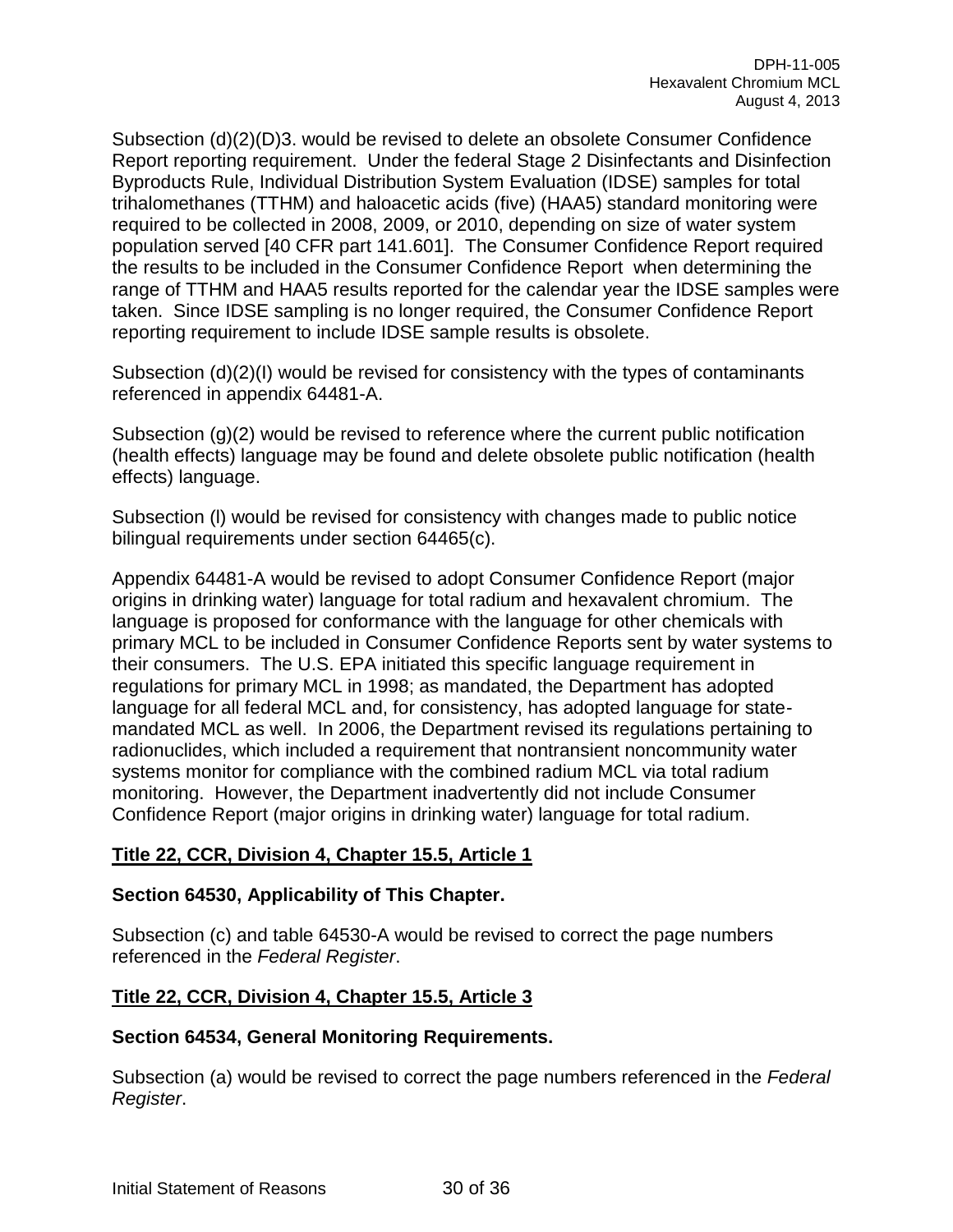**Section 64534.2, Disinfection Byproducts Monitoring.** The purpose of this section is to establish the monitoring requirements for disinfection byproducts in drinking water.

Subsection (a)(2) would be revised to correct a typographical error.

Subsection (c)(2) would be revised to delete an obsolete source water bromide monitoring requirement to remain on reduced bromate monitoring. Under the federal Stage 2 Disinfectants and Disinfection Byproducts Rule, beginning April 1, 2009, the criterion to qualify for and remain on reduced bromate monitoring was changed from demonstrating low levels of bromide in the source water to demonstrating low levels of bromate in the finished water, now that more sensitive bromate methods are available [40 CFR part 141.132(b)(3)(ii)(A)]. Since source water bromide monitoring is no longer required, the monitoring requirement in subsection (c)(2) is obsolete.

Subsections (c)(3) and (c)(3)(A) would be revised, as a result of the revision to subparagraph (B), to delete unnecessary punctuation, delete the unnecessary subparagraph (A) designation, correct use of upper/lower case, and delete unnecessary text.

Subsection (c)(3)(B) would be revised to delete an obsolete criterion to resume routine bromate monitoring, based on average source water bromide concentration. Under the federal Stage 2 Disinfectants and Disinfection Byproducts Rule, beginning April 1, 2009, the criterion to resume routine bromate monitoring was changed from bromide levels in the source water to bromate levels in the finished water for the reasons previously discussed under subsection (c)(2). Since source water bromide monitoring is no longer required, the criterion based on source water bromide level is obsolete.

Subsection (d)(2) would be revised to correct the page number referenced in the *Federal Register*.

## **Section 64534.8, Monitoring Plans.**

Subsection (b)(3) would be revised to correct reference to paragraphs.

Subsections (d)(1) and (2) would be revised to correct the page numbers referenced in the *Federal Register* and update *Federal Register* citations.

## **Title 22, CCR, Division 4, Chapter 15.5, Article 4**

**Section 64535.2, Determining Disinfection Byproduct Compliance.** The purpose of this section is to establish the disinfection byproduct compliance requirements during the first and subsequent years of monitoring.

Subsections (a)(1), (2), and (3) would be revised to provide compliance determinations consistent with U.S. EPA language [40 CFR part 141.133.(a)(3)] (i.e., the water system shall not exceed the MCL, not a multiple of the MCL).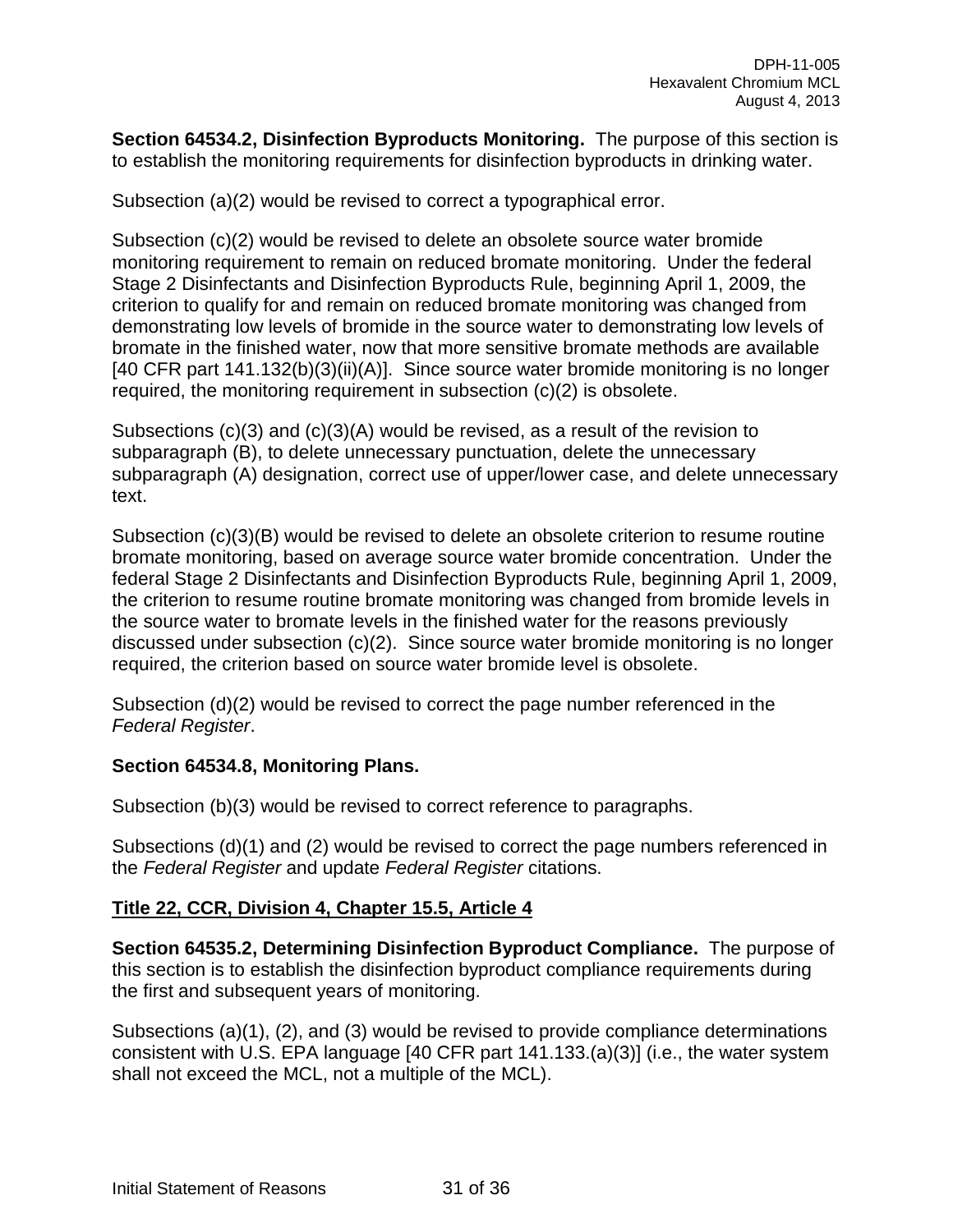Subsection (b) would be revised to correct a typographical error.

Subsection (d) would be revised to correct use of plural.

Subsections (d)(2) and (3) would be revised to clarify where a regulatory requirement may be found by adding the word "section".

**Section 64535.4, Determining Disinfectant Residuals Compliance.** The purpose of this section is to establish the disinfectant residual compliance requirements during the first and subsequent years of monitoring.

Subsections (a)(1), (2), and (3) would be revised to provide compliance determination language consistent with the language proposed for sections 64535.2(a)(1) through (3) (i.e., the water system shall not exceed the Maximum Residual Disinfectant Levels, not a multiple of the Maximum Residual Disinfectant Levels). The Department adopted subsection (a) in 2006 [R-62-00, Disinfectants and Disinfection Byproducts in Drinking Water] to clarify how to determine compliance during the first year of monitoring; there is no corresponding U.S. EPA requirement.

# **Title 22, CCR, Division 4, Chapter 17.5, Article 1**

### **Section 64671.80, Water Quality Parameter or WQP.**

The paragraph would be revised to correct spelling.

## **REASONABLE ALTERNATIVE STANDARDS**

The Department has determined that no reasonable alternative considered or otherwise identified and brought to its attention would be more effective in carrying out the purpose for which this action is proposed, or would be more cost-effective as and less burdensome to the regulated water systems and affected private persons, yet equally effective in implementing statutory requirements, than the proposed action.

## **ECONOMIC IMPACT ASSESSMENT**

The Department has determined that the proposed regulations would not significantly affect the following:

- The creation or elimination of jobs within the State of California. The requirements summarized above should not have any affect in that there would not be any significant change in public water system or regulatory personnel needed for compliance with the new requirements.
- The creation of new businesses or the elimination of existing businesses within the State of California. The nature of the drinking water industry is such that the adoption of this proposed regulation would not result in the creation or elimination of businesses. The impact of the proposed regulations would be insignificant.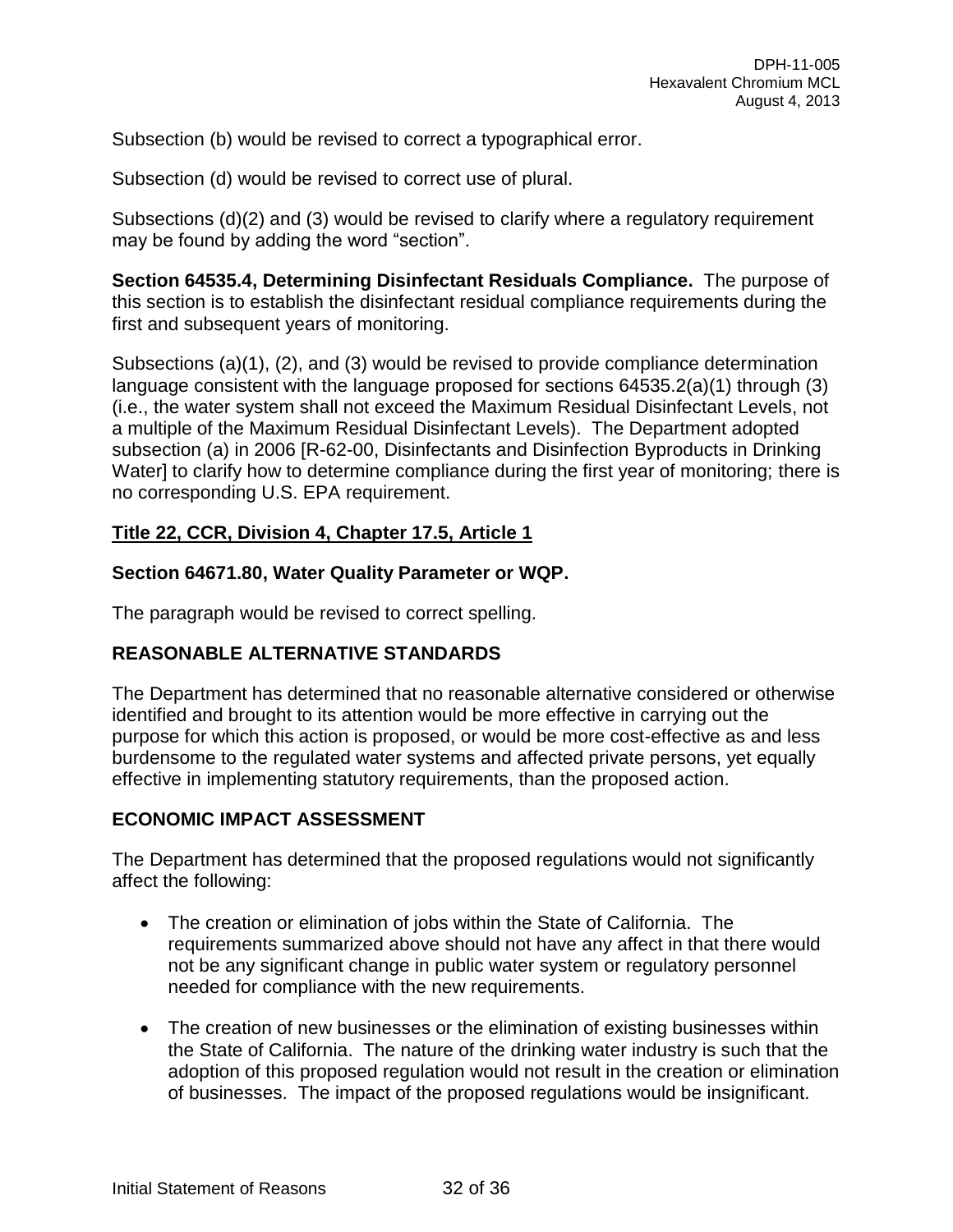- The expansion of businesses currently doing business within the State of California. Since public water system size is basically a function of the number of service connections (consumers) served, the proposed regulations should not have any effect on expansion.
- The benefits of the regulation to the health and welfare of California residents, worker safety, and the state's environment. The Department has made a determination that the proposed regulations would improve the protection of the public's health and welfare through the control of hexavalent chromium and its associated risk in the public's drinking water supply, with no direct adverse impacts to worker safety or California's environment.

## **SIGNIFICANT STATEWIDE ADVERSE ECONOMIC IMPACT DIRECTLY AFFECTING BUSINESS, INCLUDING ABILITY TO COMPETE**

The Department has determined that the proposed regulatory action would have no significant direct adverse economic impact on California business enterprises and individuals, including the ability of California businesses to compete with businesses in other states. The proposed regulations apply only to public water systems, as defined pursuant to Health and Safety Code section 116275, which are not businesses or individuals. Public water systems are water companies providing drinking water to the public and, pursuant to Government Code section 11342.610, are exempt from the definition of a small business.

## **LOCAL MANDATE**

The Department has determined that the proposed regulation would not impose a mandate on local agencies or school districts that require state reimbursement, as the Department is implementing section 116365.5 of the Health and Safety Code and AB 938 (Chapter 514, Statutes of 2011). As a result, local agencies or school districts should not incur costs resulting from the adoption of this regulation.

Local agencies or school districts currently incur costs in their operation of public water systems. These costs are not the result of a "new program or higher level of service" within the meaning of Article XIIIB, Section 6 of the California Constitution because they apply generally to all individuals and entities that operate public water systems in California and do not impose unique requirements on local governments. Therefore, no state reimbursement of these costs is required.

Local regulatory agencies also may incur additional costs for their responsibility to enforce state regulations related to small public water systems (fewer than 200 service connections) that they regulate. However, local agencies are authorized to assess fees to pay reasonable expenses incurred in enforcing statutes and regulations related to small public water systems (Health and Saf. Code, § 101325). Therefore, no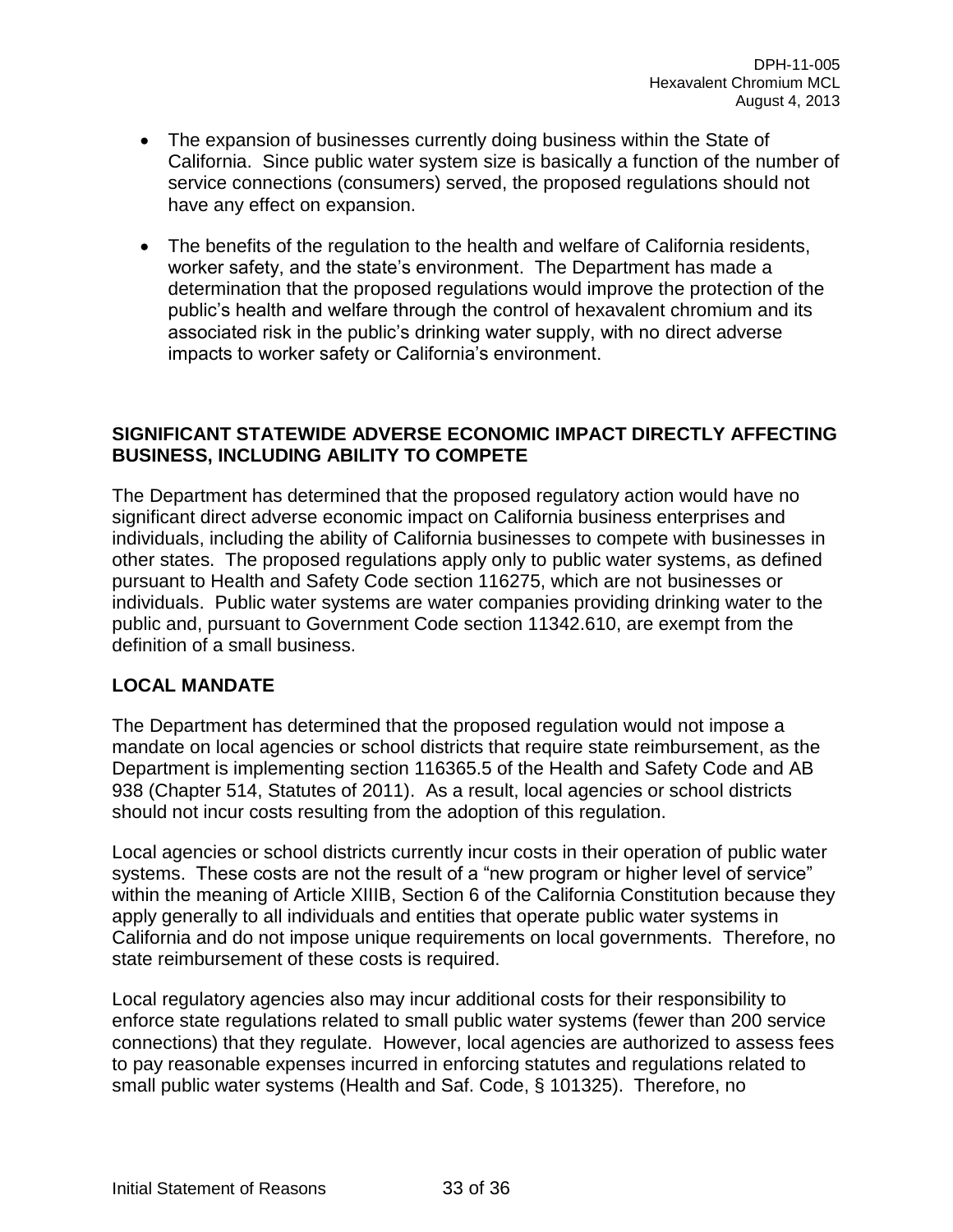reimbursement of any incidental costs to local agencies in enforcing this regulation would be required (Gov. Code, § 17556(d)).

# **EFFECT ON SMALL BUSINESS**

The Department has determined that the proposed regulations would not affect small business because Government Code chapter 3.5, article 2, section 11342.610 excludes drinking water utilities from the definition of small business.

# **EFFECT ON HOUSING**

The Department has determined that the proposed regulations would have no impact on housing costs.

## **REPORTING REQUIREMENTS**

The Department has determined that the proposed regulations would not require reports from businesses.

# **WATER CODE SECTION 106.3 CONSIDERATION**

In establishing and adopting the proposed regulations, the department considered the statewide policy set forth in section 106.3 of the Water Code and determined the proposed regulations will further the stated policy.

## **DOCUMENT INCORPORATED BY REFERENCE**

The following document is incorporated by reference in the regulations as it would be too cumbersome, unduly expensive, or impractical to publish these documents into regulation.

 40 Code of Federal Regulations part 141.605(b) (74 Fed. Reg. 30953 (June 29, 2009), "National Primary Drinking Water Regulations: Minor Correction to Stage 2 Disinfectants and Disinfection Byproducts Rule and Changes in References to Analytical Methods".

Note: The Federal Register reference may be viewed, at no cost, through the following Internet address: [http://www.gpoaccess.gov/fr/index.html.](http://www.gpoaccess.gov/fr/index.html)

## **REFERENCES**

• Blute, N. and Wu, Y., 2012. Chromium Research Effort by the City of Glendale, California, Interim Report and Appendices K (WBA QAPP – pages 1, 35, and 36 and RCF QAPP – pages 1, 40 and 41), T, and U, ARCADIS, U.S., Inc., Los Angeles, California, May 1, 2012.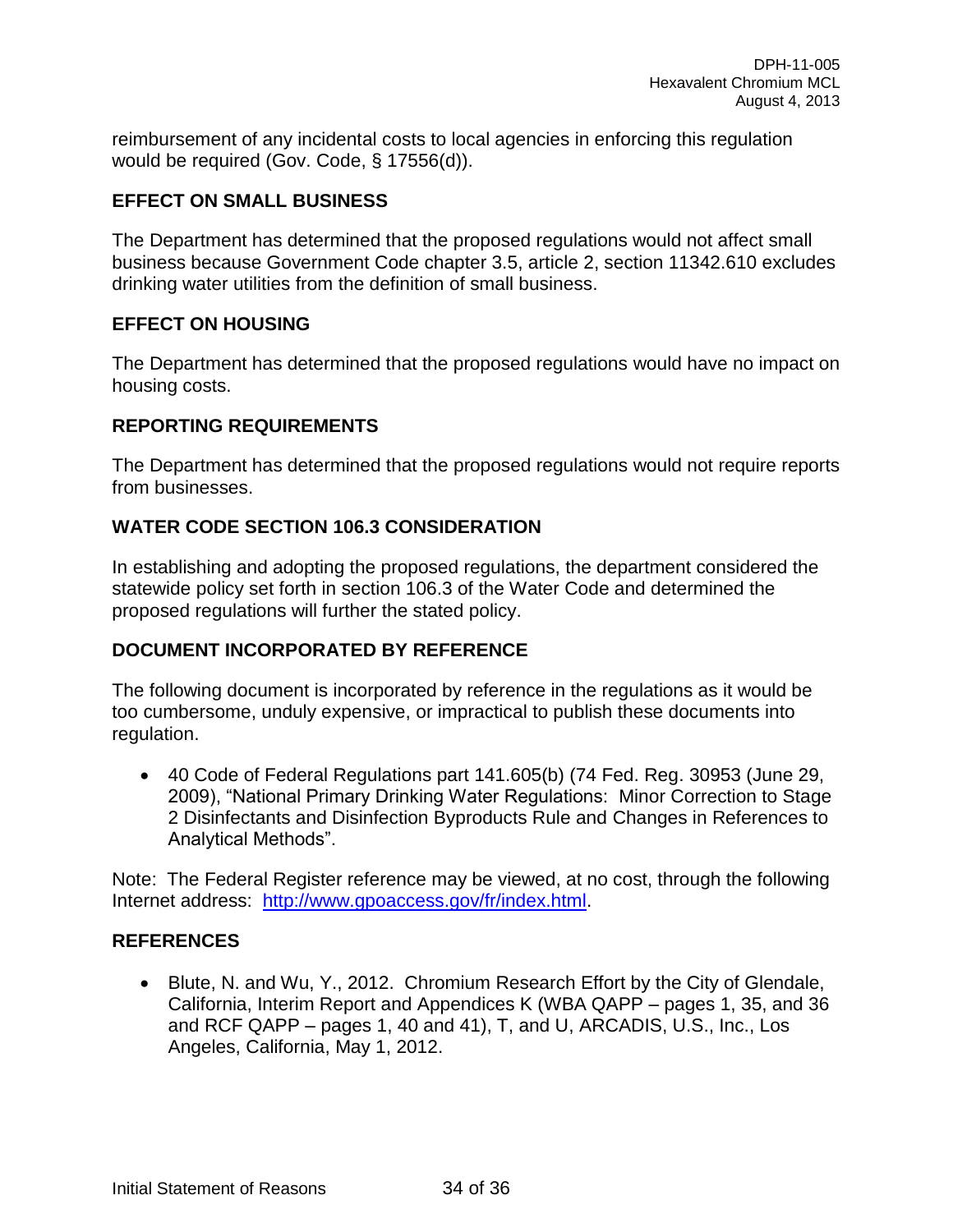- Brandhuber, P., Frey, M., McGuire, M.J., Chao, P., Seidel, C., Amy, G., Yoon, J., McNeill, L., and Banerjee, K., 2004. Low-Level Hexavalent Chromium Treatment Options: Bench-Scale Evaluation, American Water Works Research Foundation, 2004 [\(http://waterrf.org/Pages/Projects.aspx?PID=2814\)](http://waterrf.org/Pages/Projects.aspx?PID=2814).
- CalEPA OEHHA, 2011. Public Health Goal for Hexavalent Chromium (Cr VI) in Drinking Water, California Environmental Protection Agency, Office of Environmental Health Hazard Assessment, July 2011 [\(http://www.oehha.org/water/phg/072911Cr6PHG.html\)](http://www.oehha.org/water/phg/072911Cr6PHG.html).
- CDHS, 2001. Guidance UCMR Monitoring, Chemical Vulnerability, Cr(VI) Sample Collection and Preservation, and Screening for Cr(VI) with Total Chromium, California Department of Health Services, January 30, 2001 [\(http://www.cdph.ca.gov/certlic/drinkingwater/Documents/UCMR/ucmrguidance.p](http://www.cdph.ca.gov/certlic/drinkingwater/Documents/UCMR/ucmrguidance.pdf) [df\)](http://www.cdph.ca.gov/certlic/drinkingwater/Documents/UCMR/ucmrguidance.pdf).
- CDHS, 2005. UCMR Monitoring Results, California Department of Health Services, Last Update: April 11, 2005 [\(http://www.cdph.ca.gov/certlic/drinkingwater/Pages/UCMRmonitoringresults.asp](http://www.cdph.ca.gov/certlic/drinkingwater/Pages/UCMRmonitoringresults.aspx) [x\)](http://www.cdph.ca.gov/certlic/drinkingwater/Pages/UCMRmonitoringresults.aspx).
- CDPH, 2010. Proposed Alternate Sample Preservation Buffer for Hexavalent Chromium, California Department of Public Health, Sanitation and Radiation Laboratory, May 18, 2010 [\(http://www.cdph.ca.gov/certlic/drinkingwater/Documents/Drinkingwaterlabs/Cr\(VI](http://www.cdph.ca.gov/certlic/drinkingwater/Documents/Drinkingwaterlabs/Cr(VI)BorateBufferWebsiteUpdate051810.pdf) [\)BorateBufferWebsiteUpdate051810.pdf](http://www.cdph.ca.gov/certlic/drinkingwater/Documents/Drinkingwaterlabs/Cr(VI)BorateBufferWebsiteUpdate051810.pdf) ).
- CDPH, 2011. Borate/Carbonate/Bicarbonate Buffer for Sample Preservation for Hexavalent Chromium Analysis, California Department of Public Health, Drinking Water and Radiation Laboratory, April 5, 2011 [\(http://www.cdph.ca.gov/certlic/drinkingwater/Documents/Chromium6/NewBorate](http://www.cdph.ca.gov/certlic/drinkingwater/Documents/Chromium6/NewBorateCarbonateBuffer04052011.pdf) [CarbonateBuffer04052011.pdf\)](http://www.cdph.ca.gov/certlic/drinkingwater/Documents/Chromium6/NewBorateCarbonateBuffer04052011.pdf).
- CDPH, 2012. Chromium-6 in Drinking Water Sources: Sampling Results, California Department of Public Health, Last Update: May 10, 2012 [\(http://www.cdph.ca.gov/certlic/drinkingwater/Pages/Chromium6sampling.aspx\)](http://www.cdph.ca.gov/certlic/drinkingwater/Pages/Chromium6sampling.aspx).
- CDPH, 2012. Chromium-6 Fact Sheet, California Department of Public Health, March 30, 2012 [\(http://www.cdph.ca.gov/certlic/drinkingwater/Documents/Chromium6/Cr6FactSh](http://www.cdph.ca.gov/certlic/drinkingwater/Documents/Chromium6/Cr6FactSheet-03-30-2012.pdf) [eet-03-30-2012.pdf\)](http://www.cdph.ca.gov/certlic/drinkingwater/Documents/Chromium6/Cr6FactSheet-03-30-2012.pdf).
- CDPH, 2012. Chromium-6 Timeline for Drinking Water Regulations, California Department of Public Health, Last Update: January 3, 2012 [\(http://www.cdph.ca.gov/certlic/drinkingwater/Pages/Chromium6timeline.aspx\)](http://www.cdph.ca.gov/certlic/drinkingwater/Pages/Chromium6timeline.aspx).